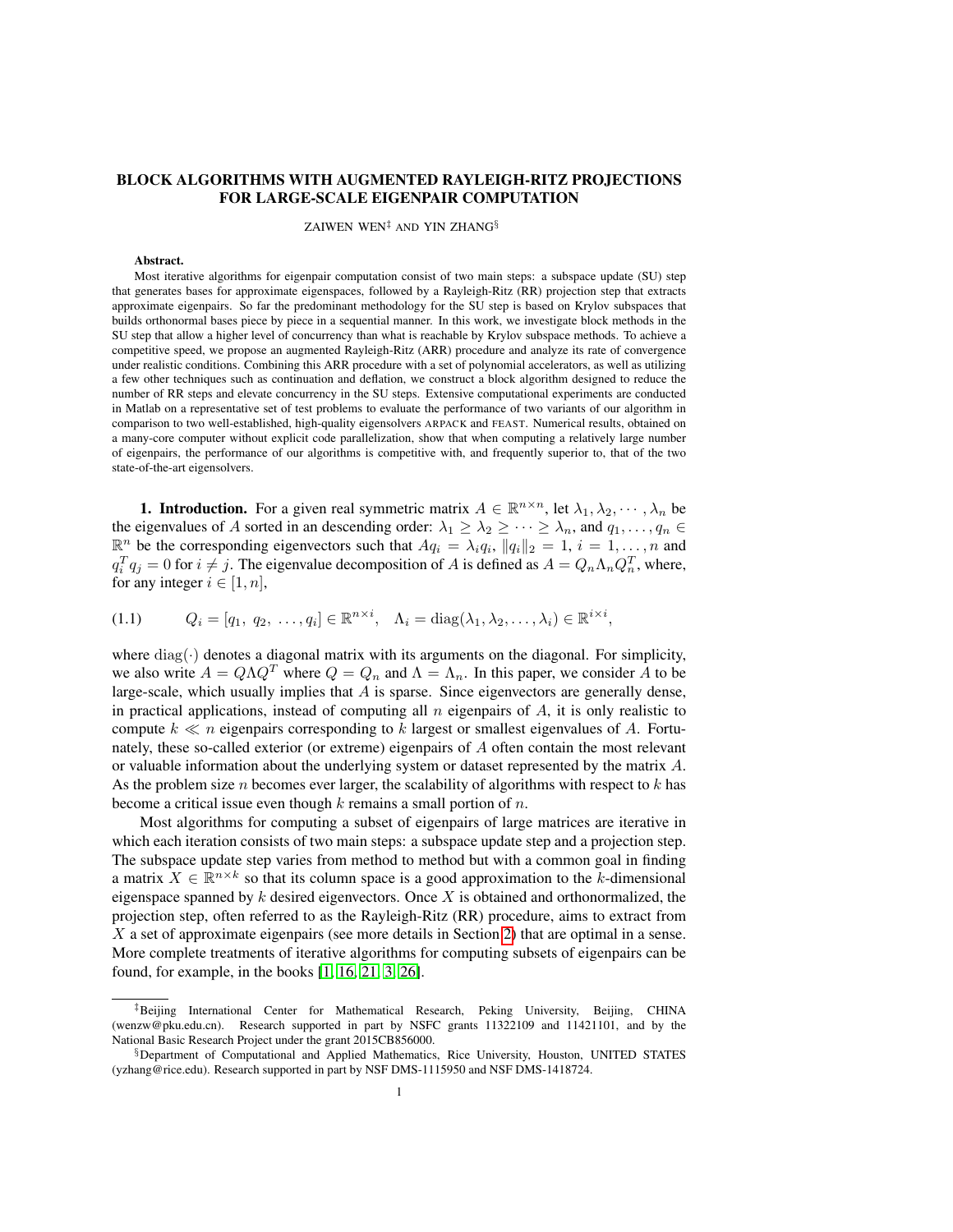## 2 Z. WEN, AND Y. ZHANG

At present, the predominant methodology for subspace updating is still Krylov subspace methods, as represented by Lanczos type methods [\[9,](#page-31-0) [12\]](#page-32-3) for real symmetric matrices. These methods generate an orthonormal matrix  $X$  one (or a few) column at a time in a sequential mode. Along the way, each column is multiplies by the matrix  $A$  and made orthogonal to all the previous columns. In contrast to Krylov subspace methods, block methods, as represented by the classic simultaneous subspace iteration method [\[18\]](#page-32-4), carry out the multiplications of A to all columns of  $X$  at the same time in a batch mode. As such, block methods generally demand a lower level of communication intensity.

The operation of the sparse matrix  $A$  multiplying a vector, or SpMV, used to be the most relevant complexity measure for algorithm efficiency. As Krylov subspace methods generally tend to require considerably fewer SpMVs than block methods do, they had naturally become the methodology of choice for the past a few decades even up to date. However, the evolution of modern computer architectures, particularly the emergence of multi/many-core architectures, has seriously eroded the relevance of SpMV (and arithmetic operations in general) as a leading complexity measure, as communication costs have, gradually but surely, become more and more predominant.

The purpose of this work is to construct, analyze and test a framework for block algorithms that can efficiently, reliably and accurately compute a relatively large number of exterior eigenpairs of large-scale matrices. The algorithm framework is constructed to take advantages of multi/many-core or parallel computers, although a study of parallel scalability itself will be left as a future topic. It appears widely accepted that a key property hindering the competitiveness of block methods is that their convergence can become intolerably slow when decay rates in relevant eigenvalues are excessively flat. A central task of our algorithm construction is to rectify this issue of slow convergence.

Our framework starts with an outer iteration loop that features an enhanced RR step called the augmented Rayleigh-Ritz (ARR) projection which can provably accelerate convergence under mild conditions. For the SU step, we consider two block iteration schemes whose computational cost is dominated by block SpMVs: (i) the classic power method applied to multiple vectors without periodic orthogonalization, and (ii) a recently proposed Gauss-Newton method. For further acceleration, we apply our block SU schemes to a set of polynomial accelerators, say  $\rho(A)$ , aiming to suppress the magnitudes of  $\rho(\lambda_i)$  where  $\lambda_i$ 's are the unwanted eigenvalue of A for  $j > k$ . In addition, a deflation scheme is utilized to enhance the algorithm's efficiency. Some of these techniques have been studied in the literature over the years (e.g. [\[20,](#page-32-5) [29\]](#page-32-6) on polynomial filters), and are relatively well understood. In practice, however, it is still a nontrivial task to integrate all the aforementioned components into an efficient and robust eigensolver. For example, an effective use of a set of polynomial filters involves the choice of polynomial types and degrees, and the estimations of intervals in which eigenvalues are to be promoted or suppressed. There are quite a number of choices to be made and parameters to be chosen that can significantly impact algorithm performance.

Specifically, our main contributions are summarized as follows.

- 1. An augmented Rayleigh-Ritz (ARR) procedure is proposed and analyzed that provably speeds up convergence without increasing the block size of the iterate matrix  $X$  in the SU step (thus without increasing the cost of SU steps). This ARR procedure can significantly reduce the number of RR projections needed, at the cost of increasing the size of a few RR calls.
- 2. A versatile and efficient algorithmic framework is constructed that can accommodate different block methods for subspace updating. In particular, we revitalize the power method as an exceptionally competitive choice for a high level of concurrency. Besides ARR, our framework features several important components, including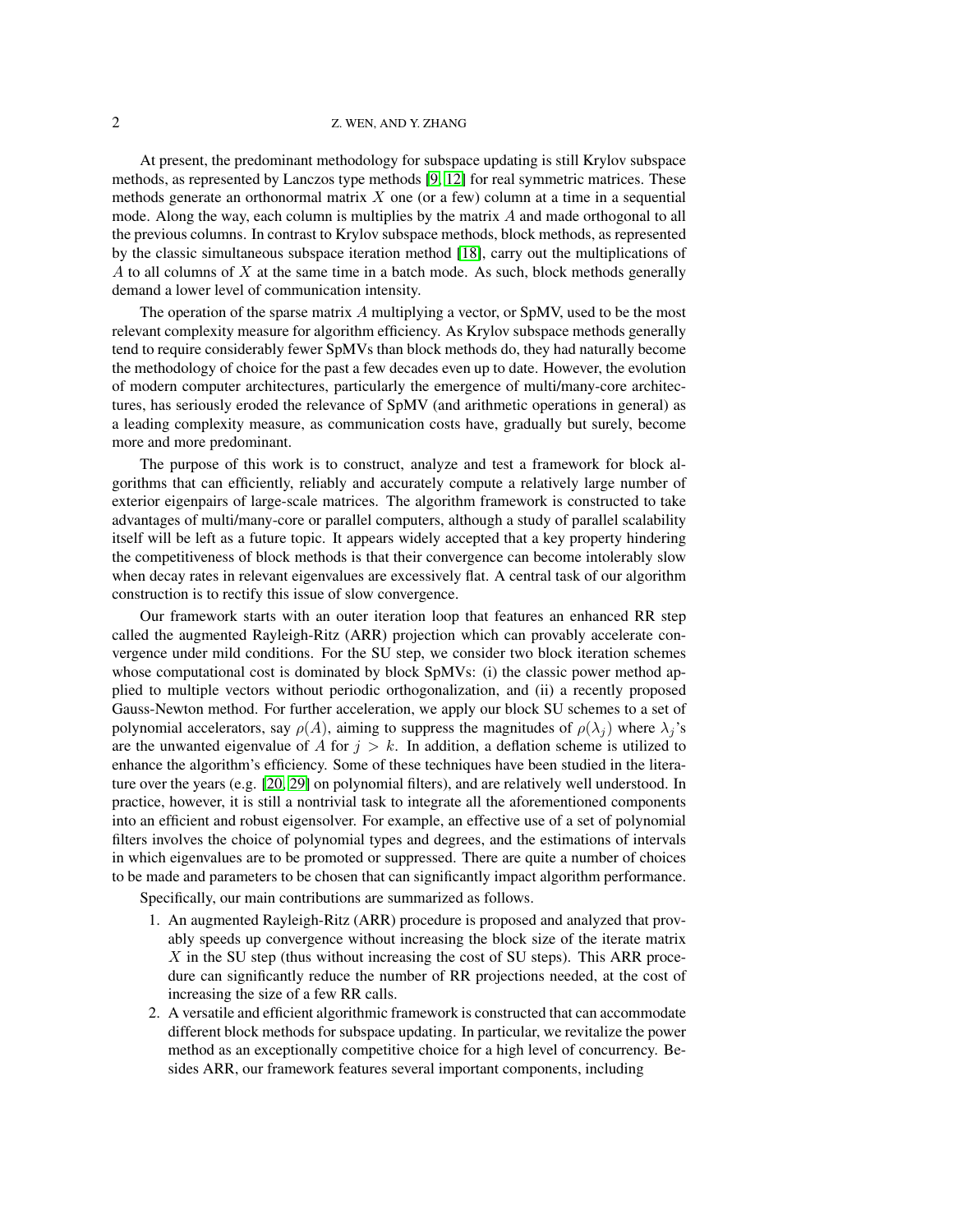- a set of low-degree, non-Chebyshev polynomial accelerators that seem less sensitive to erroneous intervals than the classic Chebyshev polynomials;
- a bold stoping rule for SU steps that demands no periodic orthogonalizations and welcomes a (near) loss of numerical rank.

With regard to the issue of basis orthogonalization, we recall that in traditional block methods such as the classic subspace iteration, orthogonalization is performed either at every iteration or frequently enough to prevent the iterate matrix  $X$  from losing rank. On the contrary, our algorithms aim to make  $X$  numerically rank-deficient right before performing an RR projection.

The rest of this paper is organized as follows. An overview of relevant iterative algorithms for eigenpair computation is presented in Section [2.](#page-2-0) The ARR procedure and our algorithm framework are proposed in Section [3.](#page-6-0) We analyze the ARR procedure in Section [4.](#page-8-0) The polynomial accelerators used by us are given in Section [5.](#page-14-0) A detailed pseudocode for our algorithm is outlined in Section [6.](#page-15-0) Numerical results are presented in Section [7.](#page-18-0) Finally, we conclude the paper in Section [8.](#page-27-0)

<span id="page-2-0"></span>2. Overview of Iterative Algorithms for Eigenpair Computation. Algorithms for eigenvalue problem have been extensively studied for decades. We will only briefly review a small subset of them that are most closely related to the present work.

Without loss of generality, we assume for convenience that  $A$  is positive definite (after a shift if necessary). Our task is to compute k largest eigenpairs  $(Q_k, \Lambda_k)$  for some  $k \ll n$ where by definition  $AQ_k = Q_k \Lambda_k$  and  $Q_k^T Q_k = I \in \mathbb{R}^{k \times k}$ . Replacing A by a suitable function of A, say  $\lambda_1 I - A$ , one can also in principle apply the same algorithms to finding k smallest eigenpairs as well.

An RR step is to extract approximate eigenpairs, called Ritz-pairs, from a given matrix  $Z \in \mathbb{R}^{n \times m}$  whose range space,  $\mathcal{R}(Z)$ , is supposedly an approximation to a desired mdimensional eigenspace of A. Let  $orth(Z)$  be the set of orthonormal bases for the range space of Z. The RR procedure is described as Algorithm [1](#page-2-1) below, which is also denoted by a map  $(Y, \Sigma) = RR(A, Z)$  where the output  $(Y, \Sigma)$  is a Ritz pair block.

|  | <b>Algorithm 1:</b> Rayleigh-Ritz procedure: $(Y, \Sigma) = RR(A, Z)$ |  |  |
|--|-----------------------------------------------------------------------|--|--|
|--|-----------------------------------------------------------------------|--|--|

<span id="page-2-1"></span>1 Given  $Z \in \mathbb{R}^{n \times m}$ , orthonormalize Z to obtain  $U \in \textbf{orth}(Z)$ .

- 2 Compute  $H = U^T A U \in \mathbb{R}^{m \times m}$ , the projection of A onto  $\text{orth}(Z)$ .
- 3 Compute the eigen-decomposition  $H = V^T \Sigma V$ , where  $V^T V = I$  and  $\Sigma$  is diagonal.
- 4 Assemble the Ritz pairs  $(Y, \Sigma)$  where  $Y = UV \in \mathbb{R}^{n \times m}$  satisfies  $Y^T Y = I$ .

It is known (see [\[16\]](#page-32-0), for example) that Ritz pairs are, in a certain sense, optimal approximations to eigenpairs in  $\mathcal{R}(Z)$ , the column space of Z.

2.1. Krylov Subspace Methods. Krylov subspaces are the foundation of several stateof-the-art solvers for large-scale eigenvalue calculations. By definition, for given matrix  $A \in$  $\mathbb{R}^{n \times n}$  and vector  $v \in \mathbb{R}^n$ , the Krylov subspace of order k is  $\text{span}\{v, Av, A^2v, \dots, A^{k-1}v\}.$ Typical Krylov subspace methods include Arnoldi algorithm for general matrices (e.g., [\[12,](#page-32-3) [11\]](#page-31-1)) and Lanczos algorithm for symmetric (or Hermitian) matrices (e.g., [\[23,](#page-32-7) [10\]](#page-31-2)). In either algorithm, orthonormal bases for Krylov subspaces are generated through a Gram-Schmidt type process. Jacobi-Davidson methods (e.g., [\[2,](#page-29-1) [24\]](#page-32-8)) are based on a different framework, but they too rely on Krylov subspace methodologies to solve linear systems at every iteration.

As is mentioned in the introduction, Krylov-subspace type methods are generally most efficient in terms of the number of SpMVs (sparse matrix-dense vector multiplications). In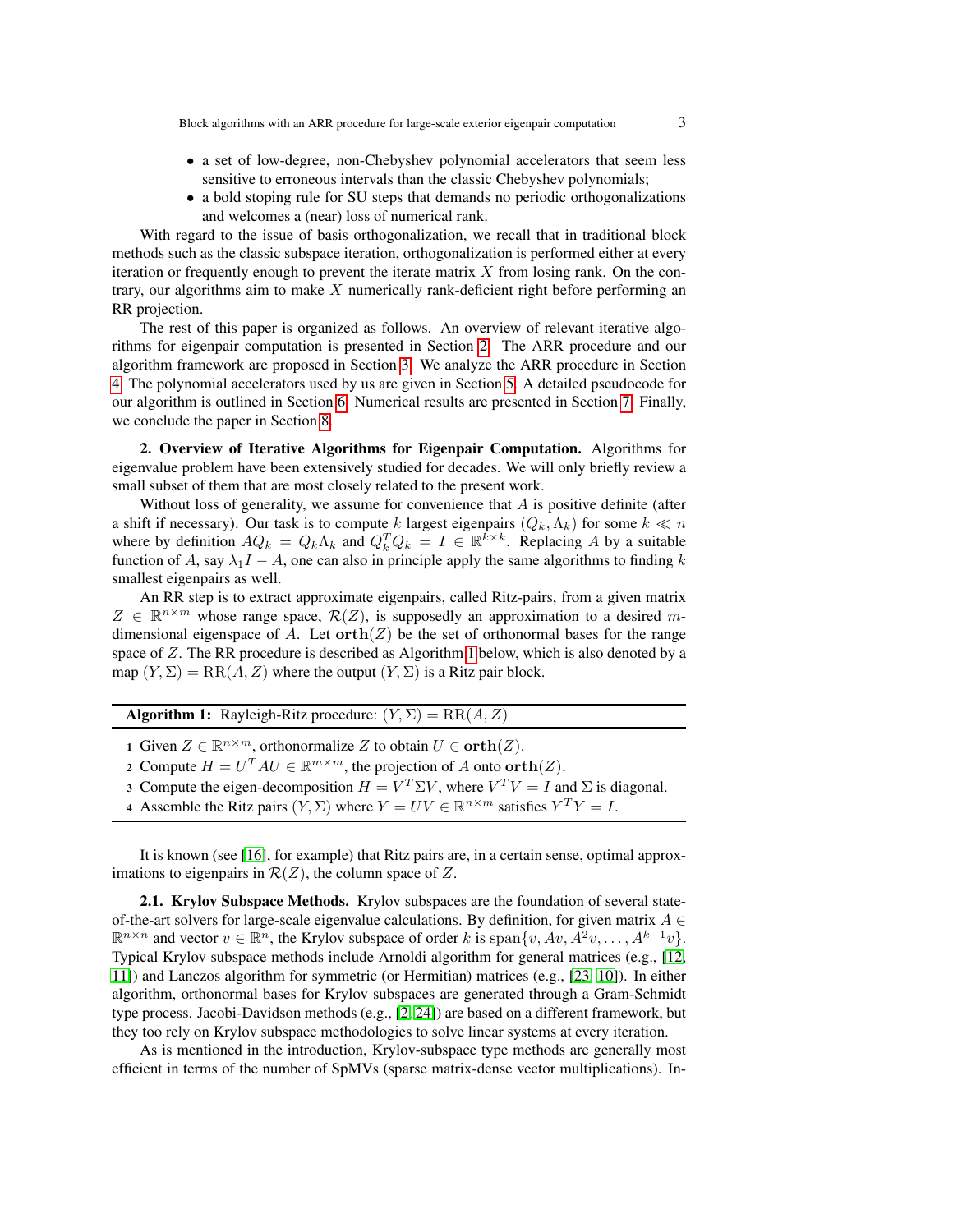deed, they remain the method of choice for computing a small number eigenpairs. However, due to the sequential process of generating orthonormal bases, Krylov-subspace type methods incur a low degree of concurrency, especially as the dimension  $k$  becomes relatively large. To improve concurrency, multiple-vector versions of these algorithms have been developed where each single vector in matrix-vector multiplication is replaced by a small number of multiple vectors. Nevertheless, such a remedy can only provide a limited relief in the face of the inherent scalability barrier as  $k$  grows. Another well-known limitation of Krylov subspace methods is the difficulty to warm-start them from a given subspace. Warm-starting is important in an iterative setting in order to take advantages of available information computed at previous iterations.

2.2. Classic Subspace Iteration. The simple (or simultaneous) subspace iteration (SSI) method (see [\[18,](#page-32-4) [19,](#page-32-9) [25,](#page-32-10) [27\]](#page-32-11), for example) extends the idea of the power method which computes a single eigenpair corresponding to the largest eigenvalue (in magnitude). Starting from an initial (random) matrix  $U$ , SSI performs repeated matrix multiplications  $AU$ , followed by periodic orthogonalizations and RR projections. The main purpose of orthogonalization is to prevent the iterate matrix  $U$  from losing rank numerically. In addition, since the rates of convergence for different eigenpairs are uneven, numerically converged eigenvectors can be deflated after each RR projection. A version of SSI algorithm is presented as Algorithm [2](#page-3-0) below, following the description in [\[26\]](#page-32-2).

### <span id="page-3-0"></span>Algorithm 2: Subspace Iteration

1 Initialize orthonormal matrix  $U \in \mathbb{R}^{n \times m}$  with  $m = k + q \geq k$ . <sup>2</sup> while *the number of converged eigenpairs is less than* k*,* do <sup>3</sup> while *convergence is not expected,* do <sup>4</sup> while *the columns of* U *are sufficiently independent,* do  $5 \mid \cdot \cdot \cdot \cdot \cdot U = AU$  $\bullet$  | | Orthogonalize the columns of U. 7 | Perform an RR step using  $U$ . <sup>8</sup> Check convergence and deflate.

In the above SSI framework,  $q$  extra vectors, often called guard vectors, are added into iterations to help improve convergence at the price of increasing the iteration cost.

A main advantage of SSI is the use of simultaneous matrix-block multiplications instead of individual matrix-vector multiplications. It enables fast memory access and highly parallelizable computation on modern computer architectures. Furthermore, SSI method has a guaranteed convergence to the largest  $k$  eigenpairs from any generic starting point as long as there is a gap between the k-th and the  $(k + 1)$ -th eigenvalues of A. As is points out in [\[26\]](#page-32-2), "combined with shift-and-invert enhancement or Chebyshev acceleration, it sometimes wins the race". However, a severe shortcoming of the SSI method is that its convergence speed depends critically on eigenvalue distributions that can, and often does, become intolerably slow in the face of unfavorable eigenvalue distributions. Thus far, this drawback has essentially prevented the SSI method from being used as a computational engine to build robust, reliable and efficient general-purpose eigensolvers.

**2.3. Trace Maximization Methods.** Computing a  $k$ -dimensional eigenspace associated with  $k$  largest eigenvalues of  $A$  is equivalent to solving an orthogonality constrained trace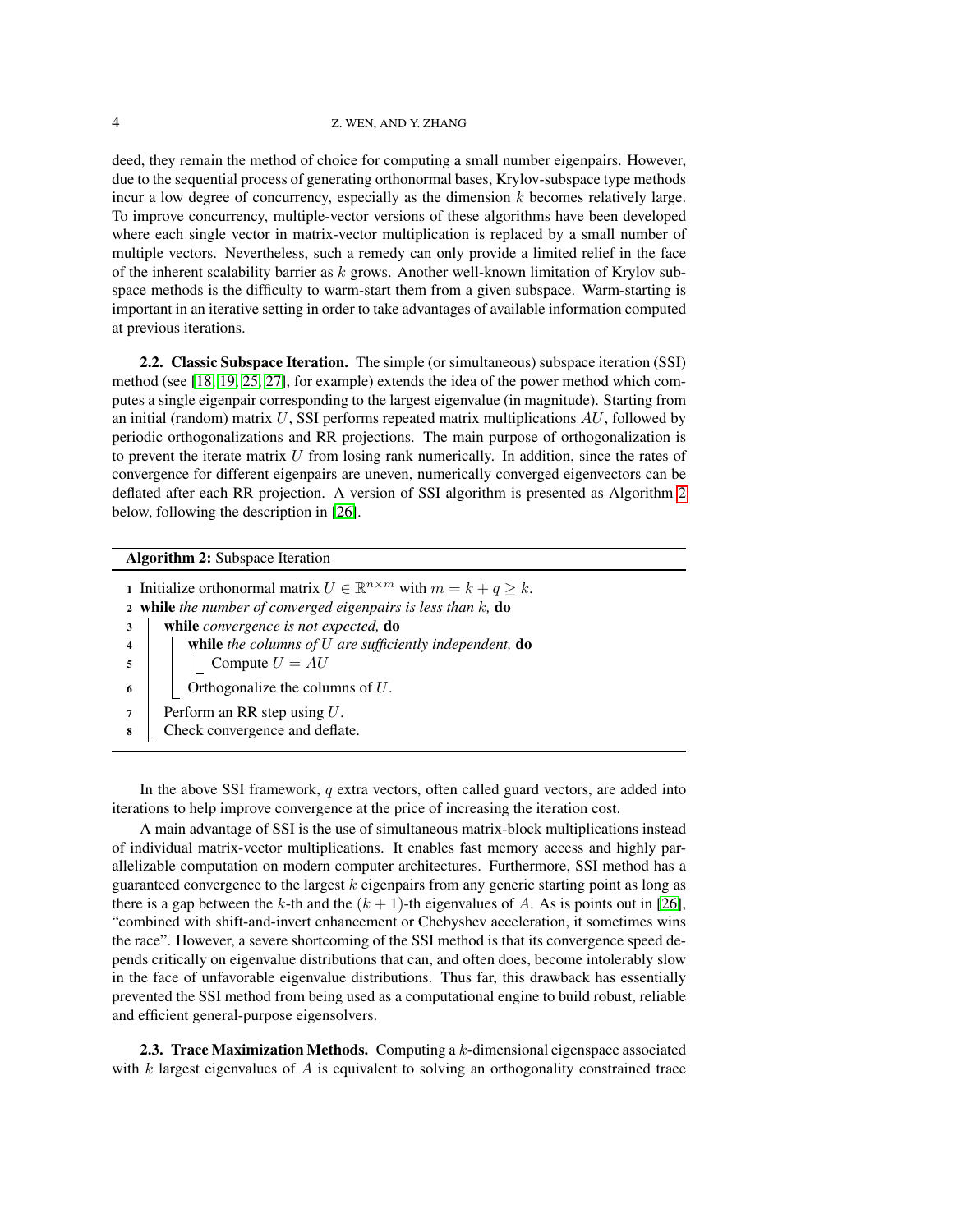<span id="page-4-0"></span>maximization problem:

(2.1) 
$$
\max_{X \in \mathbb{R}^{n \times k}} \text{tr}(X^T A X), \text{ s.t. } X^T X = I.
$$

This formulation can be easily extended to solving the *generalized eigenvalue problem* where  $X^T X = I$  is replace by  $X^T B X = I$  for a symmetric positive definite matrix  $B \in \mathbb{R}^{n \times n}$ . When maximization is changed to minimization, one computes an eigenspace associated with  $k$  smallest eigenvalues. The algorithm TraceMin [\[22\]](#page-32-12) solves the trace minimization problem using a Newton type method.

Some block algorithms have been developed based on solving [\(2.1\)](#page-4-0), include the locally optimal block preconditioned conjugate gradient method (LOBPCG) [\[7\]](#page-31-3) and more recently the limited memory block Krylov subspace optimization method (LMSVD) [\[13\]](#page-32-13). At each iteration, these methods solve a subspace trace maximization problem of the form

<span id="page-4-1"></span>(2.2) 
$$
Y = \underset{X \in \mathbb{R}^{n \times k}}{\arg \max} \left\{ \text{tr}(X^T A X) : X^T X = I, \ X \in \mathcal{S} \right\},
$$

where  $X \in \mathcal{S}$  means that each column of X is in the given subspace  $\mathcal{S}$  which varies from method to method. LOBPCG constructs S as the span of the two most recent iterates  $X^{(i-1)}$ and  $X^{(i)}$ , and the residual at  $X^{(i)}$ , which is essentially equivalent to

<span id="page-4-3"></span>(2.3) 
$$
S = \text{span}\left\{X^{(i-1)}, X^{(i)}, AX^{(i)}\right\},\,
$$

where the term  $AX^{(i)}$  may be pre-multiplied by a pre-conditioning matrix. In the LMSVD method, on the other hand, the subspace S is spanned by the current i-th iterate and the previous p iterates; i.e.,

<span id="page-4-4"></span>(2.4) 
$$
S = \text{span}\left\{X^{(i)}, X^{(i-1)}, ..., X^{(i-p)}\right\},\,
$$

In general, the subspace S should be constructed such that the cost of solving  $(2.2)$  can be kept relatively low. The parallel scalability of these algorithms, although improved from that of Krylov subspace methods, is now limited by the frequent use of basis orthogonalizations and RR projections involving  $m \times m$  matrices where m is the dimension of the subspace S (for example,  $m = 3k$  in LOBPCG).

2.4. Polynomial Acceleration. Polynomial filtering has been used in eigenvalue computation in various ways (see, for example, [\[20,](#page-32-5) [26,](#page-32-2) [29,](#page-32-6) [6\]](#page-31-4)). For a polynomial function  $\rho(t)$  :  $\mathbb{R} \to \mathbb{R}$  and a symmetric matrix with eigenvalue decomposition  $A = Q \Lambda Q^T$ , it holds that

<span id="page-4-2"></span>(2.5) 
$$
\rho(A) = Q\rho(\Lambda)Q^T = \sum_{i=1}^n \rho(\lambda_i)q_i q_i^T,
$$

where  $\rho(\Lambda) = \text{diag}(\rho(\lambda_1), \rho(\lambda_2), \dots, \rho(\lambda_n))$ . By choosing a suitable polynomial function  $\rho(t)$  and replacing A by  $\rho(A)$ , we can change the original eigenvalue distribution into a more favorable one at a cost. To illustrate the idea of polynomial filtering, suppose that  $\rho(t)$  is a good approximation to the step function that is one on the interval  $[\lambda_k, \lambda_1]$  and zero otherwise. For a generic initial matrix  $X \in \mathbb{R}^{n \times k}$ , it follows from [\(2.5\)](#page-4-2) that  $\rho(A)X \approx Q_k Q_k^T X$ , which would be an approximate basis for the desired eigenspace. In practice, however, approximating a non-smooth step function by polynomials is an intricate and demanding task which does not always lead to efficient algorithms.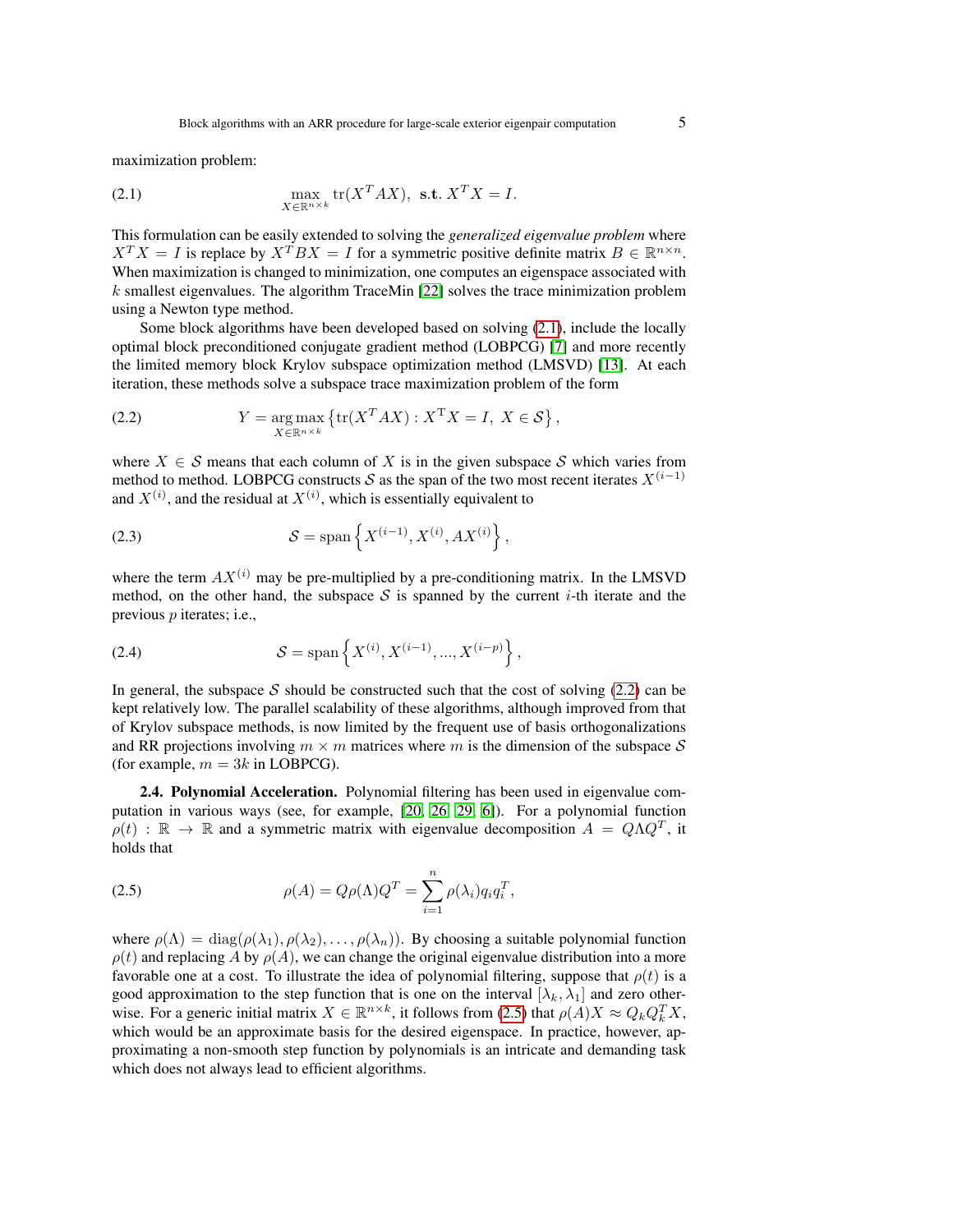#### 6 Z. WEN, AND Y. ZHANG

<span id="page-5-2"></span>For the purpose of convergence acceleration, the most often used polynomials are the Chebyshev polynomials (of the first kind), defined by the three-term recursion:

$$
\rho_{d+1}(t) = 2t\rho_d(t) - \rho_{d-1}(t), \ \ d \ge 1,
$$

where  $\rho_0(t) = 1$  and  $\rho_1(t) = t$ . Some recent works that use Chebyshev polynomials include [\[29,](#page-32-6) [6\]](#page-31-4), for example.

2.5. FEAST. The FEAST algorithm [\[17,](#page-32-14) [28\]](#page-32-15) is based on complex contour integrals for computing all eigenvalues in a given interval  $[a, b] \subset \mathbb{R}$  and their corresponding eigenvectors. It is equivalent to using a rational function filter in subspace iteration.

Let C be the circle on the complex plane centered at  $c = \frac{a+b}{2}$  with radius  $r = \frac{b-a}{2}$ , which can be parameterized by the function  $\phi(t) = c + re^{t \frac{\pi}{2}(1+t)}$  for  $t \in [-1,3]$  where  $t^{\frac{1}{2}} = -1$  is the imaginary unit. By the Cauchy integral theorem, for any  $\mu \notin \mathcal{C}$ 

$$
\frac{1}{2\pi \iota} \oint_{\mathcal{C}} \frac{1}{z - \mu} dz = \frac{1}{2\pi \iota} \int_{-1}^{1} \left[ \frac{\phi'(t)}{\phi(t) - \mu} - \frac{\overline{\phi'(t)}}{\overline{\phi(t)} - \mu} \right] dt = \begin{cases} 1, & \text{if } |\mu - c| < r \\ 0, & \text{if } |\mu - c| > r \end{cases}
$$

where the integral on [1, 3] has been equivalently transformed into [−1, 1]. Applying a qpoint Gauss-Legendre quadrature formula with weight-node pairs  $(w_l, t_l)$ ,  $l = 1, 2, \ldots, q$ , such that  $w_l > 0$  and  $t_l \in (-1, 1)$ , the above integral can be approximated by the rational function

<span id="page-5-1"></span>
$$
\rho(\mu) = \sum_{l=1}^{q} \left( \frac{\sigma_l}{\phi_l - \mu} - \frac{\overline{\sigma_l}}{\overline{\phi_l} - \mu} \right),
$$

where  $\phi_l = \phi(t_l)$  and  $\sigma_l = w_l \phi'(t_l)/(2\pi \iota)$ . Since none of  $\phi_l$ 's is real and A is symmetric, the matrices  $\phi_l I - A$  and  $\overline{\phi_l} I - A$  are all invertible for  $l = 1, 2, \ldots, q$ . Therefore,

(2.7) 
$$
\rho(A) = \sum_{l=1}^{q} \sigma_l (\phi_l I - A)^{-1} - \sum_{l=1}^{q} \overline{\sigma_l} (\overline{\phi_l} I - A)^{-1}
$$

is a rational function filter approximating a desired step function on the real line. The application of this filter to  $X \in \mathbb{R}^{n \times m}$ , i.e., computing  $\rho(A)X$ , will require solving q (since all quantities involved are real) linear systems of equations with  $m$  right-hand sides each. It is notable that these linear systems could be solved independently in parallel.

In order to compute all eigenpairs in an interval  $[a, b]$ , FEAST need to estimate the number of eigenvalues in the interval [a, b]. It repeatedly applies the rational filter  $X = \rho(A)X$ , followed by an RR projection. A high-level summary of the FEAST algorithm is presented as Algorithm [3.](#page-5-0)

<span id="page-5-0"></span>Algorithm 3: A abstract version of FEAST

- 1 Input [a, b] and m estimated number of eigenvalues in [a, b].
- 2 Choose a Gauss-Legendre quadrature formula with  $q$  nodes.
- 3 Initialize a matrix  $X \in \mathbb{R}^{n \times m}$ .
- <sup>4</sup> while *not "converged",* do
- 5 Compute  $X = \rho(A)X$  with  $\rho(\cdot)$  given in [\(2.7\)](#page-5-1).
- $6$  Do RR projection using X to extract Ritz pairs.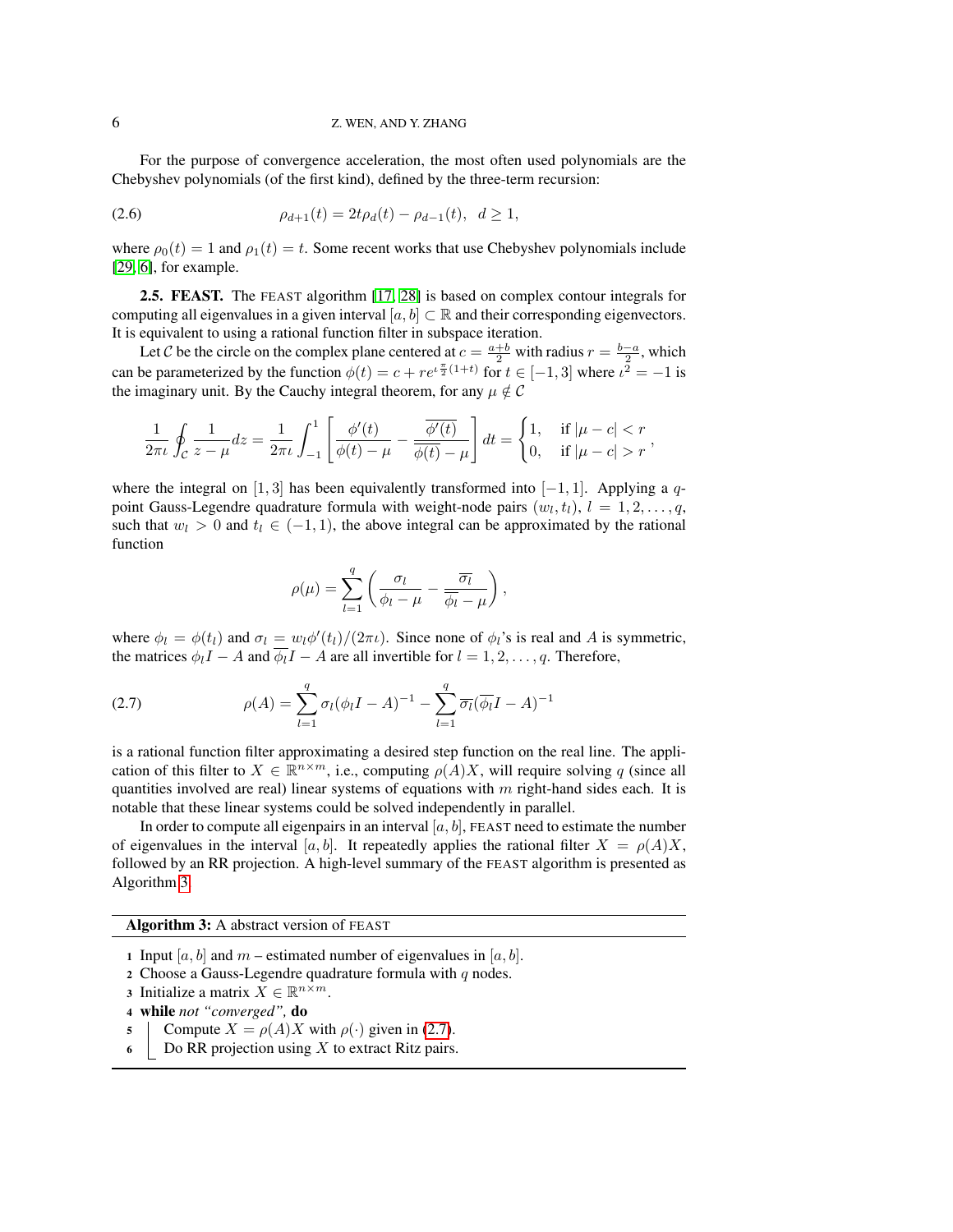It should be clear that the performance of FEAST depends strongly on the efficiency of solving the linear systems of equations involved in applying the rational filter  $\rho(A)$  to X. In addition, in order to compute the  $k$  largest eigenpairs, for example, one need to supply FEAST with an interval  $[a, b] \supseteq [\lambda_k, \lambda_1]$ . The quality of this interval  $[a, b]$  could have a significant effect on the performance of FEAST.

2.6. A Gauss-Newton Algorithm. A Gauss-Newton (GN) algorithm is recently pro-posed in [\[14\]](#page-32-16) to compute the eigenspace associated with  $k$  largest eigenvalues of  $A$  based on solving the nonlinear least squares problem:  $\min \|XX^T - A\|_F^2$ , where  $X \in \mathbb{R}^{n \times k}$ ,  $\|\cdot\|_F^2$  is the Frobenius norm squared and  $\overline{A}$  is assumed to have at least  $\overline{k}$  positive eigenvalues. If the eigenpairs of A are required, then an RR projection must be performed afterwards.

It is shown in [\[14\]](#page-32-16) that at any full-rank iterate  $X \in \mathbb{R}^{n \times k}$ , the GN method takes the simple closed form

$$
X^{+} = X + \alpha \left( I - \frac{1}{2} X (X^{T} X)^{-1} X^{T} \right) \left( A X (X^{T} X)^{-1} - X \right),
$$

where the parameter  $\alpha > 0$  is a step size. Notably, this method requires to solve a small  $k \times k$ linear system at each iteration. It is also shown in [\[14\]](#page-32-16) that the fixed step  $\alpha \equiv 1$  is justifiable from either a theoretical or an empirical viewpoint, which leads to a parameter-free algorithm given as Algorithm [4,](#page-6-1) named simply as GN. For more theoretical and numerical results on this GN algorithm, we refer readers to [\[14\]](#page-32-16).

**Algorithm 4:** A GN Algorithm:  $X = GN(A, X)$ 

- <span id="page-6-1"></span>1 Initialize  $X \in \mathbb{R}^{n \times k}$  to a rank-k matrix.
- <sup>2</sup> while *"the termination criterion" is not met,* do
- 3 Compute  $Y = X (X^T X)^{-1}$  and  $Z = AY$ .
- 4 Compute  $X = Z X(Y^TZ I)/2$ .
- 5 Perform an RR step using  $X$  if Ritz-pairs are needed.

<span id="page-6-0"></span>3. Augmented Rayleigh-Ritz Projection and Our Algorithm Framework. We first introduce the augmented Rayleigh-Ritz or ARR procedure. It is easy to see that the RR map  $(Y, \Sigma) = RR(A, Z)$  is equivalent to solving the trace-maximization subproblem [\(2.2\)](#page-4-1) with the subspace  $S = \mathcal{R}(Z)$ , while requiring  $Y<sup>T</sup> A Y$  to be a diagonal matrix  $\Sigma$ . For a fixed number k, the larger the subspace  $\mathcal{R}(Z)$  is, the greater chance there is to extract better Ritz pairs. The classic SSI always sets Z to the current iterate  $X^{(i)}$ , while both LOBPCG [\[7\]](#page-31-3) and LMSVD [\[13\]](#page-32-13) augment  $X^{(i)}$  by additional blocks (see [\(2.3\)](#page-4-3) and [\(2.4\)](#page-4-4), respectively). Not surprisingly, such augmentations are the main reason why algorithms like LOGPCG and LMSVD generally achieve faster convergence than that of the classic SSI.

<span id="page-6-2"></span>In this work, we define our augmentation based on a block Krylov subspace structure. That is, for some integer  $p > 0$  we define

$$
(3.1) \tS = \text{span}\{X, AX, A^2X, \dots, A^pX\}.
$$

This choice [\(3.1\)](#page-6-2) of augmentation is made mainly because it enables us to conveniently analyze the acceleration rates induced by such an augmentation (see the next Section). It is more than likely that some other choices of  $S$  may be equally effective as well.

<span id="page-6-3"></span>The optimal solution of the trace maximization problem [\(2.2\)](#page-4-1), restricted in the subspace  $S$  in [\(3.1\)](#page-6-2), can be computed via the RR procedure, i.e., Algorithm [1.](#page-2-1) We formalize our augmented RR procedure as Algorithm [5,](#page-6-3) which will often be referred to simply as ARR.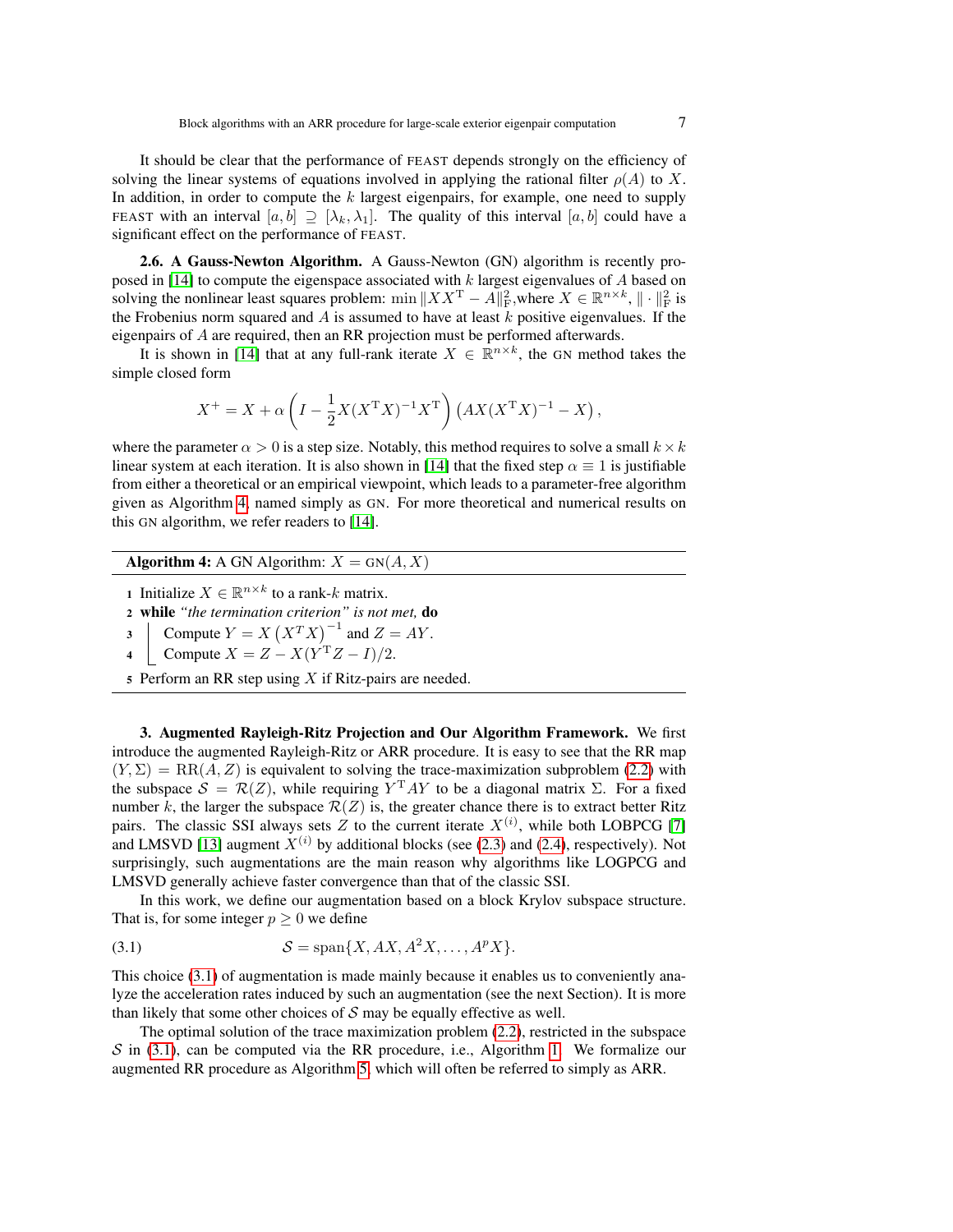Algorithm 5: ARR:  $(Y, \Sigma) = \text{ARR}(A, X, p)$ 

1 Input  $X \in \mathbb{R}^{n \times k}$  and  $p \ge 0$  so that  $(p+1)k < n$ .

2 Construct augmentation  $X_p = [X \ A X \ A^2 X \ \cdots \ A^p X].$ 

3 Perform an RR step using  $(\hat{Y}, \hat{\Sigma}) = RR(A, \mathbf{X}_p)$ .

4 Extract k leading Ritz pairs  $(Y, \Sigma)$  from  $(\hat{Y}, \hat{\Sigma})$ .

We next introduce an abstract version of our algorithmic framework with ARR projections. It will be named ARRABIT (standing for ARR and block iteration). A set of polynomial functions  $\{\rho_d(t)\}\$ , where d is the polynomial degree, and an integer  $p \geq 0$  are chosen at the beginning of the algorithm. At each outer iteration, we perform the two main steps: subspace update (SU) step and augmented RR (ARR) step. There are two sets of stopping criteria: inner criteria for the SU step, and outer criteria for detecting the convergence of the whole process.

In principle, the SU step can be fulfilled by any reasonable updating scheme and it does not require orthogonalizations. In this paper, we consider the classic power iteration as our main updating scheme, i.e., for  $X = [x_1 \ x_2 \ \cdots \ , x_m] \in \mathbb{R}^{n \times m}$ , we do

$$
x_i = \rho(A)x_i
$$
 and  $x_i = \frac{x_i}{\|x_i\|_2}$ ,  $j = 1, 2, \dots, m$ .

Since the power iteration is applied individually to all columns of the iterate matrix  $X$ , we call this scheme *multi-power method* or MPM. Here we intensionally avoid to use the term *subspace iteration* because, unlike in the classic SSI, we do not perform any orthogonalization during the entire inner iteration process.

To examine the versatility of the ARRABIT framework, we also use the Gauss-Newton (GN) method, presented in Algorithm [4,](#page-6-1) as a second updating scheme. Since the GN variant requires solving  $k \times k$  linear systems, its scalability with respect to k may be somewhat lower than that of the MPM variant. Together, we present our ARRABIT algorithmic framework in Algorithm [6.](#page-7-0) The two variants, corresponding to "inner solvers" MPM and GN, will be named ARRABIT-MPM and ARRABIT-GN, or simply MPM and GN.

<span id="page-7-0"></span>Algorithm 6: Algorithm ARRABIT (abstract version) 1 Input  $A \in \mathbb{R}^{n \times n}$ , k, p and  $\rho(t)$ . Initialize  $X \in \mathbb{R}^{n \times k}$ . <sup>2</sup> while *not "converged",* do <sup>3</sup> while *"inner criteria" are not met,* do <sup>4</sup> if MPM *is the inner solver,* then  $\mathfrak{s}$  | |  $X = \rho(A)X$ , then normalize columns individually. 6 **if** GN *is the inner solver*, then 7 | |  $X = GN(\rho(A), X)$ , as is given by Algorithm [4.](#page-6-1) 8 ARR projection:  $(X, \Sigma) = \text{ARR}(A, X, p)$ , as in Algorithm [5.](#page-6-3) 9 Possibly adjust p, the degree of  $\rho(t)$ , and perform deflation.

It is worth mentioning that the "inner criteria" in the ARRABIT framework can have a significant impact on the efficiency of Algorithm [6.](#page-7-0) Against the conventional wisdom, we do not attempt to keep X numerically full rank by periodic orthogonalizations which can be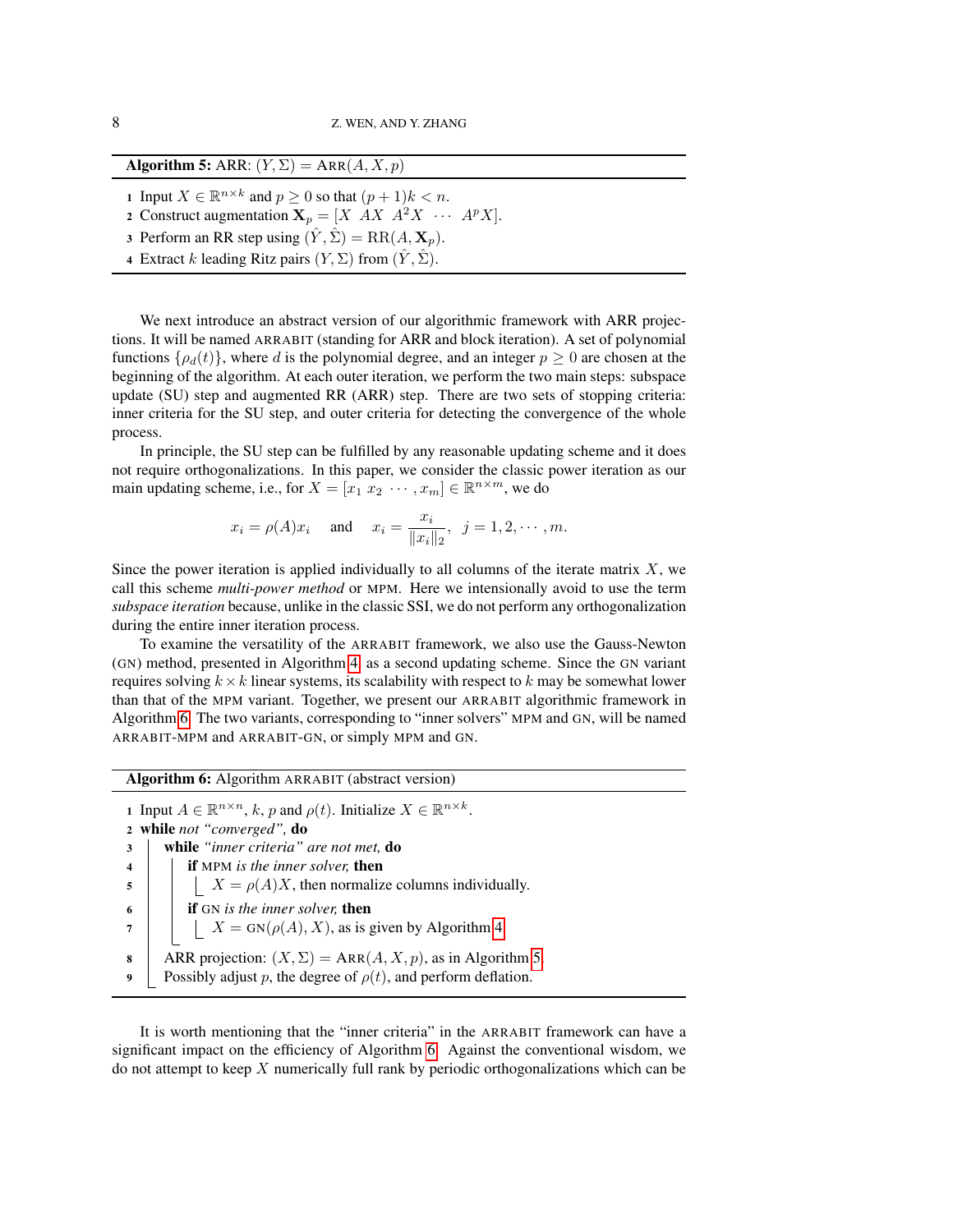quite costly. Instead, we keep iterating until we detect that  $X$  is about to lose, or has just lost, numerical rank. More details on this issue will be given in Algorithm [8](#page-17-0) in Section [6.](#page-15-0)

## <span id="page-8-0"></span>4. Analysis of the Augmented Rayleigh-Ritz Procedure.

**4.1. Notation.** Recall that the eigen-decomposition of  $A \in \mathbb{R}^{n \times n}$  is  $A = Q \Lambda Q^{T}$ . In anticipation of later usage, for integer  $h \in [1, n)$  we introduce the partition  $Q = [Q_h Q_{h+}]$ where, as previously defined,  $Q_h = [q_1 \ q_2 \ \cdots q_h]$  and

$$
(4.1) \tQ_{h+} = [q_{h+1} \t q_{h+2} \cdots q_n].
$$

Let  $X \in \mathbb{R}^{n \times k}$  be an approximate basis for  $\mathcal{R}(Q_k)$ , the range space of  $Q_k$  or the eigenspace spanned by the first k eigenvectors of A. It is desirable for X to have a large projection  $Q_k Q_k^T X = \sum_{i=1}^k q_i q_i^T X$  onto  $\mathcal{R}(Q_k)$  relative to that onto  $\mathcal{R}(Q_{k+}).$  Therefore, a good measure for the relative accuracy of  $X$  is the following ratio

(4.2) 
$$
\delta_k(X) \triangleq \frac{\max_{i>k} \|q_i^T X\|}{\min_{i \leq k} \|q_i^T X\|}
$$

where  $||q_i^T X|| = ||(q_i q_i^T) X||$  measures the size of the projection of X onto the span of the *i*-th eigenvector  $q_i$ . Clearly, the smaller  $\delta_k(X)$  is, the better is X as an approximate basis for  $\mathcal{R}(Q_k)$ .

<span id="page-8-4"></span>,

Let  $Y \in \mathbb{R}^{n \times k}$  be another approximate basis for the eigenspace  $\mathcal{R}(Q_k)$  which is constructed from X. To compare Y with X, we naturally compare  $\delta_k(Y)$  with  $\delta_k(X)$ . More precisely, we will try to estimate the ratio  $\delta_k(Y)/\delta_k(X)$  and show that under reasonable conditions, it can be made much less than the unity.

<span id="page-8-2"></span>To facilitate presentation, we introduce the following Vandermonte matrix constructed from the spectrum of A:

(4.3) 
$$
V = \begin{pmatrix} 1 & \lambda_1 & \lambda_1^2 & \cdots & \lambda_1^p \\ 1 & \lambda_2 & \lambda_2^2 & \cdots & \lambda_2^p \\ \vdots & \vdots & \vdots & \vdots & \vdots \\ 1 & \lambda_n & \lambda_n^2 & \cdots & \lambda_n^p \end{pmatrix} \in \mathbb{R}^{n \times (p+1)},
$$

where  $\lambda_1, \dots, \lambda_n$  are the eigenvalues of A.

4.2. Technical Results. Before calling the ARR procedure, we have an iterate matrix  $X \in \mathbb{R}^{n \times k}$ . From X, we construct the augmented matrix  $[X \quad AX \quad \cdots \quad A^p X] \in \mathbb{R}^{n \times (p+1)k}$ which we call  $X_p$  for a given  $p \ge 0$ . In view of the eigen-decomposition  $A = Q \Lambda Q^T$ , we have the expression  $X_p = Q\hat{G}$  where

<span id="page-8-1"></span>(4.4) 
$$
\hat{G} = [Q^T X \ \Lambda Q^T X \ \cdots \ \Lambda^p Q^T X].
$$

<span id="page-8-3"></span>We next normalize the rows of  $\hat{G}$ . Let D be the diagonal matrix whose diagonal consists of the row norms of  $\tilde{G}$ . From the structure of  $\tilde{G}$  in [\(4.4\)](#page-8-1), it is easy to see that

(4.5) 
$$
D_{ii} = ||e_i^T \hat{G}|| = ||q_i^T X|| ||e_i^T V||, \quad i = 1, 2, \cdots, n,
$$

where  $e_i$  is the *i*-th column of the  $n \times n$  identity matrix and V is defined in [\(4.3\)](#page-8-2). Let  $D^{\dagger}$  be the pseudo-inverse of D, that is,  $D^{\dagger}$  is a diagonal matrix with

(4.6) 
$$
(D^{\dagger})_{ii} = \begin{cases} 1/D_{ii}, & \text{if } D_{ii} \neq 0, \\ 0, & \text{otherwise.} \end{cases}
$$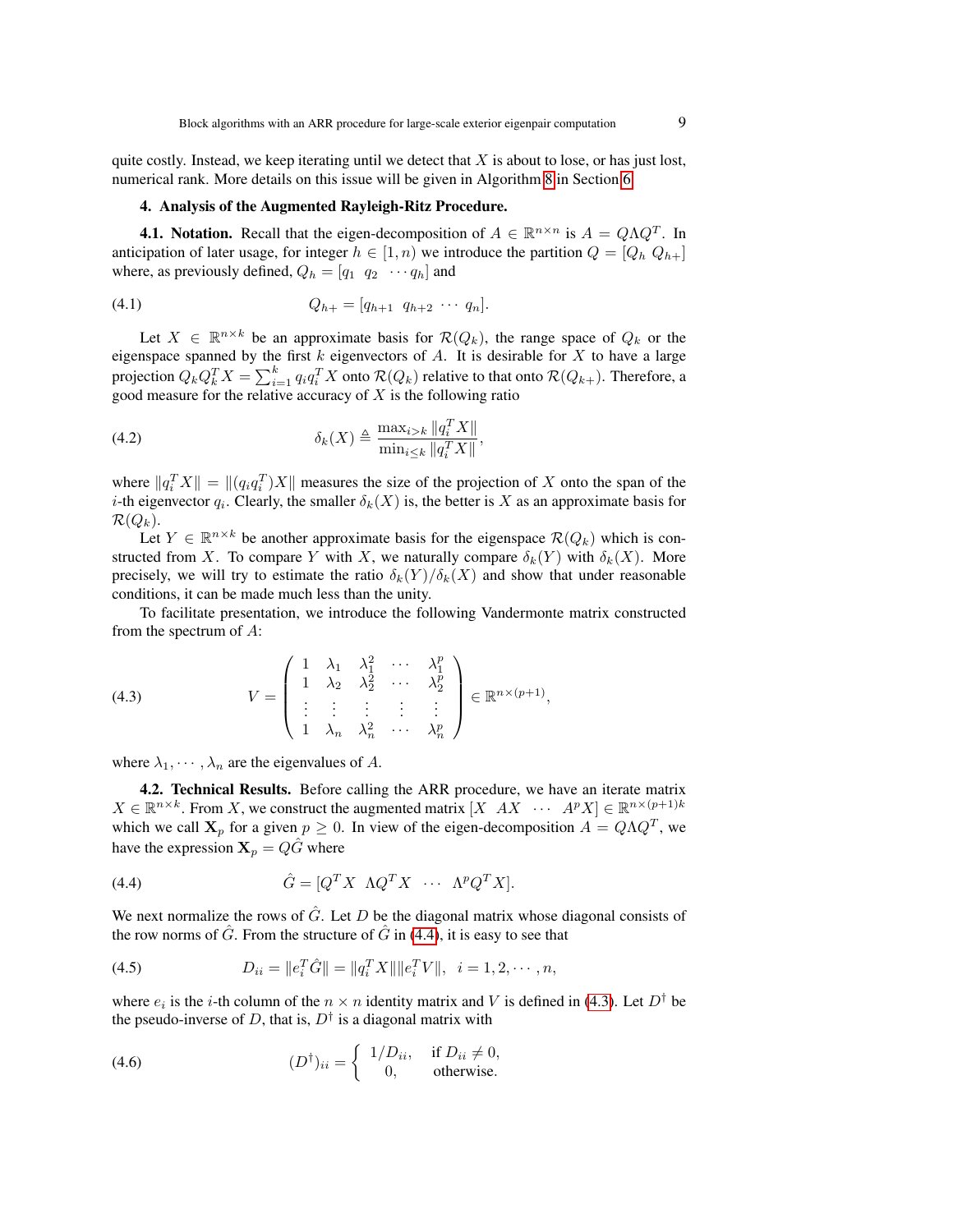The normalization of the rows of  $\hat{G}$  in [\(4.4\)](#page-8-1) defines another matrix

(4.7) 
$$
G = D^{\dagger} \hat{G} = [C \ \Lambda C \ \cdots \ \Lambda^p C],
$$

where  $C = D^{\dagger} Q^T X$  and the nonzero rows of G all have unit norm. Now we rewrite

$$
\mathbf{X}_p = QDD^{\dagger} \hat{G} = QDG.
$$

<span id="page-9-1"></span><span id="page-9-0"></span>Let m be a parameter varying in the following range: for  $p \ge 0$  such that  $k + pk < n$ ,

$$
(4.9) \t\t\t m \in [k, k + pk].
$$

We perform the partition

$$
(4.10) \t\t \mathbf{X}_p = [Q_m Q_{m+}] \begin{bmatrix} D_1 & 0 \\ 0 & D_2 \end{bmatrix} \begin{bmatrix} G_1 \\ G_2 \end{bmatrix} = [Q_m Q_{m+}] \begin{bmatrix} D_1 G_1 \\ D_2 G_2 \end{bmatrix},
$$

where D and G are partitioned following that of Q. In particular,  $G_1$  consists of the first m rows of G and  $G_2$  the last  $n - m$  rows of G.

<span id="page-9-7"></span>In the sequel, we will make use of an important assumption on  $G_1 \in \mathbb{R}^{m \times (p+1)k}$  which we formally name as the  $G_1$ -Assumption:

(4.11) G<sub>1</sub>-Assumption: the first m rows of G (or  $\hat{G}$ ) are linearly independent.

<span id="page-9-2"></span>The  $G_1$ -Assumption implies that (i)  $D_1 > 0$ , and (ii) the pseudo-inverse  $G_1^{\dagger}$  exists such that  $G_1 G_1^{\dagger} = I_{m \times m}$ . Let

(4.12) 
$$
\mathbf{Y}_p = \mathbf{X}_p G_1^{\dagger} D_1^{-1} = [Q_m Q_{m+}] \begin{bmatrix} I \\ D_2 G_2 G_1^{\dagger} D^{-1} \end{bmatrix}.
$$

In particular, we are interested in the first k columns of  $Y_p$ , i.e., by Matlab notation,

<span id="page-9-4"></span><span id="page-9-3"></span>
$$
(4.13) \t\t Y = \mathbf{Y}_p(:,1:k) \in \mathbb{R}^{n \times k}.
$$

We summarize what we already have for  $Y$  into the following lemma.

LEMMA 4.1. Let  $A = Q \Lambda Q^T$  be the eigen-decomposition of  $A = A^T \in \mathbb{R}^{n \times n}$ . For *integers*  $k > 0$  *and*  $p \ge 0$  *satisfying*  $(p + 1)k < n$ *, and*  $m \in [k, k + pk]$ *, let* G*,*  $\mathbf{X}_p$ *,*  $\mathbf{Y}_p$  *and*  $Y$  *be defined as in* [\(4.7\)](#page-9-0), [\(4.8\)](#page-9-1), [\(4.12\)](#page-9-2) *and* [\(4.13\)](#page-9-3), *respectively. Under the*  $G_1$ -Assumption,

$$
(4.14) \t\t Y = Q_m E_k + Q_{m+} SE_k,
$$

where  $S = D_2 G_2 G_1^{\dagger} D_1^{-1}$  and  $E_k \in \mathbb{R}^{m \times k}$  consists of the first k columns of the  $m \times m$ *identity matrix.*

<span id="page-9-5"></span>*Proof.* The equality directly follows from [\(4.12\)](#page-9-2) and [\(4.13\)](#page-9-3).  $\Box$ 

Since Y is extracted from the subspace  $\mathcal{R}(\mathbf{X}_p)$  constructed from X, a central question is how much improvement Y can provide over X as an approximate basis for  $\mathcal{R}(Q_k)$ . We study this question by comparing the accuracy measure  $\delta_k(Y)$  relative to  $\delta_k(X)$ . First, we estimate  $\delta_k(Y)$ .

<span id="page-9-6"></span>LEMMA 4.2. *Under the conditions of Lemma [4.1,](#page-9-4)*

(4.15) 
$$
\delta_k(Y) \le \frac{\max_{i>m} d_i}{\min_{i \le k} d_i} \max_{1 \le i \le n-m} \|e_i^T G_2 G_1^{\dagger} E_k\|.
$$

*where*  $d = \text{diag}(D)$  *with*  $D_{ii}$  *defined in* [\(4.5\)](#page-8-3)*.*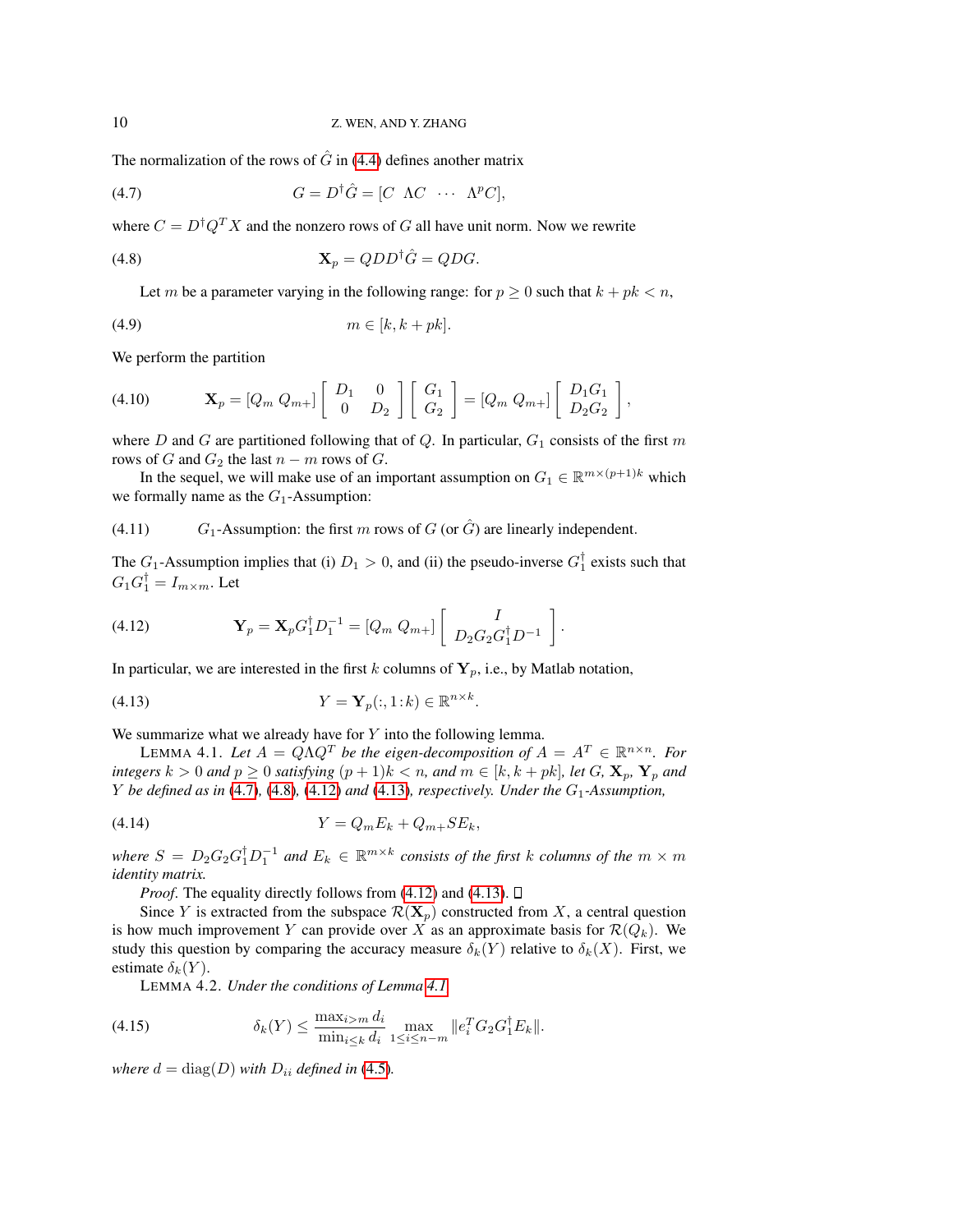*Proof*. It follows from [\(4.14\)](#page-9-5) that

<span id="page-10-0"></span>
$$
q_i^T Y = \begin{cases} e_i^T, & i \in [1, k] \\ \mathbf{0}^T, & i \in (k, m] \\ e_{i-m}^T S E_k, & i \in (m, n] \end{cases}
$$

where  $e_i \in \mathbb{R}^k$ ,  $\mathbf{0} \in \mathbb{R}^k$  and  $e_{i-m} \in \mathbb{R}^{n-m}$ . These formulas imply that in the definition [\(4.2\)](#page-8-4) the denominator term  $\min_{i \leq k} ||q_i^T Y|| = 1$ ; thus

(4.16) 
$$
\delta_k(Y) = \max_{i > k} \|q_i^T Y\| = \max_{i > m} \|q_i^T Y\|.
$$

In view of the formula  $S = D_2 G_2 G_1^{\dagger} D_1^{-1}$ , and the definition of D in [\(4.5\)](#page-8-3), we have

$$
q_i^T Y = d_i e_{i-m}^T G_2 G_1^{\dagger} D_1^{-1} E_k, \ \ i \in (m, n].
$$

Therefore, for  $i \in (m, n]$ ,  $||q_i^TY|| \le \frac{d_i}{\min_{j \le k} d_j} ||e_{i-m}^T G_2 G_1^{\dagger} E_k||$ . It follows that

$$
\max_{i>m} \|q_i^T Y\| \le \frac{\max_{i>m} d_i}{\min_{i \le k} d_i} \max_{1 \le i \le n-m} \|e_i^T G_2 G_1^{\dagger} E_k\|,
$$

which, together with [\(4.16\)](#page-10-0), establishes [\(4.15\)](#page-9-6).  $\Box$ 

**4.3. Main Results.** We first extend the definition [\(4.2\)](#page-8-4) for  $\delta_k(X)$  into a more general form. For any matrix  $M$  of  $n$  rows, we define

(4.17) 
$$
\Gamma_{k,m}(M) \triangleq \frac{\max_{i>m} \|e_i^T M\|}{\min_{i \leq k} \|e_i^T M\|}.
$$

By this definition,  $\delta_k(X) = \Gamma_{k,k}(Q^T X)$ .

It is worth observing that (i)  $\Gamma_{k,m}(M)$  is monotonically non-increasing with respect to m for fixed k and M; (ii)  $\Gamma_{k,m}(M)$  is small if the first k rows of M are much larger in magnitude than the last  $n - m$ ; (iii) if  $\{\|e_i^T M\|\}$  is non-increasing, then  $\Gamma_{k,m}(M) \leq 1$ .

<span id="page-10-4"></span>Specifically, since the eigenvalues of A are ordered in a descending order, for the matrix V in  $(4.3)$  we have

$$
(4.18) \t \Gamma_{k,m}(V) = \frac{\|e_{m+1}^T V\|}{\|e_k^T V\|} = \left(\frac{1 + \lambda_{m+1}^2 + \dots + \lambda_{m+1}^{2p}}{1 + \lambda_k^2 + \dots + \lambda_k^{2p}}\right)^{\frac{1}{2}} \le 1,
$$

Evidently, the faster the decay is between  $\lambda_k$  and  $\lambda_{m+1}$ , the smaller is  $\Gamma_{k,m}(V)$ .

<span id="page-10-1"></span>Moreover, when  $M = z \in \mathbb{R}^n$  is a vector which is in turn the element-wise multiplication of two other vectors, say  $x \in \mathbb{R}^n$  and  $y \in \mathbb{R}^n$  so that  $z_i = x_i y_i$  for  $i = 1, \dots, n$ , then it holds that

(4.19) 
$$
\Gamma_{k,m}(z) \leq \Gamma_{k,m}(x) \Gamma_{k,m}(y).
$$

<span id="page-10-2"></span>In our first main result, we refine the estimation of  $\delta_k(Y)$  and compare it to  $\delta_k(X)$ . THEOREM 4.3. *Under the conditions of Lemma [4.1,](#page-9-4)*

(4.20) 
$$
\delta_k(Y) \leq \Gamma_{k,m}(Q^T X) \Gamma_{k,m}(V) \left\| G_1^{\dagger} E_k \right\|_2.
$$

<span id="page-10-3"></span>*Furthermore,*

(4.21) 
$$
\frac{\delta_k(Y)}{\delta_k(X)} \le \frac{\max_{j>m} \|q_j^T X\|}{\max_{j>k} \|q_j^T X\|} \Gamma_{k,m}(V) \|G_1^{\dagger} E_k\|_2.
$$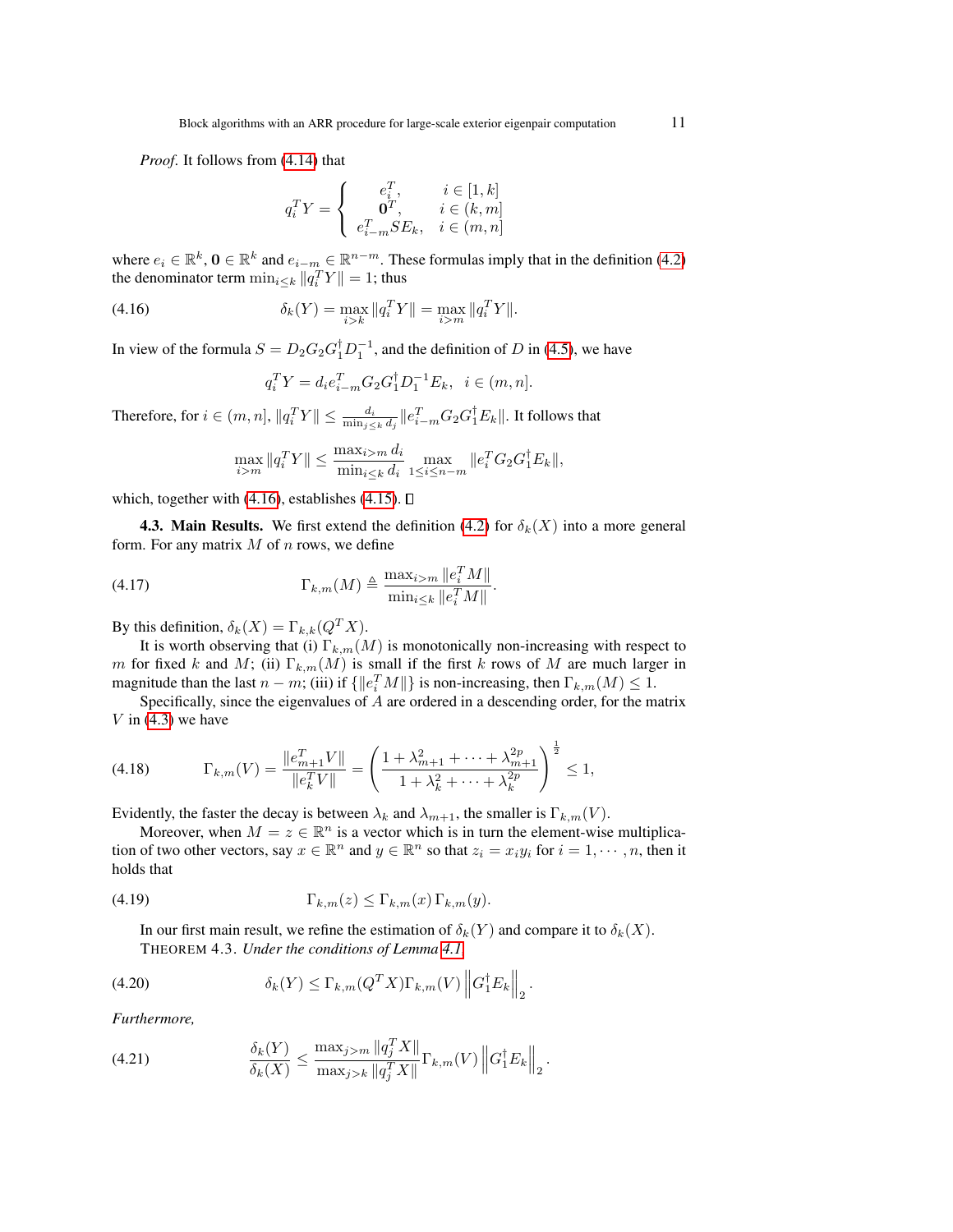*Proof.* Observe that the ratio in the right-hand side of [\(4.15\)](#page-9-6) is none other than  $\Gamma_{k,m}(d)$ . Applying [\(4.19\)](#page-10-1) to  $M = d$  where  $d = \text{diag}(D)$  with  $D_{ii}$  defined in [\(4.5\)](#page-8-3),  $x_i = ||q_i^T X||$  and  $y_i = ||e_i^T V||$ , we derive  $\Gamma_{k,m}(d) \leq \Gamma_{k,m}(Q^T X) \Gamma_{k,m}(V)$ . We observe that  $||e_i^T G_2 G_1^{\dagger} E_k|| \leq$  $||G_1^{\dagger}E_k||_2$  for all  $i \in [1, n-m]$ , since the row vectors  $e_i^T G_2$  are all unit vectors. Substituting the above two inequalities into  $(4.15)$ , we arrive at  $(4.20)$ . To derive  $(4.21)$ , we simply observe that

$$
\Gamma_{k,m}(Q^T X) = \frac{\max_{j>m} \|q_j^T X\|}{\min_{j \le k} \|q_j^T X\|} = \delta_k(X) \frac{\max_{j>m} \|q_j^T X\|}{\max_{j > k} \|q_j^T X\|}.
$$

Substituting the above into [\(4.20\)](#page-10-2) and dividing both sides by  $\delta_k(X)$ , we obtain [\(4.21\)](#page-10-3).  $\Box$ 

To put the above results into perspective, let us examine the right-hand side of [\(4.21\)](#page-10-3). Clearly, the first term, the ratio involving  $||q_j^T X||$ 's, is always less than or equal to one since  $k \leq m$ , and it decreases as m increases. In particular, when  $m = k + 1 + pk$  with  $p > 0$ and a large k, then  $m \gg k$  and the ratio can be tiny as long as there is a significant decay in  $\{\Vert q_j^T X \Vert\}_{j=1}^n$  between indices k and m. In addition, from [\(4.18\)](#page-10-4), we know that the second term  $\Gamma_{k,m}(V) \leq 1$  and can be far less than one if there is a large decay between  $\lambda_k$  and  $\lambda_{m+1}$ . The third term  $||G_1^{\dagger}E_k||_2$ , however, presents a complicating factor. How this term behaves as p increases requires a scrutiny which will be the topic of Section [4.4.](#page-12-0)

Similarly, we can examine the right-hand side of [\(4.20\)](#page-10-2) in which only the first term is different. Given a good approximate basis X for which the row norms of  $Q^T X$  have a nontrivial decay, we can also have  $\Gamma_{k,m}(Q^TX) \ll 1$ ; and the faster the decay is, the smaller is the term  $\Gamma_{k,m}(Q^TX)$ . Therefore, with the exception of the term  $||G_1^{\dagger}E_k||_2$ , all the terms in the right-hand sizes of [\(4.20\)](#page-10-2) and [\(4.21\)](#page-10-3) are small under reasonable conditions.

<span id="page-11-0"></span>Next we consider the case where  $X \in \mathbb{R}^{n \times k}$  is the result of applying a block power iteration q times to an initial random matrix  $X_0 \in \mathbb{R}^{n \times k}$ ,

(4.22) 
$$
X = \rho(A)^q X_0 = Q\rho(\Lambda)^q Q^T X_0,
$$

where  $\rho(A)$  is a polynomial or rational matrix function accelerator (or filter) such that

$$
(4.23) \qquad \min_{1 \leq j \leq k} |\rho(\lambda_j)| = |\rho(\lambda_k)| \geq |\rho(\lambda_{k+1})| \geq \cdots \geq |\rho(\lambda_{m+1})| = \max_{m < j \leq n} |\rho(\lambda_j)|.
$$

THEOREM 4.4. Let X be defined in [\(4.22\)](#page-11-0) from an initial matrix  $X_0 \in \mathbb{R}^{n \times k}$ . Assume *that the conditions of Lemma* [4.1](#page-9-4) *hold. Then there exists a constant*  $c_m$  *such that* 

<span id="page-11-1"></span>(4.24) 
$$
\delta_k(Y) \leq c_m \left| \frac{\rho(\lambda_{m+1})}{\rho(\lambda_k)} \right|^q,
$$

*where*

(4.25) 
$$
c_m = \Gamma_{k,m}(Q^T X_0) \Gamma_{k,m}(V) \left\| G_1^{\dagger} E_k \right\|_2.
$$

<span id="page-11-2"></span>Moreover, there exists a constant  $c_m'$  such that

(4.26) 
$$
\frac{\delta_k(Y)}{\delta_k(X)} \le c'_m \left| \frac{\rho(\lambda_{m+1})}{\rho(\lambda_{k+1})} \right|^q,
$$

*where*

(4.27) 
$$
c'_{m} = \frac{\max_{j>m} \|q_j^T X_0\|}{\min_{j>k} \|q_j^T X_0\|} \Gamma_{k,m}(V) \|G_1^{\dagger} E_k\|_2.
$$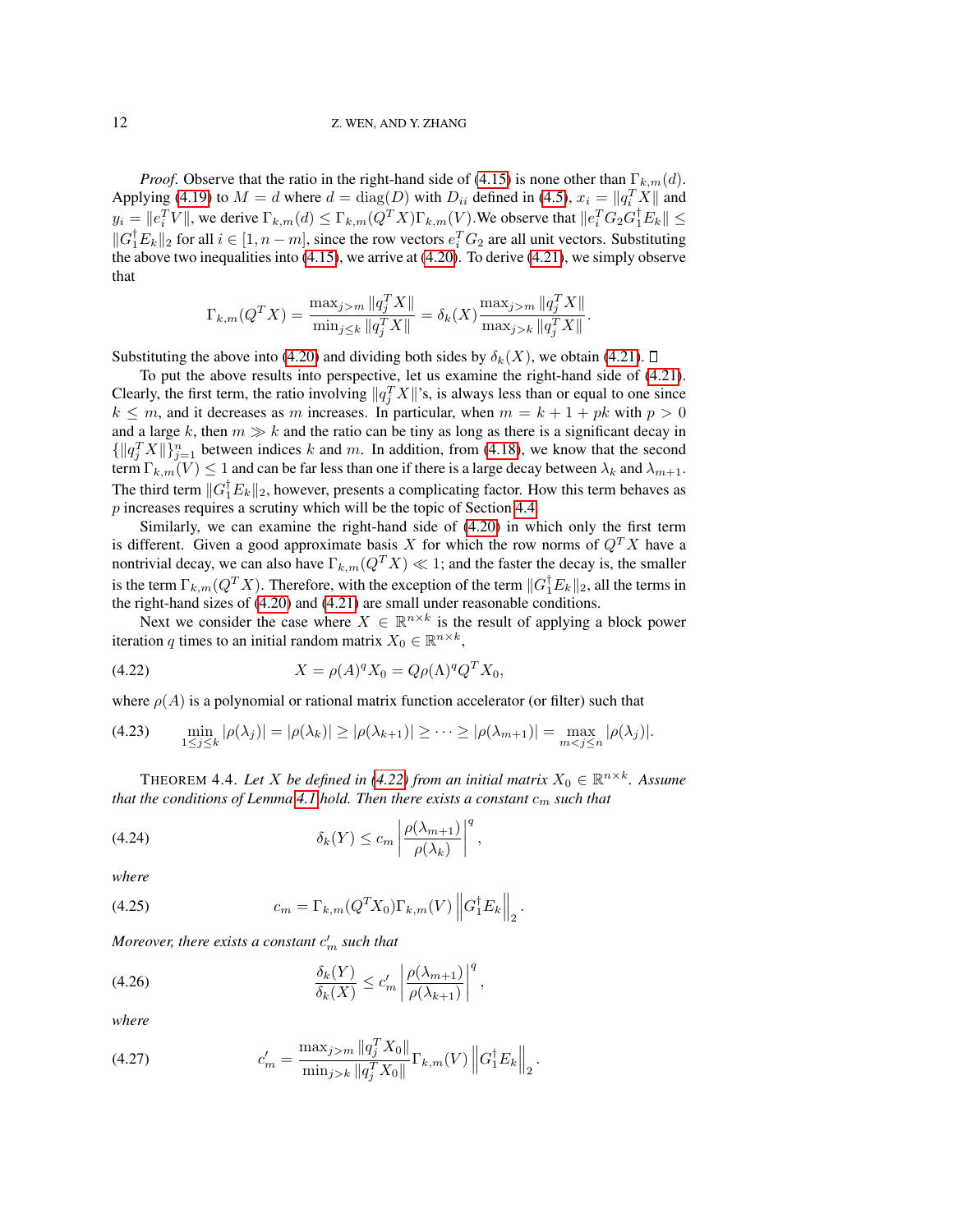<span id="page-12-1"></span>*Proof.* It follows from  $Q^T X = \rho(\Lambda)^q Q^T X_0$  that

(4.28) 
$$
||q_i^T X|| = |\rho(\lambda_i)|^q ||q_i^T X_0||, \quad i = 1, \cdots, n.
$$

Applying [\(4.19\)](#page-10-1) to [\(4.28\)](#page-12-1), we obtain  $\Gamma_{k,m}(Q^TX) \leq \Gamma_{k,m}(\rho(\Lambda)^q) \Gamma_{k,m}(Q^TX_0)$  which establishes [\(4.24\)](#page-11-1), upon substituting into [\(4.20\)](#page-10-2).

To prove [\(4.26\)](#page-11-2), we first use [\(4.28\)](#page-12-1) to calculate

$$
\frac{\max_{j>m} \|q_j^T X\|}{\max_{j>k} \|q_j^T X\|} = \frac{\max_{j>m} |\rho(\lambda_j)|^q \|q_j^T X_0\|}{\max_{j>k} |\rho(\lambda_j)|^q \|q_j^T X_0\|} \le \left| \frac{\rho(\lambda_{m+1})}{\rho(\lambda_{k+1})} \right|^q \frac{\max_{j>m} \|q_j^T X_0\|}{\min_{j>k} \|q_j^T X_0\|}.
$$

Then substituting the above into  $(4.21)$  yields  $(4.26)$ .  $\Box$ 

Let us also state a couple of special cases of [\(4.24\)](#page-11-1).

COROLLARY 4.5. *If the*  $G_1$ -Assumption holds for  $m = k + pk$ , then there exist constants  $C_p$  and  $C_p'$  such that

$$
\delta_k(Y) \le C_p \left| \frac{\rho(\lambda_{k+1+pk})}{\rho(\lambda_k)} \right|^q \quad \text{and} \quad \frac{\delta_k(Y)}{\delta_k(X)} \le C_p' \left| \frac{\rho(\lambda_{k+1+pk})}{\rho(\lambda_{k+1})} \right|^q.
$$

*In particular, when there is no augmentation (* $p = 0$ *) and no acceleration (* $\rho(t) = t$ *), the convergence rate reduces to*  $\delta_k(Y) \leq C_0 |\lambda_{k+1}/\lambda_k|^q$ .

Finally, we remark that all of our results point out that there exists a matrix  $Y \in \mathbb{R}^{n \times k}$ in the augmented subspace  $\mathcal{R}(\mathbf{X}_p)$  (which is constructed from the matrix X) that is a better approximate basis for  $\mathcal{R}(Q_k)$  than X is, under reasonable conditions. It is known that the Ritz pairs produced by the RR procedure are optimal approximations to the eigenpairs of A from the input subspace (see [\[16\]](#page-32-0) for example). Therefore, the derived bounds in this section should be attainable by the Ritz pairs generated by the ARR procedure.

<span id="page-12-0"></span>**4.4. Validity of**  $G_1$ **-Assumption.** A key condition for our results is the  $G_1$ -Assumption, given in [\(4.11\)](#page-9-7), that requires the first m rows of G in [\(4.7\)](#page-9-0) to be linearly independent. Under this assumption, the larger  $m$  is, the better the convergence rate could be.

<span id="page-12-2"></span>Let us examine the matrix  $G_1$  consisting of the first m rows of G in [\(4.7\)](#page-9-0). To simplify notation, we use H for  $G_1$ , redefine C as the first m row of C in [\(4.7\)](#page-9-0), and consider the matrix

(4.29) 
$$
H = [C \ \Lambda_m C \ \cdots \ \Lambda_m^p C] \in \mathbb{R}^{m \times (p+1)k},
$$

where  $\Lambda_m$  is the  $m \times m$  leading block of  $\Lambda$  whose disgonal is assumed to be positive.

<span id="page-12-3"></span>We first give a necessary condition for the  $m$  rows of  $H$  to be linearly independent.

PROPOSITION 4.6. Let  $m \in (k, k + pk]$  for  $p > 0$ . The matrix  $H \in \mathbb{R}^{m \times (p+1)k}$  defined *in* [\(4.29\)](#page-12-2) *has full rank* m *only if*  $\Lambda_m$  *has no more than* k *equal diagonal elements (i.e.,*  $\Lambda_m$ *contains no eigenvalue of multiplicity greater than* k*).*

*Proof.* Without loss of generality, suppose that the first  $k + 1$  diagonal elements of  $\Lambda_m$ are all equal, i.e.,  $\lambda_1 = \lambda_2 = \cdots = \lambda_{k+1} = \alpha$ . Then the first  $k+1$  rows of H, say H', is of the form  $H' = [C' \ \alpha C' \ \cdots \ \alpha^p C']$ , where C' consists of the first  $k + 1$  rows of C. Since all column blocks are scalar multiples of  $C'$  which has  $k$  columns, the rank of  $H$  is at most k. independent of m.  $\square$ 

The fact that H is built from C which has only k columns dictates that to have rank(H) greater than k, it is necessary that the maximum multiplicity of  $\Lambda_m$  must not exceed k.

On the other hand, the next result says that when  $p = 1$  and m reaches its upper bound  $2k$ , a multiplicity equal to k is sufficient for H to attain the full rank  $2k$  (i.e., to be nonsingular) in a generic case.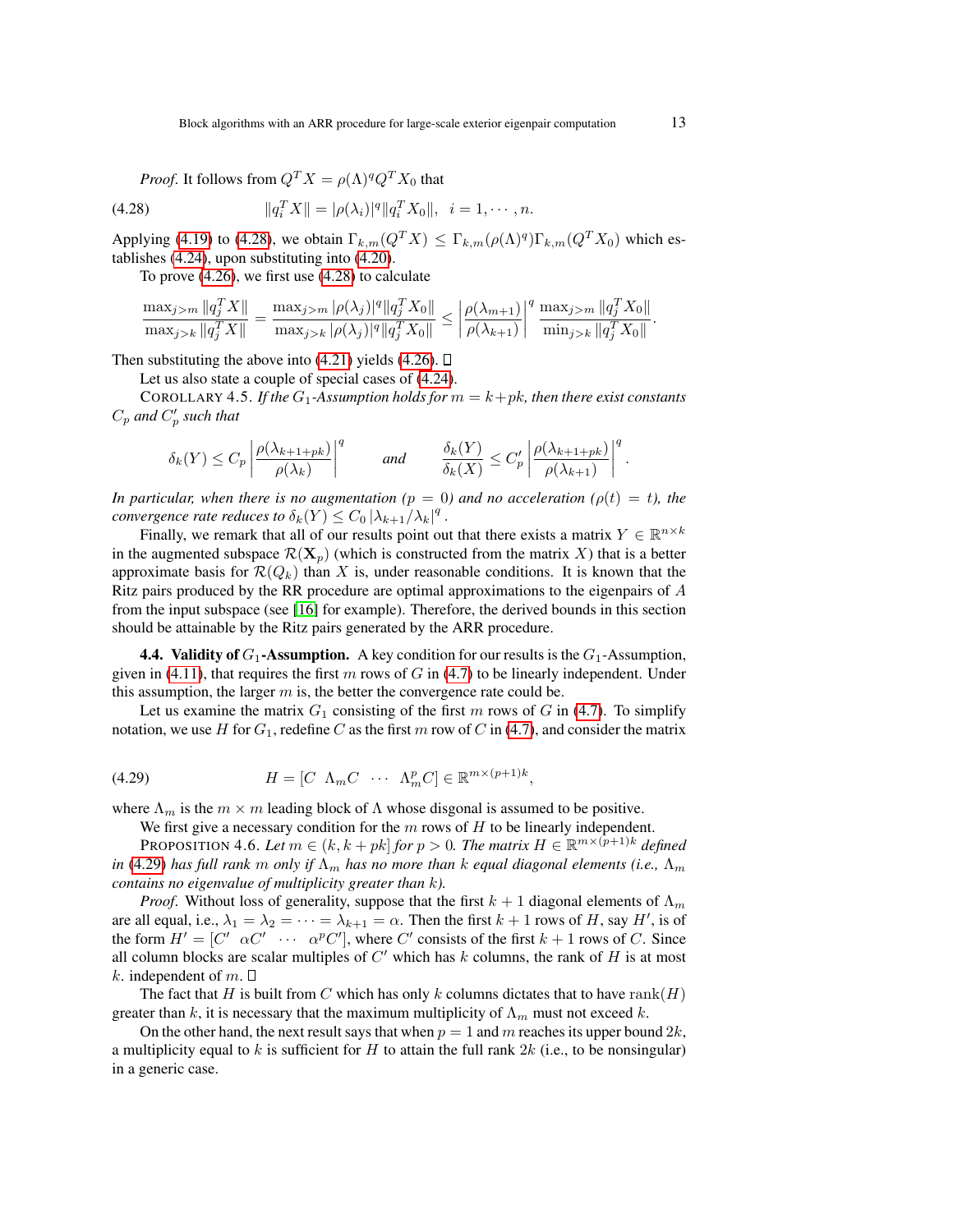<span id="page-13-0"></span>First, let us do the partitioning

$$
(4.30) \t C = \begin{bmatrix} C_1 \\ C_2 \end{bmatrix}, \t \Lambda_m = \begin{bmatrix} \Lambda_1 \\ \Lambda_2 \end{bmatrix}, \t H = \begin{bmatrix} C_1 & \Lambda_1 C_1 \\ C_2 & \Lambda_2 C_2 \end{bmatrix}.
$$

where  $m = 2k$ , and  $C_j, \Lambda_j, j = 1, 2$ , are all  $k \times k$  submatrices. Recall that  $\Lambda_1$  consists of the first k eigenvalues of A and  $\Lambda_2$  the next k eigenvalues.

<span id="page-13-2"></span>PROPOSITION 4.7. Let  $p = 1$ ,  $m = 2k$ , and C,  $\Lambda_m$  and H be defined as in [\(4.30\)](#page-13-0). Let *r be the maximum multiplicity of*  $\Lambda_m$ . Assume that any  $k \times k$  *submatrix of* C *is nonsingular. Then H is nonsingular for*  $r = k$ *.* 

*Proof.* We will show that when  $\lambda_1$  or  $\lambda_{k+1}$  has multiplicity k, then H is nonsingular. All the other cases can be similarly proven with appropriate permutations before partitioning [\(4.30\)](#page-13-0) is done.

First, the nonsingularity of  $H$  is equivalent to that of

$$
\begin{bmatrix} C_1 & \Lambda_1 C_1 \\ C_2 & \Lambda_2 C_2 \end{bmatrix} \begin{bmatrix} C_1^{-1} \\ C_1^{-1} \end{bmatrix} = \begin{bmatrix} I & \Lambda_1 \\ C_2 C^{-1} & \Lambda_2 C_2 C^{-1} \end{bmatrix} = \begin{bmatrix} I & \Lambda_1 \\ F & \Lambda_2 F \end{bmatrix},
$$

where  $F \triangleq C_2 C_1^{-1}$  is nonsingular by our assumption. Eliminating the (2,1) block, we obtain

<span id="page-13-1"></span>
$$
\left[\begin{array}{cc} I & \Lambda_1 \\ F & \Lambda_2 F \end{array}\right] \longrightarrow \left[\begin{array}{cc} I & \Lambda_1 \\ 0 & \Lambda_2 F - F \Lambda_1 \end{array}\right]
$$

Hence, the nonsingularity of H is equivalent to that of  $F\Lambda_1 - \Lambda_2 F$ , or in turn equivalent to that of the following matrix:

$$
(4.31) \t\t K = \Lambda_1 - F^{-1} \Lambda_2 F.
$$

If the multiplicity of  $\lambda_1$  is k (implying that  $\Lambda_1 = \lambda_k I$ ), [\(4.31\)](#page-13-1) reduces to  $K = F^{-1}(\lambda_k I (\Lambda_2)F$ . On the other hand, if the multiplicity of  $\lambda_{k+1}$  is k (implying that  $\Lambda_2 = \lambda_{k+1}I$ ), then  $K = \Lambda_1 - \lambda_{k+1}I$ . In either case, K is nonsingular since  $\lambda_{k+1} < \lambda_k$ ; hence, so is H. (Also in either case, K becomes singular for multiplicity  $r > k$  which implies  $\lambda_{k+1} = \lambda_k$ .)  $\Box$ 

In Proposition [4.7,](#page-13-2) we assume that every  $k \times k$  submatrix of C is nonsingular. It is well-known that for a generic random matrix  $C$ , this assumption holds with high probability. Therefore, in a generic setting Proposition [4.7](#page-13-2) holds with high probability.

Now the unproven case is for maximum multiplicity  $r < k$ . Let us rewrite K in [\(4.31\)](#page-13-1) into a sum of two matrices,

(4.32) 
$$
K = (\Lambda_1 - \lambda_k I) + F^{-1}(\lambda_k I - \Lambda_2)F.
$$

The first is diagonal and positive semidefinite, and the second has positive eigenvalues when  $\lambda_k > \lambda_{k+1}$ , but is generally asymmetric. So far, we have not been able to find a result that guarantees nonsingularity for such a matrix  $K$ . However, in a generic setting where  $K$  comes from random matrices, nonsingularity should be expected with high probability (which has been empirically confirmed by our numerical experiments).

It should be noted that  $G_1$  being nonsingular with  $m = k + kp$  represents the best scenario where the acceleration potential of  $p$ -block augmentation is fully realized. However,  $m < k + kp$  does not represent a failure, considering the fact that as long as  $m > k$ , an acceleration is still realized to some extent.

Once it is established for  $p = 1$  and  $m = 2k$  that in a generic setting H is nonsingular whenever the maximum multiplicity of  $\Lambda_m$  is less than or equal to k, the same result can in principle be extended to the case of  $p = 3$  by considering

$$
H = [C \ \Lambda C \ \Lambda^2 C \ \Lambda^3 C] = [[C \ \Lambda C] \ \Lambda^2 [C \ \Lambda C]] = [\hat{C} \ \hat{\Lambda} \hat{C}],
$$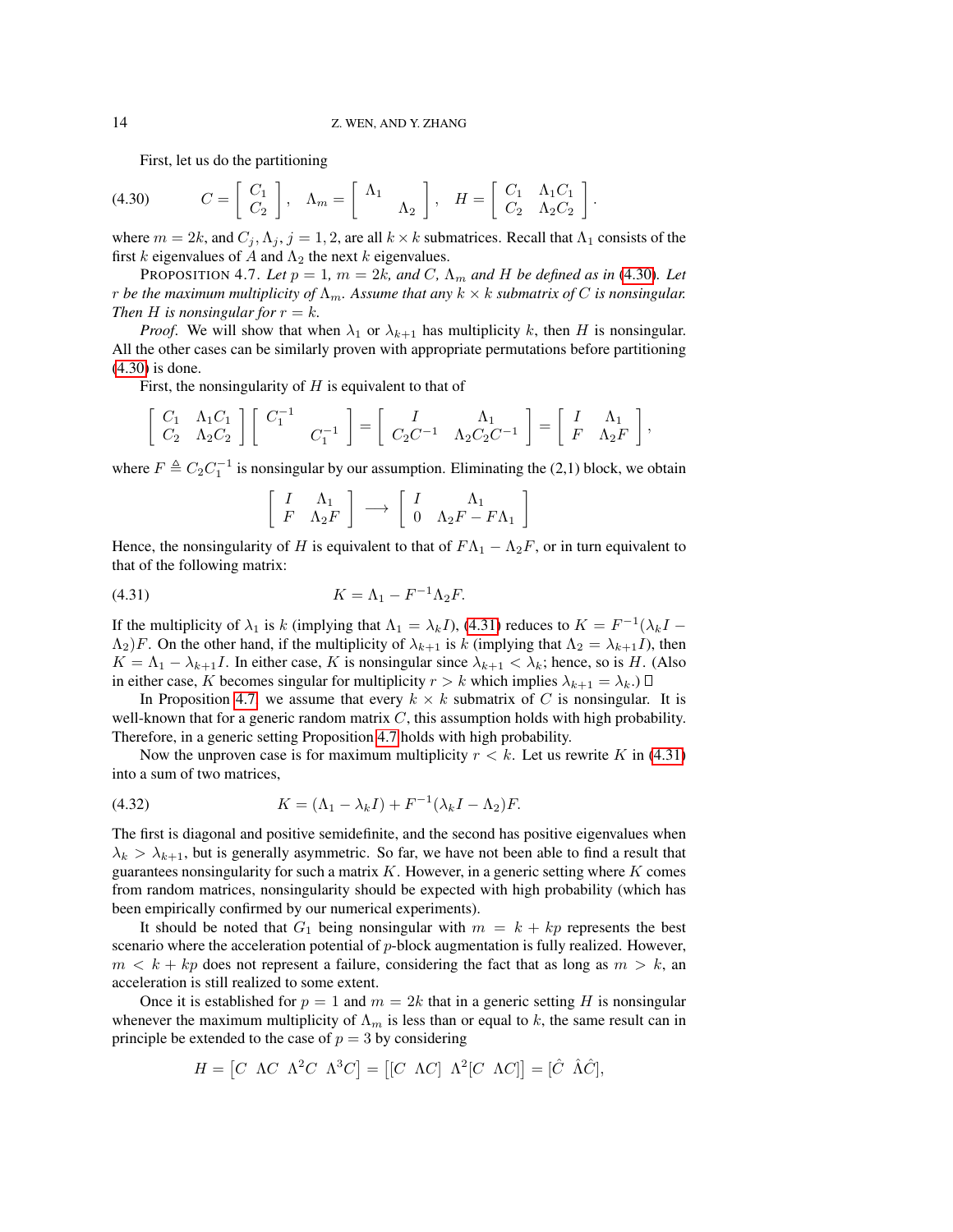where  $\hat{C} = [C \ \Lambda C]$  and  $\hat{\Lambda} = \Lambda^2$ , which has the same form as for the case  $p = 1$ . It will also cover the case of  $p = 2$  where the matrix involved is a submatrix of the one for  $p = 3$ .

It is worth noting that  $m = (p + 1)k$  could be kept constant if k is decreased while  $p$  is increased. Is it sensible to use fewer vectors in power iterations but to compensate it with an augmentation of more blocks? Although in some cases this strategy works well, in general it seems to be a risky approach for two reasons. First, the smaller  $k$  is, the more likely it is to encounter matrices that have eigenvalues of multiplicity greater than  $k$ . In this case, by Proposition [4.6,](#page-12-3) the benefit of augmentation could become limited. Secondly, we have observed in numerical experiments that the condition number of  $G_1$  tends to increase as p increases, which would in turn increase the constants  $c_m$  and  $c'_m$  in [\(4.20\)](#page-10-2)-[\(4.21\)](#page-10-3). These facts suggest that using a small  $k$  and a large  $p$  to compute more than  $k$  eigenpairs could be numerically problematic. In our implementation, we choose to be conservative by using the default value of  $p = 1$ , while setting k to be slightly bigger than the number of eigenpairs to be computed.

<span id="page-14-0"></span>**5. Polynomial Accelerators.** To construct polynomial accelerators (or filters)  $\rho(t)$ , we use Chebyshev interpolants on highly smooth functions. Chebyshev interpolants are polynomial interpolants on Chebyshev points of the second kind, defined by

(5.1) 
$$
t_j = -\cos(j\pi/N), 0 \le j \le N,
$$

where  $N \ge 1$  is an integer. Obviously, this set of  $N + 1$  points are in the interval  $[-1, 1]$ inclusive of the two end-points. Through any given data values  $f_j$ ,  $j = 0, 1, \dots, N$ , at these  $N + 1$  Chebyshev points, the resulting unique polynomial interpolant of degree N or less is a Chebyshev interpolant. It is known that Chebyshev interpolants are "near-best" [\[5\]](#page-31-5).

<span id="page-14-1"></span>Our choices of functions to be interpolated are

(5.2) 
$$
f_d(t) = (f_1(t))^d \text{ where } f_1(t) = \max(0, t)^{10},
$$

and d is a positive integer. Obviously,  $f_d(t) \equiv 0$  for  $t \leq 0$  and  $f_d(1) \equiv 1$ . The power 10 is rather arbitrary and exchangeable with other numbers of similar magnitude without making notable differences.

The functions in [\(5.2\)](#page-14-1) are many times differentiable so that their Chebyshev interpolants converge relatively fast, see [\[15\]](#page-32-17). Interpolating such smooth functions on Chebyshev points helps reducing the effect of the Gibbs phenomenon and allows us to use relatively low-degree polynomials.

There is a well-developed open-source Matlab package called Chebfun [\[4\]](#page-31-6) for doing Chebyshev interpolations, among many other functionalities<sup>[1](#page-14-2)</sup>. In this work, we have used Chebfun to construct Chebyshev interpolants as our polynomial accelerators. Specifically, we interpolate the function  $f_d(t)$  by the d-th degree Chebyshev interpolant polynomial, say,

<span id="page-14-3"></span>(5.3) 
$$
\psi_d(t) = \gamma_1 t^d + \gamma_2 t^{d-1} + \ldots + \gamma_d t + \gamma_{d+1}.
$$

Suppose that we want to dampen the eigenvalues in an interval [a, b], where  $a \leq \lambda_n$  and  $b < \lambda_k$ , while magnifying eigenvalues to the right of [a, b]. Then we map the interval [a, b] onto  $[-1, 1]$  by an affine transformation and then apply  $\psi_d(\cdot)$  to A. That is, we apply the following polynomial function to  $A$ ,

<span id="page-14-5"></span>(5.4) 
$$
\rho_d(t) = \psi_d\left(\frac{2t-a-b}{b-a}\right).
$$

Let  $\Gamma_d = (\gamma_1, \gamma_2, \cdots, \gamma_{d+1})$  denote the coefficients of the polynomial  $\psi_d(t)$  in [\(5.3\)](#page-14-3). The corresponding matrix operation  $Y = \rho_d(A)X$  can be implemented by Algorithm [7](#page-14-4) below.

<span id="page-14-4"></span><span id="page-14-2"></span><sup>1</sup>Also see the website <http://www.chebfun.org/docs/guide/guide04.html>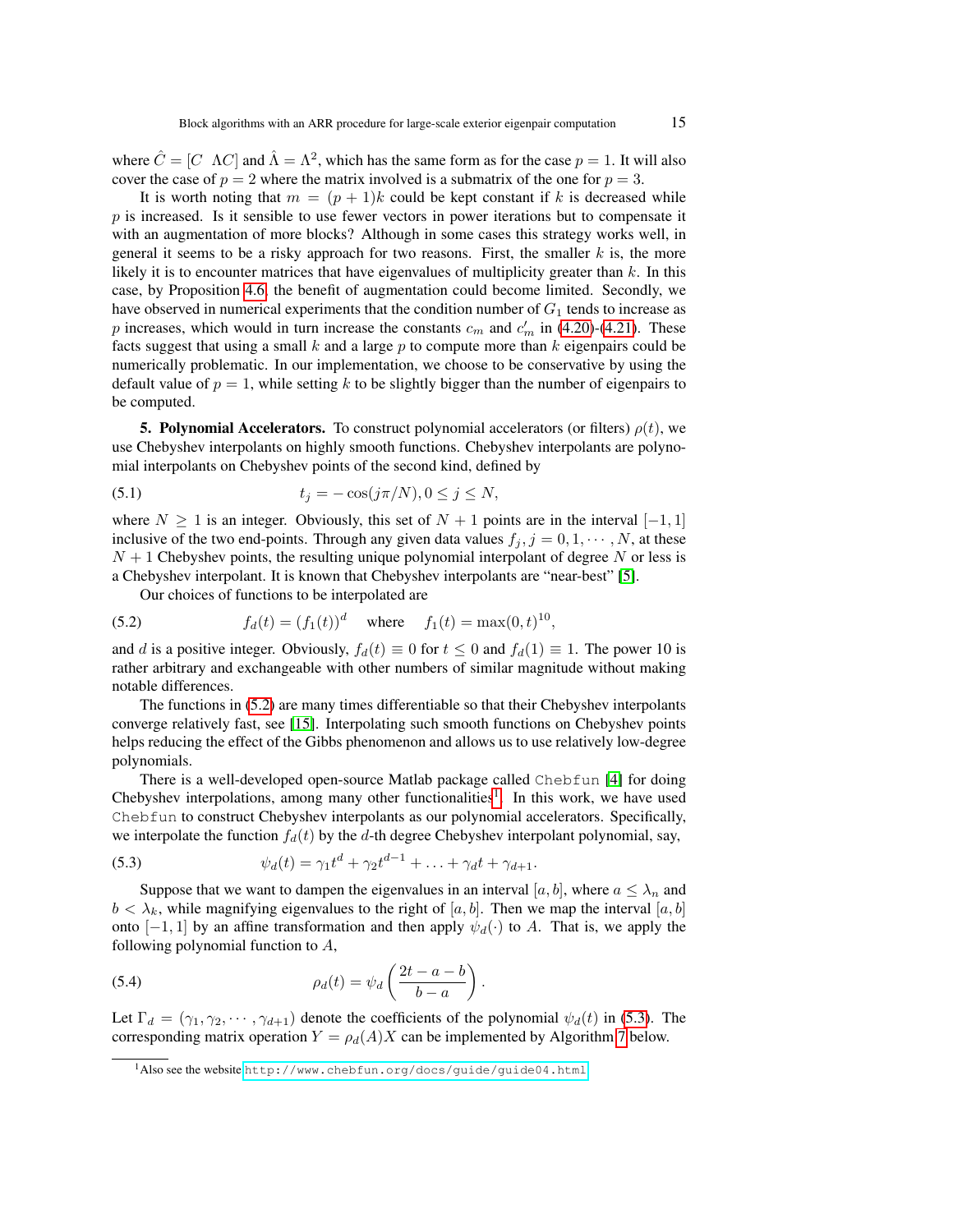| <b>Algorithm 7:</b> Polynomial function: $Y = \text{POLY}(A, X, a, b, \Gamma_d)$                                                                          |
|-----------------------------------------------------------------------------------------------------------------------------------------------------------|
| 1 Compute $c_0 = \frac{a+b}{a-b}$ and $c_1 = \frac{2}{b-a}$ . Set $Y = \gamma_1 X$ .<br>2 for $j = 1, 2, , d$ do $Y = c_0 Y + c_1 A Y + \gamma_{i+1} X$ . |

For a quick comparison, we plot our Chebyshev interpolates of degrees 2 to 7 and the Chebyshev polynomials of degrees 2 to 7 side by side in Figure [5.1.](#page-15-1) For both kinds of polynomials, the higher the degree is, the closer the curve is to the vertical line  $t = 1$ . We observe that inside the interval  $[-1, 1]$ , our Chebyshev interpolates have lower profiles (with magnitude less than or around 0.2 except near 1) than the Chebyshev polynomials which oscillate between  $\pm 1$ , while outside  $[-1, 1]$  the Chebyshev polynomials grow faster.



<span id="page-15-1"></span>FIG. 5.1. *illustration of polynomial functions*

The idea of polynomial acceleration is straightforward and old, but its success is far from foolproof, largely due to inevitable errors in estimating intervals within which eigenvalues are supposed to be suppressed or promoted. The main reason for us to prefer our Chebyshev interpolates over the classic Chebyshev polynomials is that their lower profiles tend to make them less sensitive to erroneous intervals, hence easier to control. Indeed, our numerical comparison, albeit limited, appears to justify our choice.

<span id="page-15-0"></span>6. Details of ARRABIT Algorithms. In this section, we describe technical details and give parameter choices for our ARRABIT algorithm which computes k eigenpairs corresponding to k algebraically largest eigenvalues of a given symmetric matrix A.

**Guard vectors.** When computing  $k$  eigenpairs, it is a common practice to compute a few extra eigenpairs to help guard against possible slow convergence. For this purpose, a small number of "guard vectors" are added to the iterate matrix  $X$ . In general, the more guard vectors are used, the less iterations are needed for convergence, but at a higher cost per iteration on memory and computing time. In our implementation, we set the number of columns in iterate matrix X to  $k + q$ , where by default q is set to 0.1k (rounded to the nearest integer).

**Estimation of**  $\lambda_n$  and  $\lambda_{k+q}$ . To apply polynomial accelerators, we need to estimate the interval  $[a, b] = [\lambda_n, \lambda_{k+q}]$  which contains unwanted eigenvalues. The smallest eigenvalue  $\lambda_n$  is computed by calling the the Matlab built-in solver EIGS (i.e., ARPACK [\[12\]](#page-32-3)). Given an initial matrix  $X \in \mathbb{R}^{n \times (k+q)}$  whose columns are orthogonalized, an under-estimation of  $\lambda_{k+a}$  can be taken as the smallest eigenvalue of the projected matrix  $X^T A X$  (which requires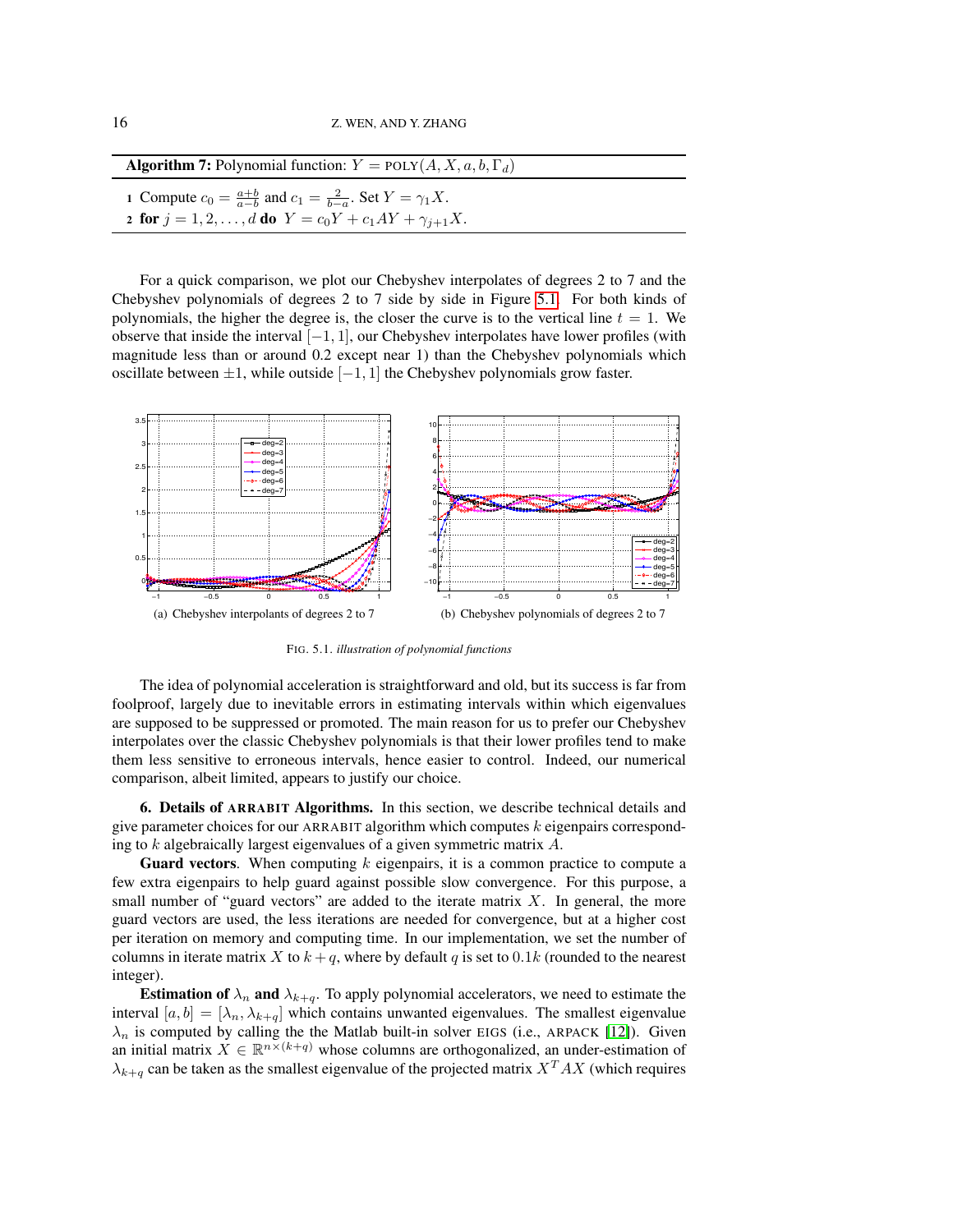an RR projection). As the iterations progress, more accurate estimates of  $\lambda_{k+q}$  will becomes available after each later ARR projection.

**Outer loop stop rule**. Let  $(x_i, \mu_i)$ ,  $i = 1, 2, \dots, k$ , be computed Ritz pairs where  $x_i^T x_j = \delta_{ij}$ . We terminate the algorithm when the following maximum relative residual norm becomes smaller than a prescribed tolerance tol, i.e.,

<span id="page-16-2"></span>(6.1) 
$$
\mathsf{maxres} := \max_{i=1,\ldots,k} \{ \mathbf{res}_i \} \leq \text{tol},
$$

<span id="page-16-1"></span>where

(6.2) 
$$
\mathbf{res}_i := \frac{\|Ax_i - \mu_i x_i\|_2}{\max(1, |\mu_i|)}, i = 1, \cdots, k.
$$

The algorithm is also stopped in the following three cases: (i) if a maximum number of iterations, denoted by "maxit", is reached (by default maxit  $=$  30); or (ii) if the maximum relative residual norm has not been reduced after three consecutive outer iterations; or (iii) if most Ritz pairs have residuals considerably smaller than tol and the remaining have residuals slightly larger than tol; specifically, maxres  $\langle (1+9h/k)t \rangle$  ( $\langle 10* \text{tol} \rangle$ , where h is the number of Ritz pairs with residuals less than 0.1 ∗ tol. In our experiments we also monitor the computed partial trace  $\sum_{i=1}^{k} \mu_i$  at the end for all solvers as a check for correctness.

**Continuation.** When a high accuracy (say, tol  $\leq 10^{-8}$ ) is requested, we use a continuation procedure to compute Ritz-pairs satisfying a sequence of tolerances:  $tol_1 > tol_2$  $\cdots \geq$  tol, and use the computed Ritz-pairs for tol<sub>t</sub> as the starting point to compute the next solution for  $tol_{t+1}$ . In our implementation, we use the update scheme

(6.3) 
$$
\text{tol}_{t+1} = \max(10^{-2} \text{ tol}_t, \text{tol}),
$$

where to $l_1$  is chosen to be considerably larger than tol. A main reason for doing such a continuation is that our deflation procedure (see below) is tolerance-dependent. At the early stages of the algorithm, a stringent tolerance would delay the activation of deflation and likely cause missed opportunities in reducing computational costs.

Inner loop parameters and stop rule. Both MPM and GN are tested as inner solvers to update X. These inner solvers are applied to the shifted matrix  $A - aI$  which is supposedly positive semidefinite since a is a good approximation to  $\lambda_n$  (computed by EIGS in our implementation). We check inner stopping criteria every  $maxit<sub>2</sub>$  iterations and check them at most  $maxit<sub>1</sub>$  times. In the present version, the default values for these two parameters are  $maxit<sub>1</sub> = 10$  and  $maxit<sub>2</sub> = 5$  Therefore, the maximum number of inner iterations allowed is maxit<sub>1</sub>  $\times$  maxit<sub>2</sub> = 50.

<span id="page-16-0"></span>The inner loop stopping criteria are either

(6.4) 
$$
\mathbf{rc} = \mathbf{rcond}(X^T X) \leq \text{tol}_t \quad \text{or} \quad \mathbf{rc}/\mathbf{rcp} > 0.99,
$$

where tol<sub>t</sub> is the current tolerance (in a continuation sequence) and rcp is the previously com-puted rcond(X). In [\(6.4\)](#page-16-0), we use the rcond subroutine in LAPACK (also used by Matlab) to estimate the reciprocal 1-norm condition number of  $X^T X$ , which we find to be relatively inexpensive. The first condition in  $(6.4)$  indicates that X is about to lose (or have just lost) rank numerically, which implies that we achieve the goal of eliminating the unwanted eigenspace numerically. However, it is probable that a part of the desired eigenspace is also sacrificed, especially when there are clusters among the desired eigenvalues. Fortunately, this problem can be corrected, at a cost, in later iterations after deflation. On the other hand, the second condition is used to deal with the situation where the conditioning of  $X$  does not deteriorate,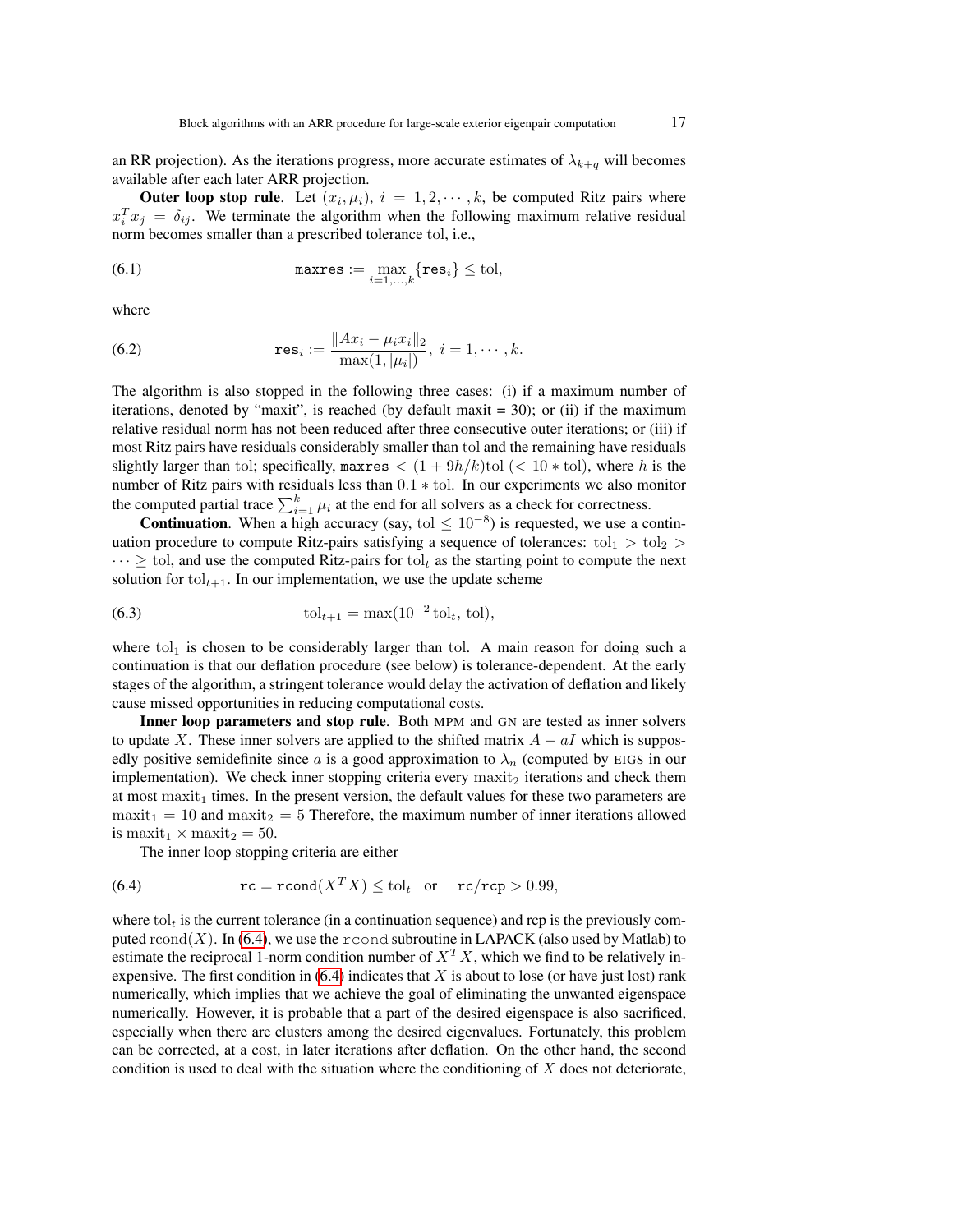which occurs from time to time in later iterations when there exists little or practically no decay in the relevant eigenvalues.

Deflation. Since Ritz pairs normally have uneven convergence rates, a procedure of detecting and setting aside Ritz pairs that have "converged" is called deflation or locking, which is regularly used in eigensolvers because it not only reduces the problem size but also facilitates the convergence of the remaining pairs. In our algorithm, a Ritz pair  $(x_i, \mu_i)$  is considered to have "converged" with respect to a tolerance tol<sub>t</sub> if its residual (see [\(6.2\)](#page-16-1) for definition) satisfies

<span id="page-17-1"></span>(6.5) 
$$
\mathbf{res}_i \leq \max(10^{-14}, \text{tol}_t^2).
$$

After each ARR projection, we collect the converged Ritz vectors into a matrix  $Q_c$ , and start the next iteration from those Ritz vectors "not yet converged", which we continue to call X. Obviously, whenever  $Q_c$  is nonempty X is orthogonal to  $Q_c$ . Each time we check the stopping rule in the inner loop, we also perform a projection  $X = X - Q_c(Q_c^T X)$  to ensure that  $X$  stays orthogonal to  $Q_c$ . In addition, the next ARR projection will also be performed in the orthogonal complement of  $\mathcal{R}(Q_c)$ . That is, we apply an ARR projection to the matrix  $Y - Q_c(Q_c^T Y)$  for  $Y = [X \ A Z \ \cdots \ A^p X]$ . At the end, we always collect and keep  $k + q$ leading Ritz pairs from both the "converged" and the "not yet converged" sets.

Augmentation blocks. The default value for the number of augmentation blocks is  $p = 1$ , but this value may be adjusted after each ARR projection. We increase p by one when we find that the relevant Ritz values show a small decay and at the same time the latest decrease in residuals is not particularly impressive. Specifically, we set  $p = p + 1$  if

<span id="page-17-2"></span>(6.6) 
$$
\frac{\mu_{k+q}}{\mu_k} > 0.95 \quad \text{and} \quad \frac{\text{maxres}}{\text{maxresp}} > 0.1,
$$

where maxresp is the maximum relative residual norm at the previous iteration. The values 0.95 and 0.1 are set after some limited experimentation and by no means optimal. For  $k$ relatively large, since the memory demand grows significantly as  $p$  increases, we also limit the maximum value of p to  $p_{\text{max}} = 3$ .

Polynomial degree. Under normal conditions, the higher degree is used in a polynomial accelerator, the fewer number of iterations will be required for convergence, but at a higher cost per iteration. A good balance is needed. Let d and  $d_{\text{max}}$  be the initial and the largest polynomial degrees, respectively. We use the default values  $d = 3$  and  $d_{\text{max}} = 15$ . Let  $\rho_d(t)$ be the polynomial function defined in [\(5.4\)](#page-14-5). After each ARR step, we adjust the degree based on estimated spectral information of  $\rho_d(A)$  computable using the current Ritz values. We know that the convergence rate of the inner solvers would be satisfactory if the eigenvalue ratio  $\rho_d(\lambda_{k+q})/\rho_d(\lambda_k)$  is small. Based on this consideration, we calculate

<span id="page-17-3"></span>(6.7) 
$$
\hat{d} = \min_{d \ge 3} \left\{ d \in \mathbb{Z} : \frac{\rho_d(\mu_{k+q}^*)}{\rho_d(\mu_k^*)} < 0.9 \right\},
$$

<span id="page-17-4"></span>and then apply the cap  $d_{\text{max}}$  by setting

$$
(6.8) \t\t d = \min(\hat{d}, d_{\max})
$$

where  $\mu_k^*$  and  $\mu_{k+q}^*$  are a pair of Ritz values corresponding to the iteration with the smallest residual "maxres" defined in [\(6.1\)](#page-16-2) (therefore the most accurate so far). The value of 0.9 is of course adjustable.

<span id="page-17-0"></span>Finally, a pseudocode for our ARRABIT algorithm with all the above features is presented as Algorithm [8.](#page-17-0) This is the version used to produce the numerical results of this paper. As one can see, ARRABIT algorithm uses A only in matrix multiplications.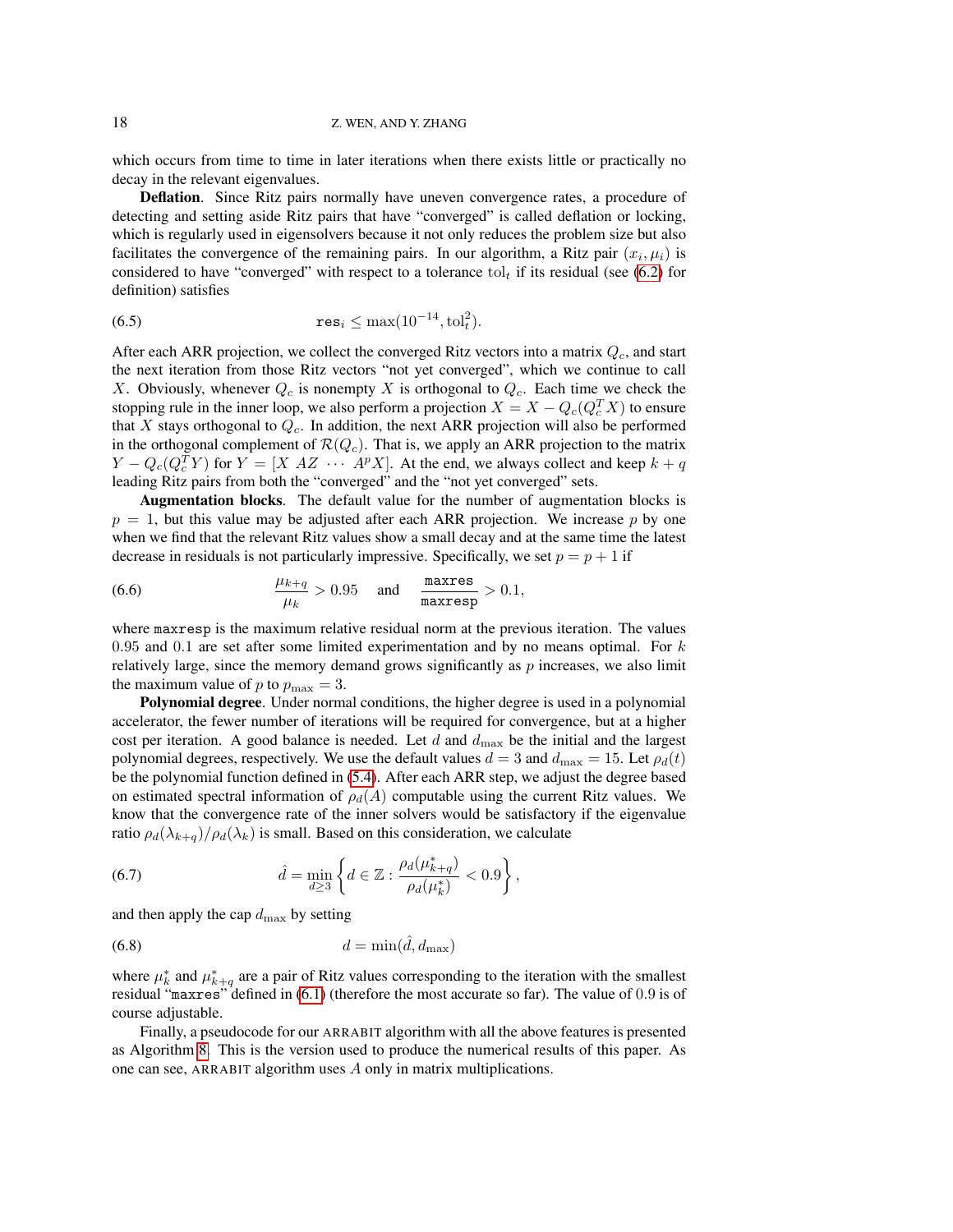Algorithm 8: Algorithm ARRABIT (detailed version)

1 Input  $A \in \mathbb{R}^{n \times n}$ , integer  $k \in (0, n)$  and tolerance tol  $> 0$ . 2 Choose  $d$  and  $d_{\text{max}}$ , the initial and maximum polynomial degrees. /\* initialize \*/ 3 Choose  $p$  and  $p_{\text{max}}$ , the initial and maximum number of augmentation blocks. 4 Choose  $q \ge 0$ , the number of guard vectors, so that  $(p+1)(k+q) < n$ . 5 Set tolerance parameters:  $t = 1$ ,  $tol_t \geq tol$  and  $tol_d = \max(10^{-14}, tol_t^2)$ . 6 Initialize converged Ritz pairs  $(Q_c, \Sigma_c) = \emptyset$  for deflation purposes. 7 Initialize an *i.i.d.* Gaussian random matrix  $X \in \mathbb{R}^{n \times (k+q)}$ . 8 Estimate the interval  $[\lambda_n, \lambda_{k+q}] \approx [a, b]$ . 9 for  $j = 1, \ldots,$  maxit do  $\qquad \qquad$  /\* outer loop \*/ 10 Initialize rc to infinity. 11 **for**  $i_1 = 1, 2, \cdots$ , maxit<sub>1</sub>, **do** /\* inner loop \*/ 12 **for**  $i_2 = 1, 2, \cdots$ , maxit<sub>2</sub>, **do**<br> **13 if** MPM is the inner solver, **then**<br>  $\begin{array}{ccc} \n\star \text{ call inner solvers } \star / \\
\star \text{ MPM } \star / \\
\end{array}$  $13$  **if** MPM is the inner solver, then 14 | | | Call  $X = \text{POLY}(A - aI, X, 0, b - a, \Gamma_d)$ . /\* accelerator \*/ 15  $\parallel$  | | Normalize the columns of X individually. 16 **if** GN is the inner solver, then  $/ *$  GN  $* /$ 17 | | Compute  $Y = X (X^T X)^{-1}$ . 18 | | | Call  $Z = \text{POLY}(A - aI, Y, 0, b - a, \Gamma_d)$ . /\* accelerator \*/ 19 | | Compute  $X = Z - X(Y^TZ - I)/2$ . 20 Compute  $X = X - Q_c(Q_c^T X)$  if  $Q_c \neq \emptyset$ .  $\sqrt{*}$  projection  $*/$ 21 Set  $\text{rep} = \text{rc}$  and compute  $\text{rc} = \text{rcond}(X^T X)$ . 22 **if the inner stop rule** [\(6.4\)](#page-16-0) is met, **then** break.  $\neq$  end inner loop  $\neq$ 23 Compute  $Y = [X, AX, \ldots, A^p X].$  /\* augmentation \*/ 24  $Y = Y - Q_c(Q_c^T Y)$  if  $Q_c \neq \emptyset$ .  $\frac{1}{x}$  projection  $\frac{x}{x}$ <br> $\frac{x}{x}$  ARR  $\frac{x}{x}$ 25 Perform ARR step:  $(X, \Sigma) = RR(A, Y)$ . 26 Extract  $k + q$  leading Ritz pairs  $(x_i, \mu_i)$  from  $(Q_c, \Sigma_c)$  and  $(X, \Sigma)$ . 27 Cverwrite  $(X, \Sigma)$  by the  $k + q$  Ritz pairs. Compute residuals by [\(6.2\)](#page-16-1). <sup>28</sup> if *the outer stop rule* [\(6.1\)](#page-16-2) *is met for* tol*,* then 29  $\vert$  output the Ritz pairs  $(X, \Sigma)$  and exit.  $\vert$   $\star$  output and exit  $\star$ / 30 **if** the outer stop rule [\(6.1\)](#page-16-2) is met for tol<sub>t</sub> then  $\frac{1}{x}$  continuation  $\frac{x}{x}$ 31 Set to  $l_{t+1} = \max (10^{-2} \text{tol}_t, \text{tol}), b = \mu_{k+q}$  and  $t = t + 1$ . 32 Collect converged Ritz pairs in  $(Q_c, \Sigma_c)$  that satisfy [\(6.5\)](#page-17-1). /\* deflation \*/ 33 Overwrite  $(X, \Sigma)$  by the remaining not yet converged Ritz pairs. 34 **if** *rules in* [\(6.6\)](#page-17-2) *are met*, then set  $p = min(p+1, p_{\text{max}})$ . /\* update p \*/ 35 Update the polynomial degree by rules [\(6.7\)](#page-17-3)-[\(6.8\)](#page-17-4).  $\rightarrow \infty$  update degree  $\rightarrow$ 

<span id="page-18-0"></span>7. Numerical Results. In this section, we evaluate the performance of ARRABIT on a set of sixteen sparse matrixes. Although we have constructed the algorithm with parallel scalability in mind as a major motivating factor, a study of scalability issues in a massively parallel environment is beyond the scope of the current paper.

As a first step, we test the algorithm in Matlab environment, on a single computing node (2 processors) and without explicit code parallelization, to determine how it performs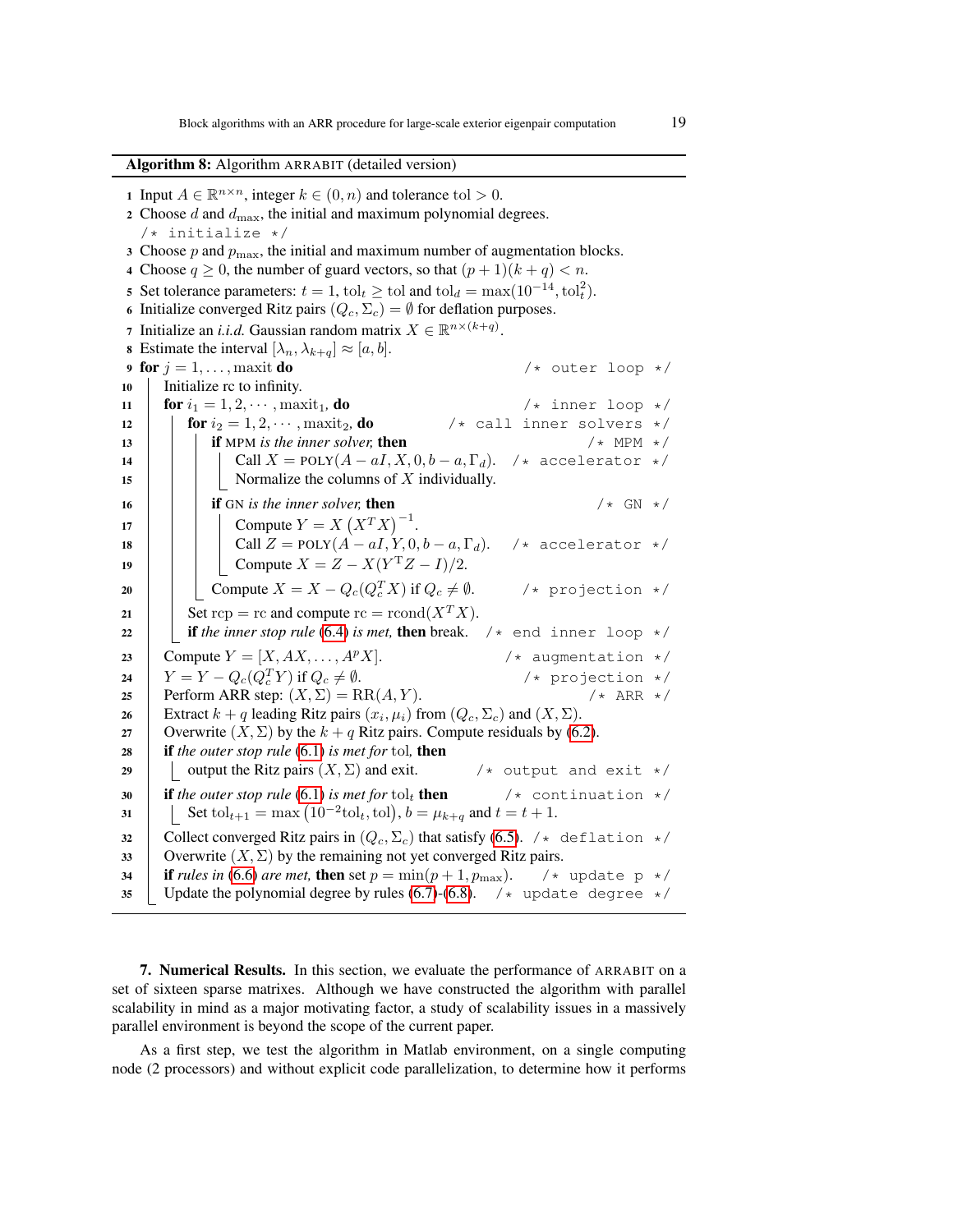in comparison to established solvers. We have implemented our ARRABIT algorithm, as is described by the pseudocode Algorithm [8,](#page-17-0) in MATLAB. For brevity, the two variants, corresponding to the two choices of inner solvers, will be called MPM and GN, respectively.

We test two levels of accuracy in our experiments: tol =  $10^{-6}$  or tol =  $10^{-12}$ . By our stoping rule, upon successful termination the largest eigenpair residual will not exceed  $10^{-5}$ or  $10^{-11}$ , respectively. Since our algorithm checks the termination rule only after each ARR call, it often returns solutions of higher accuracies than what is prescribed by the tol value.

7.1. Solvers, Platform and Test Matrices. Since it is impractical to carry out numerical experiments with a large number of solvers, we have carefully chosen two high-quality packages to compare with our ARRABIT code. One package is ARPACK<sup>[2](#page-19-0)</sup> [\[12\]](#page-32-3), which is behind the Matlab built-in iterative eigensolver EIGS, and will naturally serve as the benchmark solver. Another is a more recent package called FEAST [\[28\]](#page-32-15) which has been integrated into Intel's Math Kernel Library (MKL) under the name "Intel MKL Extended Eigensolver"[3](#page-19-1). Both ARPACK and FEAST are written in Fortran. While ARPACK can be directly accessed through EIGS in Matlab, we call FEAST from Intel's MKL Library via Matlab's MEX external interfaces. In our experiments, all parameters in EIGS and FEAST are set to their default values, and each solver terminates with its own stopping rules using either tol =  $10^{-6}$  or  $\text{tol} = 10^{-12}.$ 

We have also examined a few other solvers as potential candidates but decided not to use them in this paper, including but not limited to the filtered Lanczos algorithm<sup>[4](#page-19-2)</sup> [\[6\]](#page-31-4) and the Chebyshev-Davidson algorithm<sup>[5](#page-19-3)</sup> [\[29\]](#page-32-6). Our initial tests indicated that, for various reasons, these solvers' overall performance could not measure up with that of the commercial-grade software packages ARPACK and FEAST on a number of test problems. This fact may be more of a reflection on the current status of software development for these solvers than on the merits of the algorithms behind.

It is important to note that FEAST is designed to compute all eigenvalues (and their eigenvectors) in an interval, which is given as an input along with an estimated number of eigenvalues inside the interval. When computing  $k$  largest eigenpairs, we have observed that the performance of FEAST is affected greatly by the quality of the two estimations: the interval itself and the number of eigenvalues inside the interval. When calling FEAST, we set (i) the interval to be  $[\lambda_k^*, \lambda_1^*]$  where  $\lambda_k^*$  and  $\lambda_1^*$  are computed eigenvalues by EIGS using the same tolerance tol; and (ii) the estimated number of eigenvalues in the interval to  $1.2k$  rounded to the nearest integer. We consider this setting to be fair, if not overly favorable, to FEAST.

Our numerical experiments are preformed on a single computing node of Edison<sup>[6](#page-19-4)</sup>, a Cray XC30 supercomputer maintained at the National Energy Research Scientific Computer Center (NERSC) in Berkeley. The node consists of two twelve-core Intel "Ivy Bridge" processors at 2.4 GHz with a total of 64 GB shared memory. Each core has its own L1 and L2 caches of 64 KB and 256 KB, respectively; A 30-MB L3 cache shared between 12 cores on the "Ivy Bridge" processor. We generate Matlab standalone executable programs and submit them as batch jobs to Edison. The reported runtimes are wall-clock times.

On a multi/many-core computer, memory access patterns and communication overheads have a notable impact on computing time. In Matlab, dense linear algebra operations are generally well optimized by using BLAS and LAPACK tuned to the CPU processors in use. On the other hand, we have observed that some sparse linear algebra operations in Matlab

<span id="page-19-0"></span><sup>2</sup>See <http://www.caam.rice.edu/software/ARPACK/>

<span id="page-19-1"></span><sup>3</sup>See <http://software.intel.com/en-us/intel-mkl> (version 11.0.2 on our workstation)

<span id="page-19-2"></span><sup>4</sup>See [http://www-users.cs.umn.edu/˜saad/software/filtlan](http://www-users.cs.umn.edu/~saad/software/filtlan)

<span id="page-19-3"></span><sup>5</sup>See <http://faculty.smu.edu/yzhou/code.htm>

<span id="page-19-4"></span><sup>6</sup>See <http://www.nersc.gov/users/computational-systems/edison/>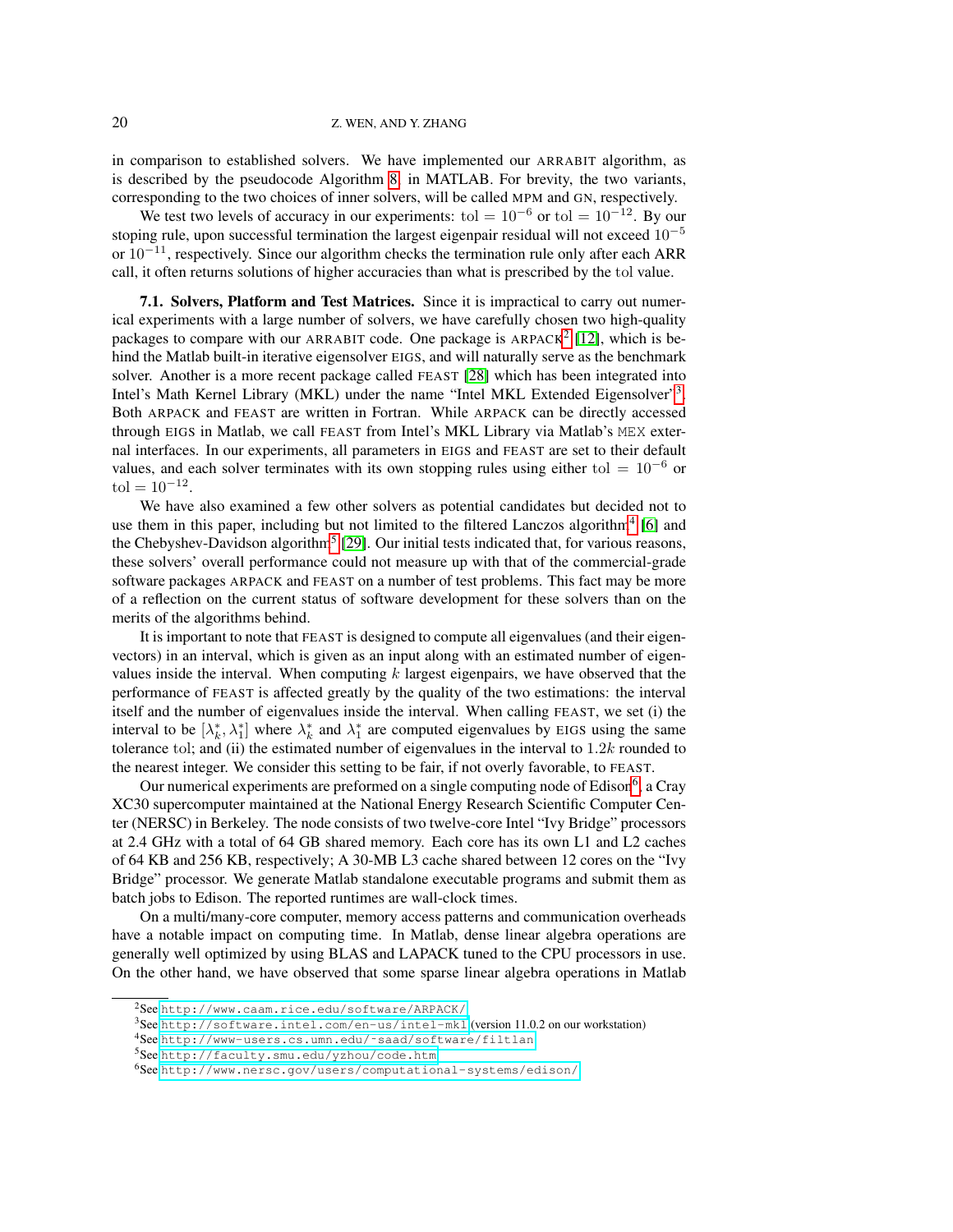seem to have not been as highly optimized (at least in version 2013b). In particular, when doing multiplications between a large sparse matrix and a dense matrix (like  $AX$ ), Matlab is often slower than a routine in Intel's Math Kernel Library (MKL) named " $mk$   $l$   $dc$ scmm" when it is invoked through Matlab's MEX external interfaces in our experiments. For this reason, we use this MKL routine in our Matlab code to perform the operation AX.

Our test matrices are selected from the University of Florida Sparse Matrix Collection<sup>[7](#page-20-0)</sup>. For each matrix, we compute both  $k$  eigenpairs corresponding to  $k$  largest eigenvalues and those corresponding to  $k$  smallest eigenvalues. Many of the selected matrices are produced by PARSEC [\[8\]](#page-31-7), a real space density functional theory (DFT) based code for electronic structure calculation in which the Hamiltonian is discretized by a finite difference method. We do not take into account any background information for these matrices; instead, we simply treat them algebraically as matrices.

Table [7.1](#page-21-0) lists, for each matrix A, the dimensionality n, the number of nonzeros  $nnz(A)$ and the density of A, i.e., the ratio  $(nnz(A)/n^2)100\%$ . The number of eigenpairs to be computed is set either to 1% of n rounded to the nearest integer or to  $k = 1000$  whichever is smaller. Table [7.1](#page-21-0) also reports the number of the nonzeros in the Cholesky factor  $L$  of matrix  $A - \alpha I$  where  $\alpha = \max(2\lambda_n(A), 0)$ . The factorization is carried out after an "approximate minimum degree" permutation performed by the Matlab function "amd", as is done by the following MATLAB line:  $t = \text{and}(B)$ ;  $L = \text{chol}(B(t, t), 'lower')$ . We have also tested the "symmetric approximate minimum degree" permutation ("symamd" in Matlab), but the corresponding density of  $L$  is slightly larger on most matrices. The density of factor  $L$  and the computing time in seconds used by Cholesky factorization are also given in Table [7.1.](#page-21-0) Although all matrices A are very sparse, the Cholesky factors of some matrices, such as Ga10As10H30, Ga3As3H12 and Ge87H76, are quite dense. As a result, the Cholesky factorization time varies greatly from matrix to matrix. We mention that the spectral distributions of the test matrices can behave quite differently from matrix to matrix. Even for the same matrix, the spectrum of a matrix can change behavior drastically from region to region. Most notably, computing  $k$  smallest eigenpairs of many matrices in this set turns out to be more difficult than computing  $k$  largest ones.

The largest matrix size in this set is more than a quarter of million. Relative to the computing resources in use, we consider these selected matrices to be fairly large scale. Overall, we consider this test set reasonably diverse and representative, fully aware that there always exist instances out there that are more challenging to one solver or another.

7.2. Comparison between RR and ARR. We first evaluate the performance difference between ARR and RR for both MPM and GN. Table [7.2](#page-22-0) gives results for computing both  $k$  largest and smallest eigenpairs on the first six matrices in Table [7.1](#page-21-0) to the accuracy of tol =  $10^{-12}$ . We note that RR and ARR correspond to  $p = 0$  and  $p > 0$ , respectively, in Algorithm [8.](#page-17-0) In order to differentiate the effect of changing  $p$  from that of changing the poly-nomial degree, we also test a variant of Algorithm [8](#page-17-0) with a fixed polynomial degree at  $d = 8$ (by skipping line 34). In Table [7.2,](#page-22-0) "maxres" denotes the maximum relative residual norm in [\(6.1\)](#page-16-2), "time" is the runtime measured in seconds, "RR" is the total number of the outer iterations, i.e., the total number of the RR or ARR calls made (excluding the one called in preprocessing for estimating  $\lambda_{k+q}$ , and "p" and "d" are the number of augmentation blocks and the polynomial degree, respectively, used at the final outer iteration. In addition, on the matrices cfd1 and finance we plot the (outer) iteration history of maxres in Figures [7.1](#page-15-1) and [7.2](#page-23-0) for computing k largest and smallest eigenpairs, respectively.

The following observations can be drawn from the table and figures.

<span id="page-20-0"></span><sup>7</sup>See <http://www.cise.ufl.edu/research/sparse/matrices>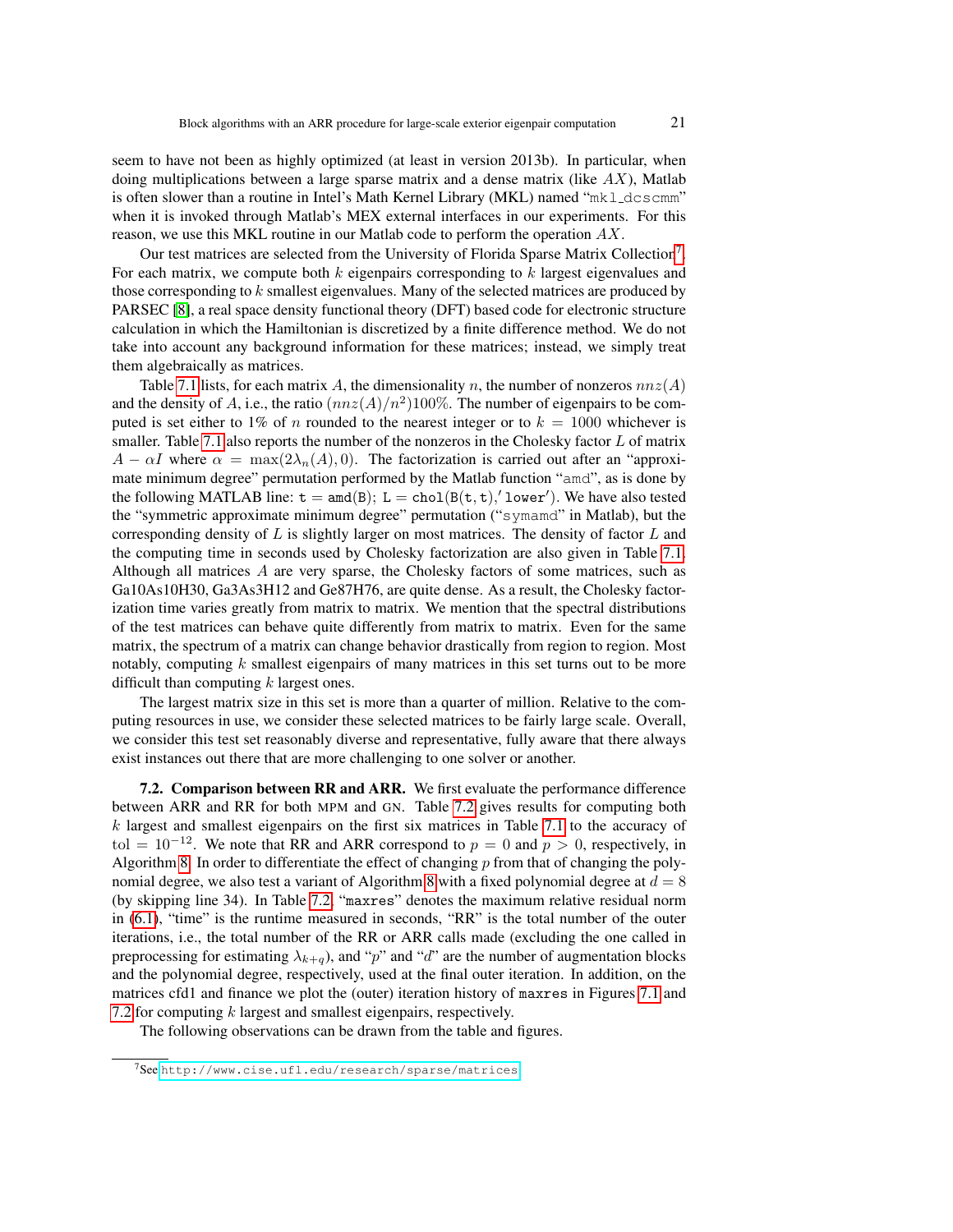<span id="page-21-0"></span>TABLE 7.1 *Information of Test Matrices*

| matrix name     | $\boldsymbol{n}$ | $\boldsymbol{k}$ | nnz(A)   | density of A | nnz(L)     | density of L | time    |
|-----------------|------------------|------------------|----------|--------------|------------|--------------|---------|
| Andrews         | 60000            | 600              | 760154   | 0.021%       | 117039940  | 6.502%       | 7.18    |
| C60             | 17576            | 176              | 407204   | 0.132%       | 34144169   | 22.105%      | 1.62    |
| cfd1            | 70656            | 707              | 1825580  | $0.037\%$    | 35877440   | 1.437%       | 1.81    |
| finance         | 74752            | 748              | 596992   | 0.011%       | 2837714    | 0.102%       | 0.28    |
| Ga10As10H30     | 113081           | 1000             | 6115633  | 0.048%       | 1562547805 | 24.439%      | 127.12  |
| Ga3As3H12       | 61349            | 613              | 5970947  | 0.159%       | 596645077  | 31.705%      | 42.00   |
| shallow_water1s | 81920            | 819              | 327680   | $0.005\%$    | 2357535    | $0.070\%$    | 0.21    |
| Si10H16         | 17077            | 171              | 875923   | 0.300%       | 56103003   | 38.474%      | 2.60    |
| Si5H12          | 19896            | 199              | 738598   | 0.187%       | 78918573   | 39.871%      | 3.80    |
| SiO             | 33401            | 334              | 1317655  | 0.118%       | 186085449  | 33.359%      | 10.01   |
| wathen100       | 30401            | 304              | 471601   | 0.051%       | 1490209    | 0.322%       | 0.32    |
| Ge87H76         | 112985           | 1000             | 7892195  | 0.062%       | 1403571238 | 21.990%      | 109.64  |
| Ge99H100        | 112985           | 1000             | 8451395  | 0.066%       | 1477089634 | 23.141%      | 120.08  |
| Si41Ge41H72     | 185639           | 1000             | 15011265 | 0.044%       | 3457063398 | 20.063%      | 358.53  |
| Si87H76         | 240369           | 1000             | 10661631 | 0.018%       | 5568995364 | 19.277%      | 1499.80 |
| Ga41As41H72     | 268096           | 1000             | 18488476 | 0.026%       | 6998257446 | 19.473%      | 2498.43 |

- The performances of MPM and GN are similar. For both of them, ARR can accelerate convergence, reduce the number of outer iterations needed, and improve the accuracy, often to a great extent.
- The scheme of adaptive polynomial degree generally works better than a fixed polynomial degree. A more detailed look at the effect of polynomial degrees is presented in Section [7.3.](#page-21-1)
- The default value  $p = 1$  for the number of augmentation blocks in ARR is generally kept unchanged (recall that it can be increased by the algorithm).
- The total number of ARR called is mostly very small, especially in the cases where the adaptive polynomial degree scheme is used and the  $k$  largest eigenpairs are computed (which tend to be easier than the  $k$  smallest ones). We observe from Figure [7.1](#page-15-1) that in several cases a single ARR is sufficient to reach the accuracy of tol=1e-6 (even of tol=1e-12 in one case).

<span id="page-21-1"></span>7.3. Comparison on Polynomials. We next examine the effect of polynomial degrees on the convergence behavior of MPM and GN, again on the first six matrices in Table [7.1.](#page-21-0) We compare two schemes: the first is to use a fix degree among  $\{4, 8, 15\}$  and skip line 34 of Algorithm [8,](#page-17-0) and the second is the adaptive scheme in Algorithm [8.](#page-17-0) The computational results are summarized in Table [7.3.](#page-25-0) We also plot the iteration history of maxres, for computing both  $k$  largest and smallest eigenpairs on the matrices cfd1 and finance in Figures [7.3](#page-24-0) and [7.4,](#page-24-1) respectively. The numerical results lead to the following observations:

- Again the performances of MPM and GN are similar, and the default value  $p = 1$  for augmentation is mostly unchanged.
- In general, the number of outer iterations is decreased as the polynomial degree is increased, but the runtime time is not necessarily reduced because of the extra cost in using higher-degree polynomials. Overall, our adaptive strategy seems to have achieved a reasonable balance.
- With fixed polynomial degrees, in a small number of test case MPM and GN fail to reach the required accuracy.

Finally, we compare the performance of Algorithm [8](#page-17-0) either using Chebyshev interpolates defined in [\(5.3\)](#page-14-3) or the Chebyshev polynomials defined in [\(2.6\)](#page-5-2) on the first six matrices in Table [7.1.](#page-21-0) The comparison results are given in Table [7.4.](#page-26-0) Even though both types of poly-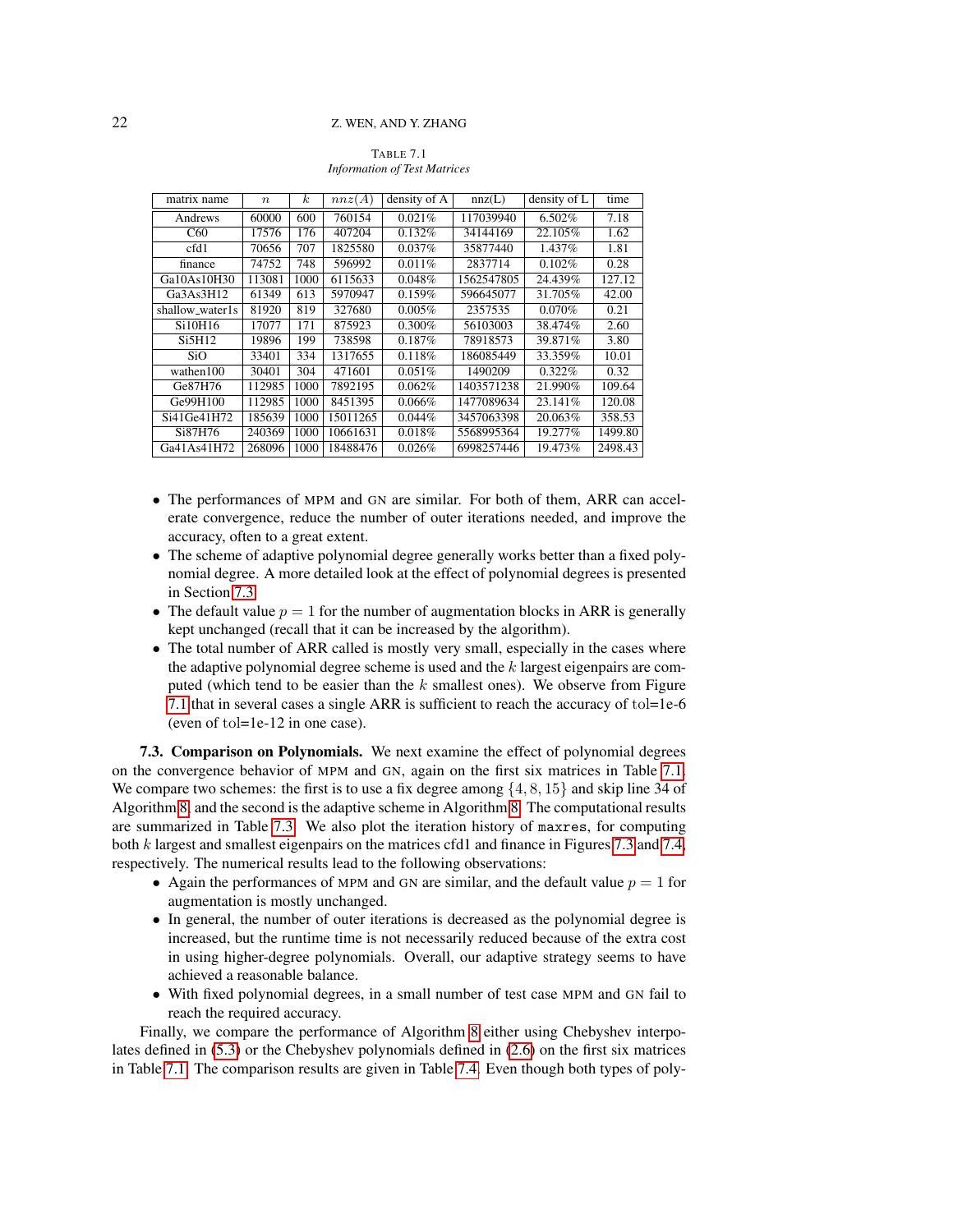<span id="page-22-0"></span>

| TABLE 7.2                                                  |
|------------------------------------------------------------|
| Comparison results between RR and ARR with $tol = le - 12$ |

|                      |                       | MPM with RR |                |                 |                                                              | MPM with ARR |                |                 |                                                     | <b>GN</b> with RR |                 |                | <b>GN with ARR</b> |         |                |                 |
|----------------------|-----------------------|-------------|----------------|-----------------|--------------------------------------------------------------|--------------|----------------|-----------------|-----------------------------------------------------|-------------------|-----------------|----------------|--------------------|---------|----------------|-----------------|
|                      | matrix maxres time RR |             |                | p/d             | maxres time RR p/d                                           |              |                |                 | maxres time RR                                      |                   |                 | p/d            | maxres             | time RR |                | p/d             |
|                      |                       |             |                |                 |                                                              |              |                |                 | computing k largest eigpair by fix $\text{deg} = 8$ |                   |                 |                |                    |         |                |                 |
| Andrew. 9.5e-13      |                       | 191         | $\overline{4}$ | 1/8             | $1.9e-06$                                                    | 250          | 9              | 3/8             | $9.0e-12$                                           | 174               | 6               | 1/8            | $9.9e-13$          | 104     | $\overline{2}$ | 1/8             |
|                      | C60 4.0e-12           | 45          | 11             | 3/8             | $6.3e-12$                                                    | 12           | 3              | 1/8             | $7.5e-12$                                           | 44                | 22              | 3/8            | $1.4e-12$          | 16      | 5              | 1/8             |
|                      | cfd1 9.8e-13          | 381         | 4              | 1/8             | $1.0e-12$                                                    | 296          | 4              | 1/8             | 9.8e-13                                             | 294               | 4               | 1/8            | $9.9e-13$          | 206     | 2              | 1/8             |
|                      | financ. 9.9e-13       | 157         | 3              | 1/8             | 8.9e-13                                                      | 151          | 3              | 1/8             | $1.0e-12$                                           | 196               | $\overline{4}$  | 1/8            | $1.0e-12$          | 141     | 2              | 1/8             |
| Ga10As, 3.5e-13 1218 |                       |             | 22             | 3/8             | 9.9e-13 1483                                                 |              | 8              | 2/8             | $6.1e-12$                                           | 910               | 8               | 1/8            | $9.9e-13$          | 448     | 3              | 1/8             |
| Ga3As3, 9.7e-13      |                       | 467         |                | $6 \frac{1}{8}$ | $9.8e-13$                                                    | 270          | 5              | 1/8             | 1.9e-12                                             | 307               | 8               | 1/8            | $9.4e-13$          | 179     |                | $3 \frac{1}{8}$ |
|                      |                       |             |                |                 | computing k largest eigpair with adaptive polynomial degree  |              |                |                 |                                                     |                   |                 |                |                    |         |                |                 |
| Andrew. 2.0e-11      |                       | 337         |                | $9 \frac{3}{5}$ | 8.8e-13                                                      | 148          | $5^{\circ}$    | 2/5             | $5.3e-12$                                           | 319               | 17              | 3/5            | $1.0e-12$          | 125     | $\overline{4}$ | 1/5             |
|                      | C60 8.7e-12           | 41          | 10             | 3/9             | $2.0e-12$                                                    | 13           | 3              | 1/9             | $4.2e-12$                                           | 42                | 20              | 3/9            | 5.5e-12            | 13      | 3              | 1/9             |
|                      | cfd1 1.3e-12          | 441         | 5              | 1/3             | $9.8e-13$                                                    | 190          | $\overline{4}$ | 1/3             | $4.1e-12$                                           | 482               | 17              | 3/3            | $9.9e-13$          | 188     | 3              | 1/3             |
|                      | financ. 9.9e-13       | 256         | $\overline{4}$ | 1/3             | $1.3e-12$                                                    | 97           | 3              | 2/3             | $2.7e-12$                                           | 380               | 14              | 3/3            | 1.1e-12            | 69      | $\mathbf{1}$   | 1/3             |
| Ga10As, 4.7e-12 1199 |                       |             |                | $6\frac{1}{5}$  | $9.6e-13$                                                    | 442          |                | $4 \frac{1}{5}$ | 7.1e-12 1442                                        |                   | 19              | 3/5            | $9.7e-13$          | 580     | $\overline{4}$ | 1/6             |
| Ga3As3. 2.9e-12      |                       | 473         |                | 72/5            | 1.7e-12                                                      | 169          | $\overline{4}$ | 1/5             | $3.9e-12$                                           | 494               | 17              | 3/5            | $1.7e-12$          | 198     |                | 41/5            |
|                      |                       |             |                |                 | computing k smallest eigpair by fix $deg = 8$                |              |                |                 |                                                     |                   |                 |                |                    |         |                |                 |
| Andrew. 4.2e-12      |                       | 465         | $7^{\circ}$    | $\sqrt{2/8}$    | $1.5e-13$                                                    | 219          |                | $6\frac{2}{8}$  | $7.2e-12$                                           | $4\overline{75}$  | 19              | 3/8            | $1.0e-12$          | 199     | 5 <sup>1</sup> | 1/8             |
|                      | C60 1.7e-12           | 30          | 9              | 3/8             | $6.8e-13$                                                    | 17           | 6              | 1/8             | 5.5e-12                                             | 24                | 13              | 3/8            | $6.7e-12$          | 13      | 4              | 1/8             |
|                      | cfd1 4.1e-05 2870     |             | 30             | 3/8             | 6.0e-12 1543                                                 |              | 21             | 3/8             | 1.5e-04 2505                                        |                   | 30              | 3/8            | 7.9e-12 1394       |         | 22             | 3/8             |
|                      | financ. 3.8e-08 1759  |             | 30             | 3/8             | $5.1e-13$                                                    | 700          | 9              | 3/8             | 3.5e-06 1651                                        |                   | 30              | 3/8            | $7.2e-13$          | 713     | 11             | 3/8             |
| Ga10As, 8.6e-10 2642 |                       |             | 10             | 3/8             | 3.7e-12 1372                                                 |              | 5              | 1/8             | 2.1e-02 1436                                        |                   | 6               | 1/8            | $2.6e-12$          | 961     | 4              | 1/8             |
| Ga3As3. 7.2e-12      |                       | 964         | 11             | 3/8             | $2.7e-12$                                                    | 489          | $\overline{4}$ | 1/8             | $4.2e-12$                                           | 994               | 24              | 3/8            | $9.9e-13$          | 381     |                | 41/8            |
|                      |                       |             |                |                 | computing k smallest eigpair with adaptive polynomial degree |              |                |                 |                                                     |                   |                 |                |                    |         |                |                 |
| Andrew. 7.3e-12      |                       | 466         |                | $8 \frac{3}{8}$ | $9.7e-13$                                                    | 200          |                | $4 \frac{1}{8}$ | $8.9e-12$                                           | $\overline{505}$  | $\overline{2}1$ | 3/8            | 1.1e-12            | 185     |                | $5 \frac{1}{8}$ |
|                      | C60 6.7e-12           | 38          | 9              | 3/7             | $2.8e-12$                                                    | 26           | 9              | 3/6             | $4.0e-12$                                           | 31                | 23              | 3/6            | $9.2e-13$          | 15      | 8              | 2/6             |
|                      | cfd1 3.7e-08 2869     |             |                | 30 3/15         | 8.9e-12                                                      | 719          |                | 4 1/15          | 2.3e-06 2515                                        |                   |                 | 30 3/15        | 4.2e-12 1017       |         |                | 12 3/15         |
|                      | financ. 3.7e-12 1391  |             |                | 93/15           | $1.4e-12$                                                    | 600          |                | 6 1/15          | 5.3e-12 1416                                        |                   |                 | 24 3/15        | 3.4e-12            | 467     |                | 5 1/15          |
| Ga10As, 4.5e-11 3261 |                       |             | 12             | 3/8             | 1.1e-12                                                      | 1558         |                | $6 \frac{1}{8}$ | 2.9e-12 3681                                        |                   | 24              | 3/8            | $4.0e-12$          | 963     | 3              | 1/9             |
| Ga3As3. 5.9e-12 1046 |                       |             |                | $8 \frac{3}{9}$ | $9.9e-13$                                                    | 420          |                | 41/9            | 7.7e-12 1238                                        |                   |                 | $24 \quad 3/9$ | $9.5e-13$          | 338     |                | 51/9            |

nomials work well on these six problems, some performance differences are still observable in favor of our polynomials.

7.4. Comparison with ARPACK and FEAST. We now compare MPM and GN with EIGS and FEAST for computing both  $k$  largest and smallest eigenpairs for all sixteen test ma-trices presented in Tables [7.1](#page-21-0) (which also lists the  $k$  values). Computational results are summarized in Tables [7.5](#page-28-0) and [7.6,](#page-29-2) where "SpMV" denotes the total number of SpMVs, counting each operation  $AX \in \mathbb{R}^{n \times k}$  as k SpMVs.

In addition, the speedup with respect to the benchmark time of EIGS is measured by the quantity  $\log_2(\rm{time_{EIGS}}/time)$ , as shown in Figures [7.5](#page-27-1) and [7.6](#page-27-2) where a positive bar represents a "speedup" and a negative one a "slowdown". In these two figures, matrices are ordered from left to right in ascending order of the solution time used by EIGS; that is, when moving from the left towards the right, problems become progressively more and more time-consuming for EIGS to solve. A quick glance at the figures tells us that MPM and GN provide clear speedups over EIGS on most problems, especially on the more time-consuming problems towards the right. For example, MPM and GN deliver a speedup of about 4 times on each of the seven most time-consuming problems in Figure [7.5\(](#page-27-1)a), and a speedup of about 10 times on the most time-consuming problem Ga41As41H72 in Figure [7.6\(](#page-27-2)a). On the other hand, compared to EIGS, FEAST's timing profile looks volatile with both big "speedups" and "slowdowns".

The benchmark solver EIGS usually, though not always, returns solutions more accurate than what is requested by the tolerance value. In particular, for tol  $= 10^{-6}$  the accuracy of EIGS solutions often reach the order of  $O(10^{-12})$ . This is due to the fact that EIGS need to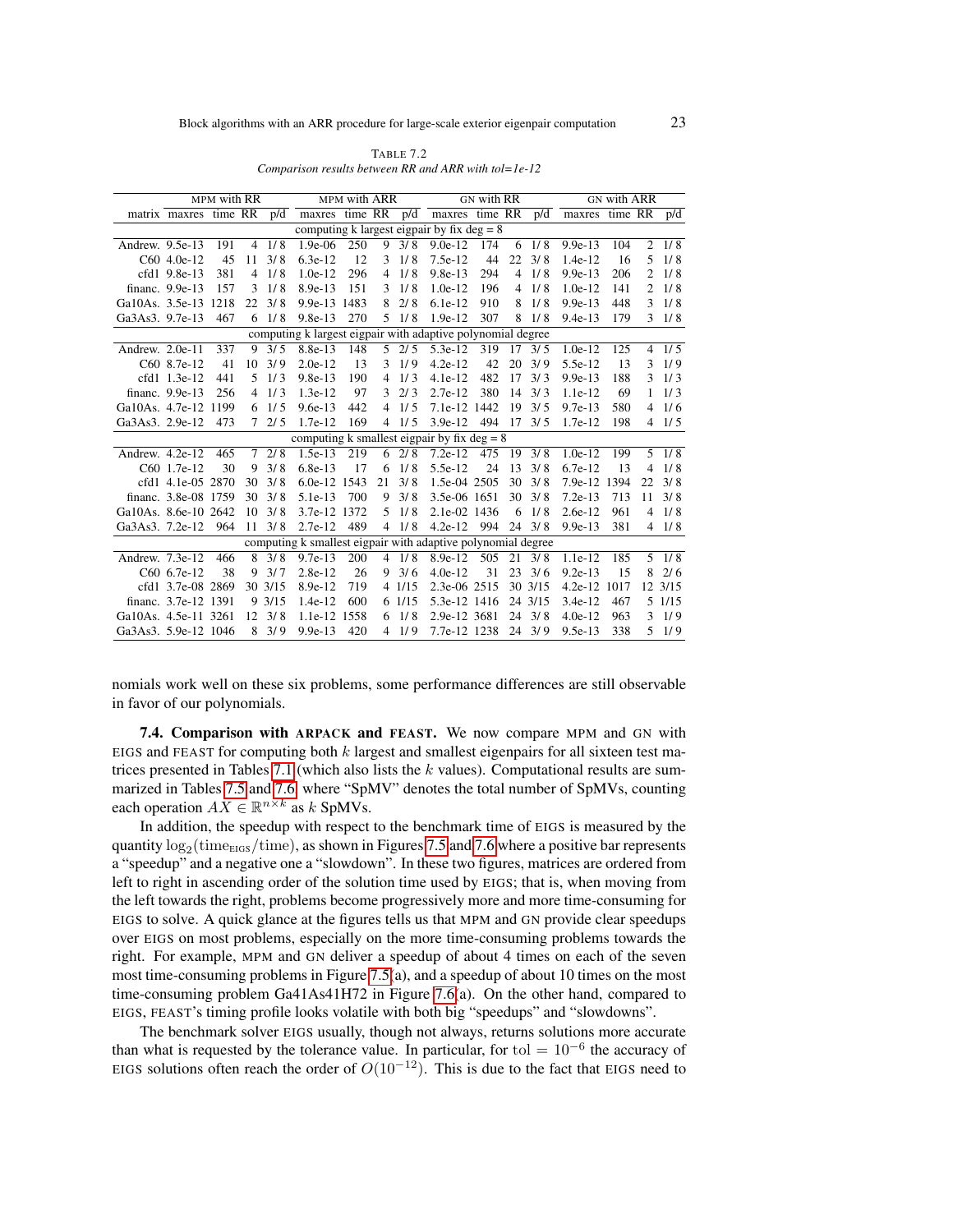

FIG. 7.1. *ARR vs RR: Iteration history of* maxres *for computing* k *largest eigenpairs*



<span id="page-23-0"></span>FIG. 7.2. *ARR vs RR: Iteration history of* maxres *for computing* k *smallest eigenpairs*

maintain a high working accuracy to ensure proper convergence.

As is observed previously, it is often more time-consuming for EIGS, MPM and GN to compute  $k$  smallest eigenpairs than  $k$  largest ones on many test matrices. By examining the spectra of the matrices such as cfd1 and finance, we believe that this phenomenon is attributable to the property that these matrices tend to have a flatter end on the left end of their spectra. On the other hand, the behavior of FEAST appears less affected by this property but more by sparsity patterns (see below).

Concerning the performance of FEAST, we make the following observations.

• FEAST solves most problems successfully but fails to correctly solve a few cases. When computing  $k$  largest eigenvalues for the matrix Ga10As10H30 FEAST returns the warning: "No eigenvalue has been found in the proposed search interval". On matrix Ga3As3H12, it seems to exit normally with the output messages "Eigensolvers have successfully converged", but the subsequently computed maximum relative residual norm in [\(6.1\)](#page-16-2) is way too large at 0.29. On matrices Ga41As41H72 and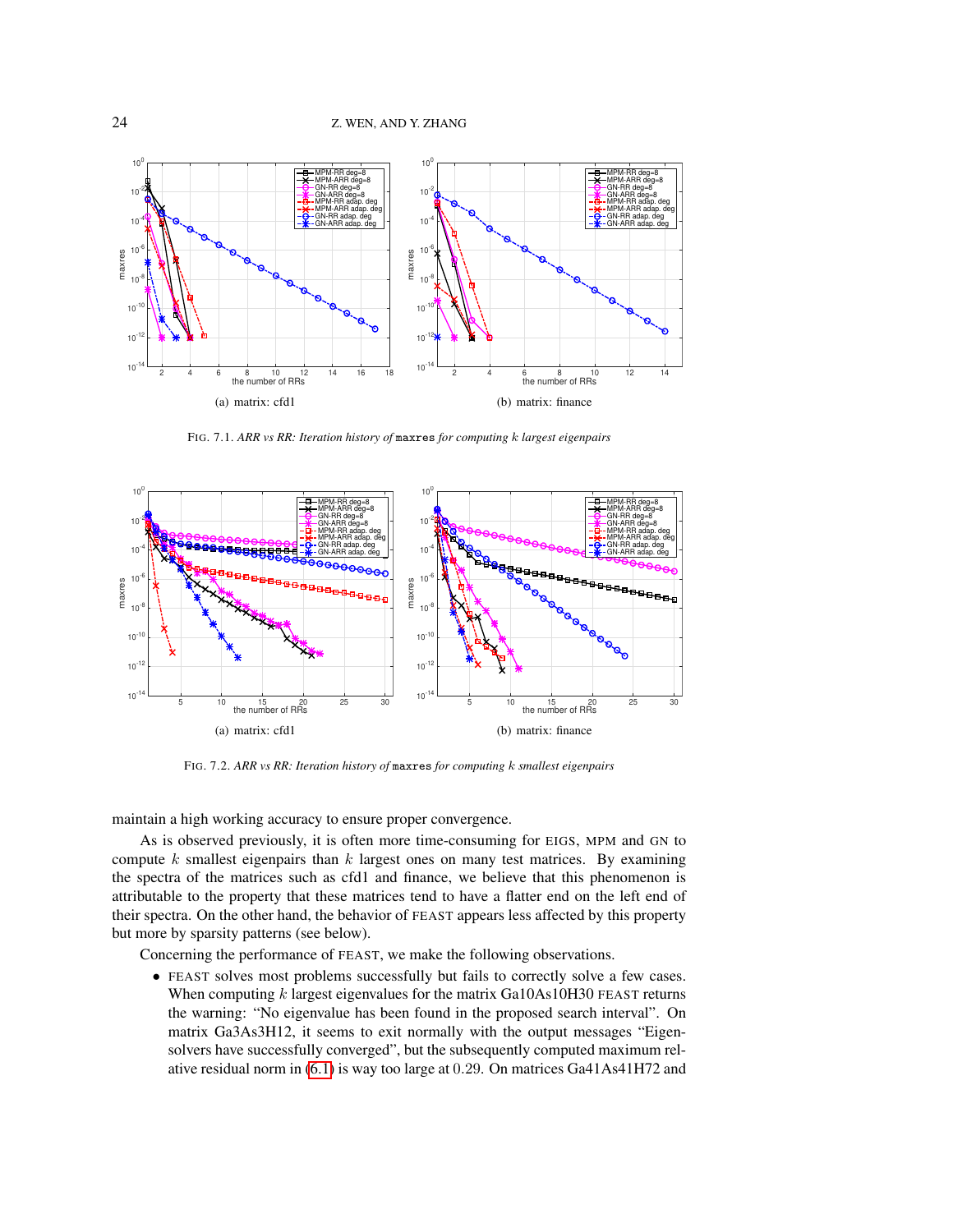

<span id="page-24-0"></span>FIG. 7.3. *ARR: Iteration history of* maxres *for computing* k *largest eigenpairs using different polynomial degrees*



<span id="page-24-1"></span>FIG. 7.4. *ARR: Iteration history of* maxres *for computing* k *smallest eigenpairs using different polynomial degrees*

Si87H76, when computing either  $k$  largest or smallest eigenpairs, FEAST terminates abnormally after spending a long computing time, with the message: "Eigensolvers ERROR: Problem from Inner Linear System Solver". By examining the density of Cholesky factors for Ga41As41H72 and Si87H76 in Table [7.1,](#page-21-0) we speculate that the abnormal termination most likely has to do with excessive memory demands encountered by the inner linear system solver in Intel Math Kernel Library.

• For tol  $= 10^{-12}$ , FEAST is the fastest in solving finance and shallow\_water1s for  $k$  largest eigenpairs, and in solving cfd1, finance, shallow water1s and wathen100 for  $k$  smallest eigenpairs. On the other hand, FEAST can be significantly slower than others on matrices such as Ga10As10H30, Ga3As3H12, Ge87H76, Ge99H100, Si41Ge41H72, Si87H76 and Ga41As41H72. The performance of FEAST can be at least partly explained from the density of Cholesky factors L shown in Table [7.1,](#page-21-0) since FEAST uses a direct linear solver in Intel Math Kernel Library to compute factorizations of matrices of the form  $(\phi_l I - A)$  in [\(2.7\)](#page-5-1). We can clearly see the correlation that FEAST is fast when the density of the Cholesky factor is low and Cholesky factorization is fast.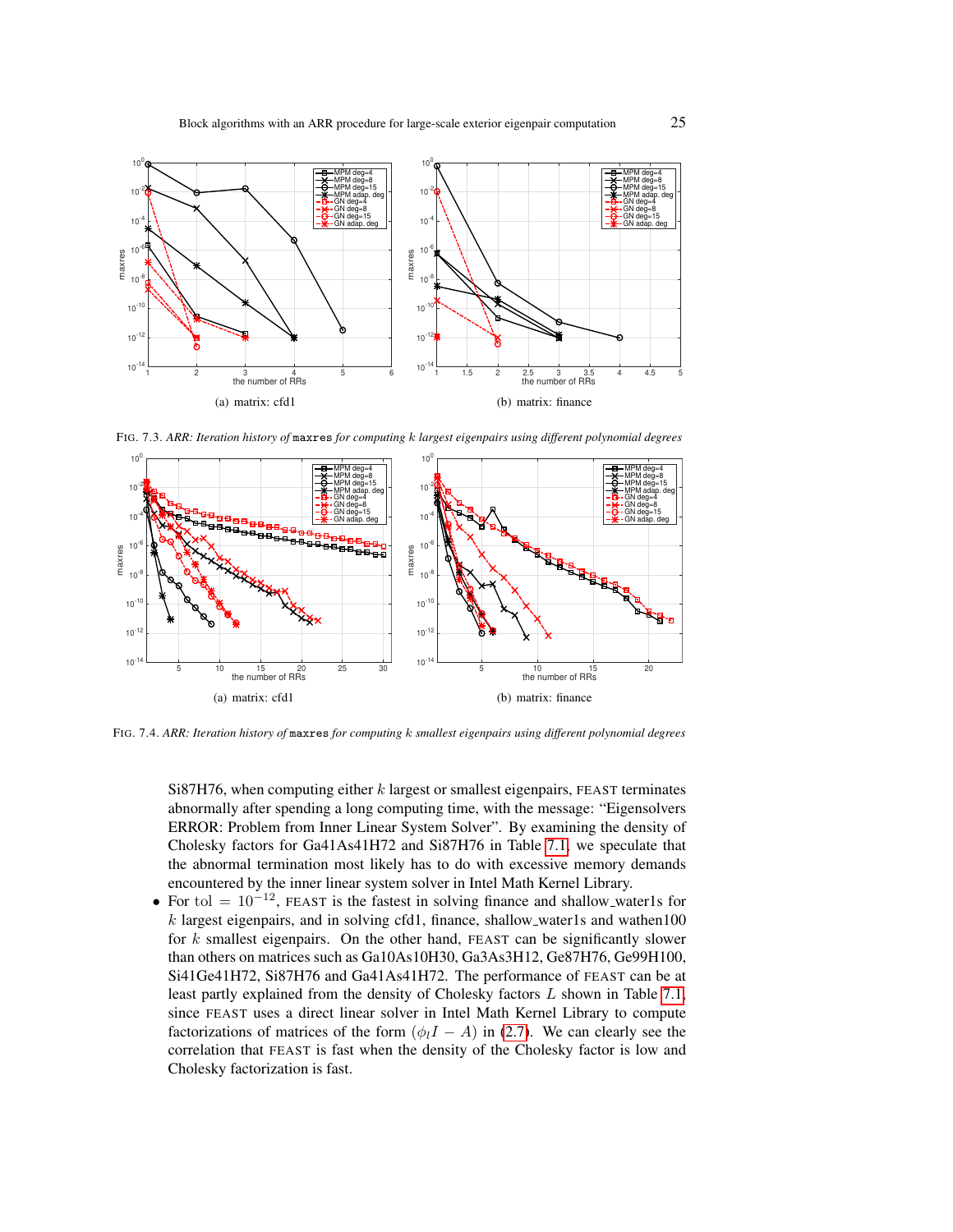|                      |                      | $deg=4$     |                   |                    | $deg=8$ |                  |                 |                             | $deg=15$ |         | adaptive $\overline{\text{deg}}$ |         |   |                  |  |
|----------------------|----------------------|-------------|-------------------|--------------------|---------|------------------|-----------------|-----------------------------|----------|---------|----------------------------------|---------|---|------------------|--|
|                      | matrix maxres        | time RR p/d |                   | maxres time RR p/d |         |                  |                 | maxres time RR              |          | p/d     | maxres                           | time RR |   | p/d              |  |
|                      |                      |             |                   |                    |         |                  |                 | MPM for k largest eigpair   |          |         |                                  |         |   |                  |  |
| Andrew. 1.1e-12      |                      | 127         | 52/4              | $1.9e-06$          | 250     |                  | 9.3/8           | $4.3e-12$                   | 165      | 4 1/15  | 8.8e-13                          | 148     |   | $5 \t2/5$        |  |
|                      | C60 1.6e-12          | 18          | $6 \frac{3}{4}$   | $6.3e-12$          | 12      |                  | $3 \frac{1}{8}$ | $9.7e-13$                   | 24       | 32/15   | $2.0e-12$                        | 13      | 3 | 1/9              |  |
|                      | cfd1 1.8e-12         | 206         | 31/4              | $1.0e-12$          | 296     |                  | 41/8            | $2.8e-12$                   | 411      | 5 2/15  | $9.8e-13$                        | 190     | 4 | 1/3              |  |
|                      | financ. 9.9e-13      | 102         | 31/4              | $8.9e-13$          | 151     |                  | 31/8            | $9.0e-13$                   | 175      | 4 1/15  | $1.3e-12$                        | 97      | 3 | 2/3              |  |
| Ga10As. 1.3e-12      |                      | 906         | 82/4              | 9.9e-13 1483       |         |                  | 82/8            | 2.8e-01 5908                |          | 6 1/15  | $9.6e-13$                        | 442     | 4 | 1/5              |  |
| Ga3As3. 7.6e-13      |                      | 377         | 71/4              | $9.8e-13$          | 270     |                  | 5 1/8           | 2.8e-01 1483                |          | 6 1/15  | 1.7e-12                          | 169     | 4 | 1/5              |  |
|                      |                      |             |                   |                    |         |                  |                 | SLRP for k largest eigpair  |          |         |                                  |         |   |                  |  |
| Andrew. 1.5e-12      |                      | 116         | 41/4              | 9.9e-13            | 104     |                  | 21/8            | $1.2e-13$                   | 187      | 2 1/15  | $1.0e-12$                        | 125     | 4 | 1/5              |  |
|                      | C60 1.5e-12          | 24          | $9 \frac{3}{4}$   | $1.4e-12$          | 16      |                  | 51/8            | $7.1e-13$                   | 19       | 3 1/15  | 5.5e-12                          | 13      | 3 | 1/9              |  |
|                      | cfd1 9.6e-13         | 185         | 21/4              | $9.9e-13$          | 206     | 2                | 1/8             | $1.7e-13$                   | 324      | 2 1/15  | $9.9e-13$                        | 188     | 3 | 1/3              |  |
|                      | financ. 1.2e-12      | 77          | 11/4              | $1.0e-12$          | 141     |                  | 21/8            | $2.7e-13$                   | 327      | 2 1/15  | 1.1e-12                          | 69      | 1 | 1/3              |  |
| Ga10As, 5.9e-13      |                      | 734         | 72/4              | $9.9e-13$          | 448     |                  | $3 \frac{1}{8}$ | $2.9e-01$                   | 1122     | 61/15   | $9.7e-13$                        | 580     | 4 | 1/6              |  |
| Ga3As3, 8.4e-12      |                      | 205         | 41/4              | $9.4e-13$          | 179     |                  | $3 \frac{1}{8}$ | $6.4e-02$                   | 442      | 6 1/15  | 1.7e-12                          | 198     | 4 | 1/5              |  |
|                      |                      |             |                   |                    |         |                  |                 | MPM for k smallest eigpair  |          |         |                                  |         |   |                  |  |
| Andrew. 4.1e-13      |                      | 247         | $9 \frac{3}{4}$   | $1.5e-13$          | 219     |                  | 62/8            | $9.9e-13$                   | 448      | 5 1/15  | $9.7e-13$                        | 200     | 4 | $\overline{1/8}$ |  |
|                      | C60 1.6e-07          | 20          | 7.3/4             | $6.8e-13$          | 17      | 6                | 1/8             | $7.9e-13$                   | 26       | 5 1/15  | 2.8e-12                          | 26      | 9 | 3/6              |  |
|                      | cfd1 2.5e-07 1626    |             | $30 \frac{3}{4}$  | $6.0e-12$          | 1543    | 21               | 3/8             | 4.3e-12 1340                |          | 93/15   | 8.9e-12                          | 719     |   | 4 1/15           |  |
|                      | financ. 6.9e-12 1002 |             | $21 \frac{3}{4}$  | $5.1e-13$          | 700     |                  | 93/8            | $1.0e-12$                   | 586      | 5 1/15  | $1.4e-12$                        | 600     |   | 6 1/15           |  |
| Ga10As. 9.4e-12 1893 |                      |             | $15 \frac{3}{4}$  | 3.7e-12 1372       |         |                  | 51/8            | 1.8e-06 2198                |          | 62/15   | 1.1e-12 1558                     |         | 6 | 1/8              |  |
| Ga3As3. 4.9e-12      |                      | 569         | $11 \frac{3}{4}$  | $2.7e-12$          | 489     |                  | 41/8            | 9.7e-13                     | 471      | 4 1/15  | $9.9e-13$                        | 420     |   | 41/9             |  |
|                      |                      |             |                   |                    |         |                  |                 | SLRP for k smallest eigpair |          |         |                                  |         |   |                  |  |
| Andrew. 4.6e-12      |                      | 315         | $10\ \frac{3}{4}$ | $1.0e-12$          | 199     |                  | 51/8            | $9.9e-13$                   | 208      | 3 1/15  | 1.1e-12                          | 185     | 5 | $\frac{1}{8}$    |  |
|                      | C60 1.2e-12          | 16          | 92/4              | $6.7e-12$          | 13      |                  | 41/8            | $4.1e-13$                   | 16       | 3 1/15  | $9.2e-13$                        | 15      | 8 | 2/6              |  |
|                      | cfd1 9.1e-07 1956    |             | $30 \frac{3}{4}$  | 7.9e-12 1394       |         | $22 \frac{3}{8}$ |                 | 5.2e-12 1121                |          | 12 3/15 | 4.2e-12 1017                     |         |   | 12 3/15          |  |
|                      | financ. 7.4e-12 1223 |             | $22 \frac{3}{4}$  | $7.2e-13$          | 713     | $11 \frac{3}{8}$ |                 | $1.6e-12$                   | 535      | 6 1/15  | $3.4e-12$                        | 467     |   | 5 1/15           |  |
| Ga10As. 1.6e-12 1625 |                      |             | $8 \frac{3}{4}$   | $2.6e-12$          | 961     |                  | 41/8            | $1.0e-12$                   | 999      | 3 1/15  | $4.0e-12$                        | 963     | 3 | 1/9              |  |
| Ga3As3. 4.8e-12      |                      | 532         | $10 \frac{3}{4}$  | $9.9e-13$          | 381     |                  | 41/8            | $9.8e-13$                   | 374      | 3 1/15  | 9.5e-13                          | 338     | 5 | 1/9              |  |

<span id="page-25-0"></span>TABLE 7.3 *Comparison results of different polynomial degrees on tol=1e-12*

With regard to the performance of MPM and GN, we make the following observations.

- MPM and GN both attain the required accuracy on all test problems, and they often return smaller residual errors than what is required by tol. Generally speaking, the two variants perform quite similarly in terms of both accuracy and timing.
- MPM and GN maintain a clear speed advantage over FEAST in most tested cases. They are faster than FEAST when either factorizations of shifted A are expensive, or when spectral distributions have a favorable decay (for example, on cfd1 for computing  $k$  largest eigenpairs).
- MPM and GN also maintain an overall speed advantage over EIGS, especially on those problems more time-consuming for EIGS (towards the right end of Figures [7.5](#page-27-1) and [7.6\)](#page-27-2). They are faster in spite of taking considerably more matrix-vector multiplications than EIGS, as can be seen from Tables [7.5](#page-28-0) and [7.6,](#page-29-2) thanks to the benefits of relying on high-concurrency operations on many-core computers.
- MPM and GN generally require a smaller number ARR calls, often only two or three when computing  $k$  largest eigenpairs. In quite a number of cases (for example, on finance and wathen100 for MPM and so on), only a single ARR projection is taken which is absolutely optimal in order to extract approximate eigenpairs.
- The number of augmentation blocks used by MPM and GN is usually 1, and the final polynomial degree never reaches the maximum degree 15 except on cfd1, finance and wathen 100 when computing  $k$  smallest eigenpairs.

In Figure [7.7,](#page-30-1) we plot runtimes of three categories:  $SpMV$  (i.e.,  $AX$ ), SU (lines 10 to 22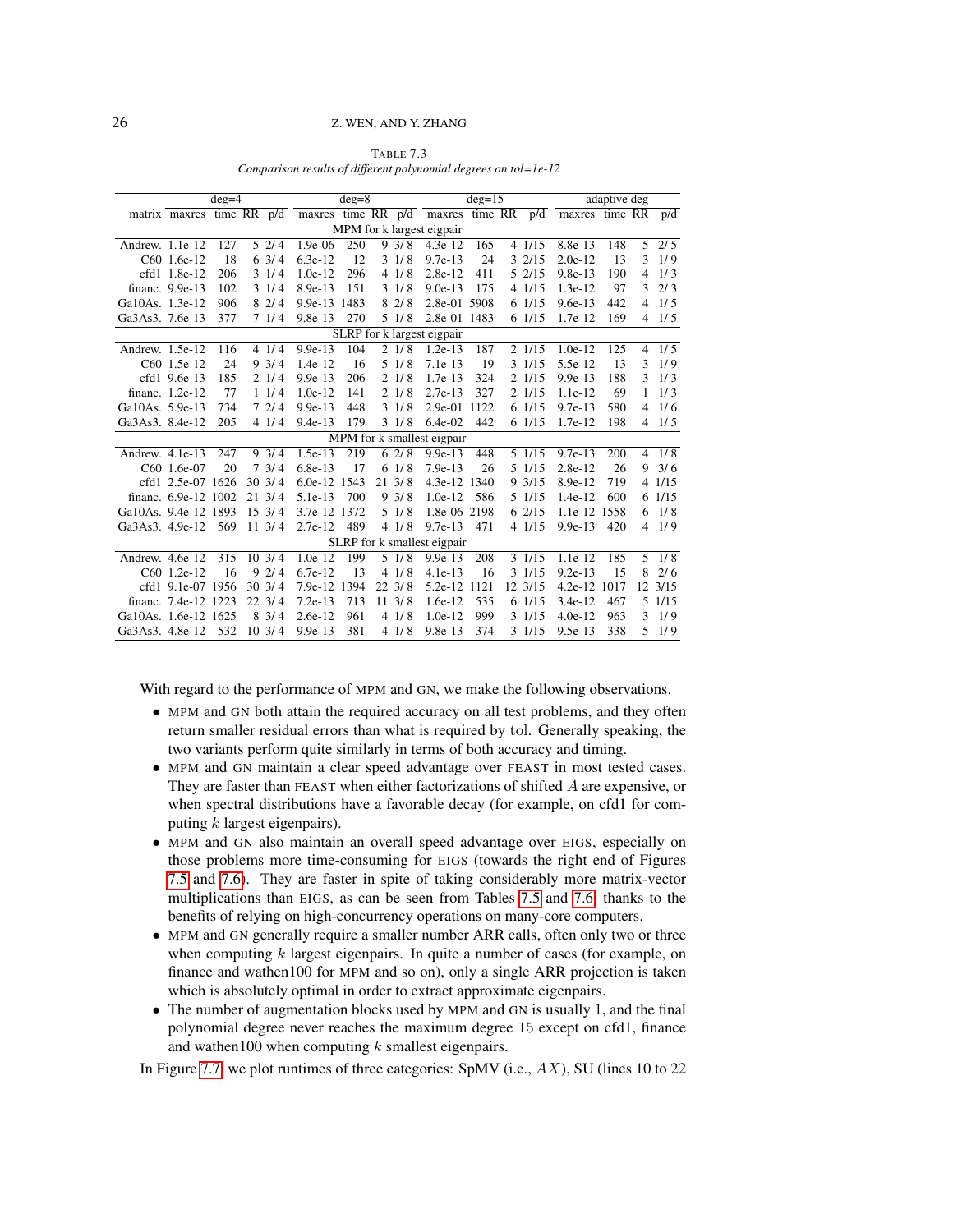<span id="page-26-0"></span>

| TABLE 7.4                                                                                    |
|----------------------------------------------------------------------------------------------|
| Comparison results on Chebyshev interpolates in $(5.3)$ and Chebyshev polynomials in $(2.6)$ |

|                 |                 | <b>MPM</b> |                |        |              | MPM, Cheb. poly. |                |                   |                                         | <b>GN</b> |                |                  | GN, Cheb. poly. |         |                |                  |
|-----------------|-----------------|------------|----------------|--------|--------------|------------------|----------------|-------------------|-----------------------------------------|-----------|----------------|------------------|-----------------|---------|----------------|------------------|
|                 | name maxres     | time RR    |                | p/d    | maxres       | time RR          |                | p/d               | maxres time RR                          |           |                | p/d              | maxres          | time RR |                | p/d              |
|                 |                 |            |                |        |              |                  |                |                   | computing k largest eigpair, tol=1e-6   |           |                |                  |                 |         |                |                  |
| Andrew.         | $2.6e-8$        | 58         | 2              | 1/5    | $1.1e-6$     | 60               | 2              | 1/3               | $3.0e-8$                                | 92        | 2              | 1/5              | $6.0e-7$        | 89      | 2              | $1/\overline{3}$ |
| C60             | $1.1e-9$        | 13         | $\overline{c}$ | 1/9    | $3.9e-8$     | 9                | $\overline{c}$ | 1/5               | $5.2e-7$                                | 9         | $\overline{c}$ | 1/8              | 8.8e-6          | 12      | 3              | 1/5              |
| cfd1            | 5.6e-9          | 155        | $\overline{2}$ | 1/3    | $7.4e-7$     | 144              | 2              | 1/2               | $1.5e-7$                                | 143       | 1              | 1/3              | $1.5e-7$        | 146     | 1              | 1/3              |
| financ.         | $1.6e-6$        | 37         | 1              | 1/3    | $1.5e-10$    | 51               | 1              | 1/3               | $1.1e-12$                               | 67        | 1              | 1/3              | $1.2e-10$       | 68      | 1              | 1/3              |
| Ga10As.         | 5.7e-8          | 264        | $\overline{c}$ | 1/5    | $4.6e-8$     | 550              | 4              | 1/2               | $9.2e-7$                                | 380       | $\mathfrak{D}$ | 1/5              | $2.0e-7$        | 484     | 3              | 1/3              |
| Ga3As3.         | $6.4e-8$        | 101        | 2              | 1/5    | $1.6e-6$     | 112              | 3              | 1/3               | 5.3e-7                                  | 136       | 2              | 1/5              | $6.2e-6$        | 125     | 2              | 1/3              |
|                 |                 |            |                |        |              |                  |                |                   | computing k largest eigpair, tol=1e-12  |           |                |                  |                 |         |                |                  |
| Andrew. 8.8e-13 |                 | 148        | 5              | 2/5    | $2.9e-12$    | 199              | 7              | 2/10              | $1.0e-12$                               | 125       | $\overline{4}$ | 1/5              | 1.5e-12         | 160     | 7              | 3/3              |
|                 | C60 2.0e-12     | 13         | 3              | 1/9    | $4.6e-12$    | 16               | 6              | 3/5               | 5.5e-12                                 | 13        | 3              | 1/9              | 4.5e-12         | 23      | 12             | 3/5              |
|                 | cfd1 9.8e-13    | 190        | $\overline{4}$ | 1/3    | $3.3e-13$    | 230              | 6              | 2/2               | $9.9e-13$                               | 188       | 3              | 1/3              | 1.8e-12         | 215     | 4              | 1/2              |
|                 | financ. 1.3e-12 | 97         | 3              | 2/3    | 6.8e-12      | 87               | 3              | 1/2               | $1.1e-12$                               | 69        | 1              | 1/3              | $9.9e-13$       | 93      | 2              | 1/2              |
| Ga10As. 9.6e-13 |                 | 442        | $\overline{4}$ | 1/5    | $9.0e-12$    | 643              | 9              | 3/3               | $9.7e-13$                               | 580       | 4              | 1/6              | $1.3e-12$       | 807     | 9              | 3/3              |
| Ga3As3. 1.7e-12 |                 | 169        | 4              | 1/5    | $2.2e-12$    | 239              | 9              | 3/3               | $1.7e-12$                               | 198       | 4              | 1/5              | 4.7e-13         | 285     | 9              | 3/3              |
|                 |                 |            |                |        |              |                  |                |                   | computing k smallest eigpair, tol=1e-6  |           |                |                  |                 |         |                |                  |
| Andrew.         | $4.2e-7$        | 113        | $\overline{c}$ | 1/8    | $6.1e-7$     | 122              | 3              | 1/5               | $5.2e-9$                                | 168       | 3              | 1/8              | $2.6e-6$        | 175     | $\overline{4}$ | 1/5              |
| C60             | $9.6e-7$        | 16         | $\overline{4}$ | 2/6    | $1.3e-6$     | 11               | 3              | 1/4               | $2.4e-6$                                | 9         | 3              | 1/3              | $1.4e-6$        | 10      | $\overline{4}$ | 1/4              |
| cfd1            | $3.4e-7$        | 601        |                | 21/15  | $5.0e-6$     | 427              |                | 21/15             | $4.8e-6$                                | 614       |                | 52/15            | $2.7e-6$        | 607     |                | 52/15            |
| financ.         | $1.7e-6$        | 338        |                | 2 1/15 | $3.2e-6$     | 310              |                | 21/10             | $5.3e-9$                                | 379       |                | $3 \frac{1}{15}$ | $9.3e-7$        | 333     |                | $3 \frac{1}{10}$ |
| Ga10As.         | $6.2e-6$        | 751        | 2              | 1/8    | $2.9e-6$     | 744              | 3              | 1/5               | 1.8e-6                                  | 715       | 2              | 1/7              | $2.8e-6$        | 907     | 3              | 1/5              |
| Ga3As3.         | $6.9e-6$        | 325        | $\overline{c}$ | 1/9    | $4.2e-7$     | 269              | $\overline{c}$ | 1/5               | 1.7e-9                                  | 282       | 3              | 1/9              | $1.6e-6$        | 369     | 5              | 2/5              |
|                 |                 |            |                |        |              |                  |                |                   | computing k smallest eigpair, tol=1e-12 |           |                |                  |                 |         |                |                  |
| Andrew. 9.7e-13 |                 | 200        | $\overline{4}$ | 1/8    | $7.3e-12$    | 243              | 8              | 3/5               | $1.1e-12$                               | 185       | 5              | 1/8              | $7.0e-12$       | 293     | 11             | $\overline{3/5}$ |
|                 | C60 2.8e-12     | 26         | 9              | 3/6    | $3.4e-12$    | 23               | 9              | 3/4               | $9.2e-13$                               | 15        | 8              | 2/6              | $2.1e-12$       | 18      | 11             | 3/4              |
|                 | cfd1 8.9e-12    | 719        |                | 41/15  | 8.7e-12 1033 |                  |                | $11 \frac{3}{15}$ | 4.2e-12 1017                            |           |                | 12 3/15          | 9.0e-12 1471    |         |                | 23 3/15          |
|                 | financ. 1.4e-12 | 600        |                | 6 1/15 | 8.6e-12      | 587              |                | 8, 3/10           | $3.4e-12$                               | 467       | 5              | 1/15             | $9.0e-12$       | 637     |                | 10, 3/10         |
| Ga10As. 1.1e-12 |                 | 1558       | 6              | 1/8    | $7.6e-8$     | 1629             |                | 93/15             | $4.0e-12$                               | 963       | 3              | 1/9              | 5.2e-12         | 1496    | 9              | 3/5              |
| Ga3As3. 9.9e-13 |                 | 420        | $\overline{4}$ | 1/9    | $2.0e-12$    | 547              | 9              | 3/5               | $9.5e-13$                               | 338       | 5              | 1/9              | $3.6e-12$       | 573     | 14             | 3/5              |

of Algorithm [8\)](#page-17-0) and ARR (lines 23 to 27 of Algorithm [8\)](#page-17-0). In particular, SpMVs are called in both SU and ARR, but overwhelmingly in the former. These are the major computational components of MPM and GN. The runtime of each category is measured in the percentage of wall-clock time spent in that category over the total wall-clock time. We can see, especially from the time-consuming problems on the right, that (i) the time of SU dominates that of RR, and (ii) the time of SpMVs, always done in batch of  $k+q$ , dominates the entire computation in almost all cases. These trends are much more pronounced (a) for MPM than for GN (recall that GN requires to solve  $k \times k$  linear systems); and (b) for computing k smallest eigenpairs than for computing k largest ones (recall that the former is generally more difficult). These runtime profiles are favorable to parallel scalability since  $AX$  operations possess high concurrency for relatively large k.

In the final set of experiments, we examine the solvers' scalability with respect to  $k$ . We apply the solvers to matrices cfd1 and Ge87H76, with tol =  $10^{-12}$ , and vary k from 100, 200 up to 1200 with increment 200 (there are exceptions for FEAST). The resulting solution times are plotted in Figures [7.8](#page-31-8) and [7.9.](#page-31-9) In both figures, the slopes of the time curves confirm that the three block algorithms, FEAST, MPM and GN, clearly scale better with respect to  $k$  than the Krylov subspace algorithm EIGS. Although EIGS can be the fastest for  $k$  small, its solution time increases at a faster pace than the block methods as  $k$  increases.

Among the block algorithms themselves, all three provide comparable performances on cfd1 when computing the  $k$  largest eigenpairs, while FEAST is the fastest when computing  $k$ smallest eigenpairs. On Ge87H76, which has a rather dense Cholesky factor, FEAST is much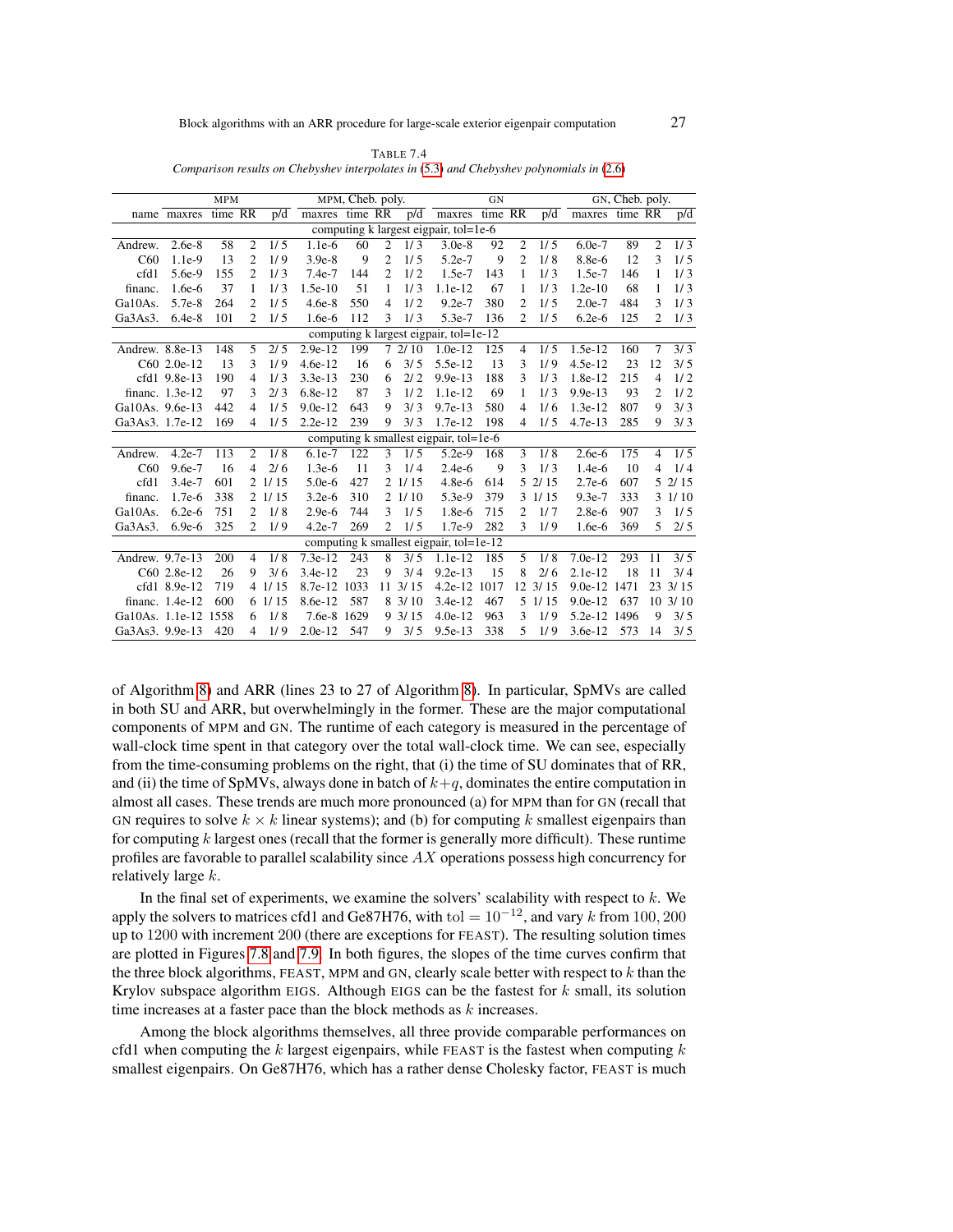

<span id="page-27-1"></span>FIG. 7.5. *Speedup to* EIGS:  $\log_2(\text{time}_{\text{EIGS}}/\text{time})$  *on computing k largest eigenpairs* 



<span id="page-27-2"></span>FIG. 7.6. *Speedup to* EIGS:  $\log_2(\text{time}_{\text{EIGS}}/\text{time})$  *on computing k smallest eigenpairs* 

slower in all runs up to  $k = 1000$  (runs for  $k > 1000$  are skipped to save time).

<span id="page-27-0"></span>8. Concluding Remarks. The goal of this paper is to construct a block algorithm of high scalability suitable for computing relatively large numbers of exterior eigenpairs for really large-scale matrices on modern computers. Our strategy is simple: to reduce as much as possible the number of RR calls (Rayleigh-Ritz projections) or, in other words, to shift as much as possible computation burdens to SU (subspace update) steps. This strategy is based on the following considerations. RR steps perform small dense eigenvalue decompositions, as well as basis orthogonalizations, thus possessing limited concurrency. On the other hand, SU steps can be accomplished by block operations like  $A$  times  $X$ , thus more scalable.

To reach for maximal concurrency, we choose the power iteration for subspace updating (and also include a Gauss-Newton method to test the versatility of our construction). It is well known that the convergence of the power method can be intolerably slow, preventing it from being used to drive general-purpose eigensolvers. Therefore, the key to success reduces to whether we could accelerate the power method sufficiently and reliably to an extent that it can compete in speed with Krylov subspace methods in general. In this work, such an acceleration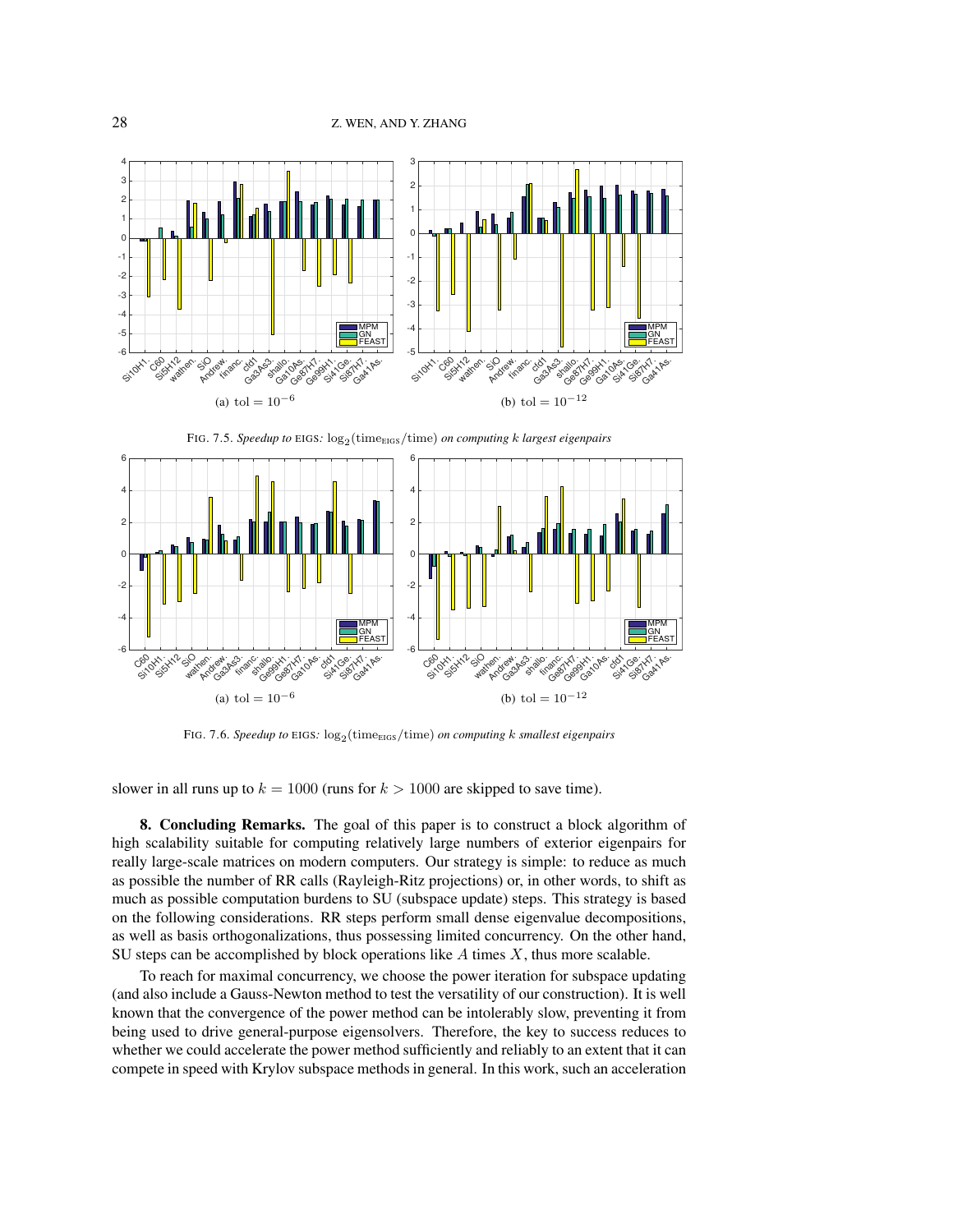<span id="page-28-0"></span>

| TABLE 7.5                                            |  |
|------------------------------------------------------|--|
| Comparison results on computing k largest eigenpairs |  |

|                                        |                       | <b>EIGS</b> |                   |                              | <b>FEAST</b>  |                |                |     | <b>MPM</b> |                | GN                                                      |     |  |                |  |
|----------------------------------------|-----------------------|-------------|-------------------|------------------------------|---------------|----------------|----------------|-----|------------|----------------|---------------------------------------------------------|-----|--|----------------|--|
|                                        |                       |             |                   | name maxres time SpMV maxres |               |                |                |     |            |                | time RR maxres time SpMV RR/p/d maxres time SpMV RR/p/d |     |  |                |  |
|                                        |                       |             |                   |                              | $tol = 1e-6$  |                |                |     |            |                |                                                         |     |  |                |  |
| Andrew.                                | $1.0e-7$              | 218         | $\overline{3}e+3$ | $1.0e-8$                     | 254           | 5              | $2.6e-8$       | 58  |            | $6e+4$ $2/1/5$ | $3.0e-8$                                                | 92  |  | $6e+4$ 2/ 1/ 5 |  |
| C60                                    | $4.9e-8$              | 13          | $2e+3$            | $7.9e-9$                     | 59            | 3              | $1.1e-9$       | 13  |            | 5e+4 2/1/9     | 5.2e-7                                                  | 9   |  | $3e+4$ 2/ 1/8  |  |
|                                        | $cfd1 2.5e-14$        | 338         | $3e+3$            | $4.2e-8$                     | 113           | 4              | 5.6e-9         | 155 |            | $6e+4$ 2/ 1/ 3 | 1.5e-7                                                  | 143 |  | $4e+4$ $1/1/3$ |  |
|                                        | financ. $ 3.1e-14 $   | 287         |                   | $3e+3$ 6.1e-10               | 41            | 3              | 1.6e-6         | 37  |            |                | 2e+4 1/1/3 1.1e-12                                      | 67  |  | $3e+4$ $1/1/3$ |  |
| Ga10As. 4.2e-14 1439                   |                       |             | $8e+3$            | $1.6e+0$                     | 4704          | $\overline{2}$ | 5.7e-8         | 264 |            | $1e+5$ 2/ 1/ 5 | $9.2e-7$                                                | 380 |  | $1e+5$ 2/ 1/ 5 |  |
| Ga3As3.                                | $1.9e-8$              | 353         | $5e+3$            | 2.9e-1 11738                 |               | 21             | $6.4e-8$       | 101 |            | 7e+4 2/1/5     | 5.3e-7                                                  | 136 |  | 6e+4 2/1/5     |  |
|                                        | shallo. 1.5e-10       | 774         | $8e+3$            | $5.2e-9$                     | 69            | $\overline{4}$ | $4.9e-9$       | 207 |            | $2e+5$ 2/1/7   | $9.2e-8$                                                | 207 |  | $1e+5$ 2/1/7   |  |
| Si10H1.                                | 5.6e-7                | 10          |                   | 2e+3 2.6e-10                 | 84            | 3              | $5.2e-9$       | 11  |            | $4e+4$ 2/1/9   | $1.2e-10$                                               | 11  |  | $3e+4$ 2/1/9   |  |
|                                        | Si5H12 1.5e-12        | 13          | $2e+3$            | $1.2e-8$                     | 170           | 3              | $1.0e-10$      | 10  |            | $3e+4$ 2/ 1/6  | $4.6e-8$                                                | 12  |  | $3e+4$ 2/ 1/6  |  |
|                                        | $SiO$   1.4e-13       | 58          | $3e+3$            | 4.1e-7                       | 265           | $\overline{2}$ | $1.4e-8$       | 23  |            | $4e+4$ 2/ 1/ 5 | $4.1e-7$                                                | 29  |  | $4e+4$ 2/ 1/ 5 |  |
| wathen. $5.5e-14$                      |                       | 39          | $2e+3$            | $6.0e-8$                     | 11            | 4              | $1.1e-6$       | 10  |            |                | 2e+4 1/1/3 6.9e-11                                      | 26  |  | $4e+4$ 2/ 1/ 5 |  |
| Ge87H7.                                | 1.7e-8 1451           |             | $8e+3$            | $5.3e-9$                     | 8352          |                | 3 $6.5e-10$    | 439 |            | $2e+5$ 2/1/6   | $1.2e-7$                                                | 392 |  | $1e+5$ 2/ 1/6  |  |
| Ge99H1.22.5e-14 1636                   |                       |             | $8e+3$            | 5.6e-7 6119                  |               | $\overline{2}$ | $2.3e-9$       | 348 |            | $1e+5$ 2/1/6   | $7.4e-8$                                                | 402 |  | $1e+5$ 2/ 1/6  |  |
| Si41Ge.                                | 1.1e-8 2909           |             | $9e+3$            | 3.9e-7 14929                 |               | 2              | $1.6e-9$       | 863 |            | $2e+5$ 2/1/7   | 5.8e-8                                                  | 708 |  | $1e+5$ 2/1/7   |  |
| Si87H7. 3.5e-14 3568                   |                       |             | $1e+4$            | $2.8e-1$                     | 1702          | 1              | 4.0e-9 1126    |     |            | $3e+5$ 2/1/7   | $1.1e-7$                                                | 882 |  | $1e+5$ 2/1/7   |  |
| Ga41As. 7.4e-14 4100                   |                       |             | $1e+4$            | 8.6e-1                       | 1066          |                | 1 1.2e-10 1029 |     |            | $2e+5$ 3/1/5   | 2.1e-7 1028                                             |     |  | $1e+5$ 2/1/7   |  |
|                                        | name maxres time SpMV |             |                   | maxres                       |               |                |                |     |            |                | time RR maxres time SpMV RR/p/d maxres time SpMV RR/p/d |     |  |                |  |
|                                        |                       |             |                   |                              | $tol = 1e-12$ |                |                |     |            |                |                                                         |     |  |                |  |
| $\overline{\text{Andrew.}\, 5.6e}$ -14 |                       | 232         |                   | $4e+3$ 4.7e-14               | 489           |                | 9 8.8e-13      | 148 |            |                | $1e+5$ 5/2/5 1.0e-12                                    | 125 |  | 8e+4 4/1/5     |  |
|                                        | $C60 6.3e-13$         | 15          |                   | $2e+3$ 2.8e-13               | 89            |                | 5 2.0e-12      | 13  |            |                | 5e+4 3/1/9 5.5e-12                                      | 13  |  | $4e+4$ 3/1/9   |  |
|                                        | $cfd1 2.5e-14$        | 296         |                   | 3e+3 7.1e-14                 | 204           |                | 8 9.8e-13      | 190 |            |                | 8e+4 4/1/3 9.9e-13                                      | 188 |  | $6e+4$ 3/1/3   |  |
|                                        | financ. 2.1e-14       | 283         |                   | 3e+3 2.1e-14                 | 67            |                | 5 1.3e-12      | 97  |            |                | 5e+4 3/2/3 1.1e-12                                      | 69  |  | $3e+4$ 1/1/3   |  |
| Ga10As. 4.8e-14 1784                   |                       |             | $8e+3$            | $1.6e+0$                     | 4631          |                | 2 9.6e-13      | 442 |            |                | 2e+5 4/1/5 9.7e-13                                      | 580 |  | $2e+5$ 4/1/6   |  |
| Ga3As3. 2.1e-14                        |                       | 419         | $5e+3$            | 2.9e-1 11245                 |               |                | 21 1.7e-12     | 169 |            |                | $1e+5$ 4/1/5 1.7e-12                                    | 198 |  | $1e+5$ 4/1/5   |  |
|                                        | shallo. 4.6e-13       | 768         |                   | 8e+3 1.9e-13                 | 121           |                | $7 \t1.0e-12$  | 234 |            |                | 2e+5 4/1/7 9.9e-13                                      | 280 |  | $2e+5$ 4/1/7   |  |
| Si10H1. 5.3e-14                        |                       | 11          |                   | $2e+3$ 4.0e-13               | 104           |                | 4 $6.2e-13$    | 10  |            |                | 3e+4 2/1/9 3.7e-14                                      | 12  |  | $3e+4$ $3/1/9$ |  |
|                                        | Si5H12 1.1e-14        | 15          |                   | 2e+3 2.6e-13                 | 259           |                | 5 9.5e-13      | 11  |            |                | 3e+4 2/1/6 5.3e-12                                      | 15  |  | $3e+4$ $3/1/6$ |  |
|                                        | $SiO$ 1.4e-14         | 58          |                   | 3e+3 4.7e-13                 | 533           |                | 4 9.8e-13      | 33  |            |                | 5e+4 3/1/5 1.4e-12                                      | 45  |  | $6e+4$ 4/ 1/ 5 |  |
| wathen. $ 4.3e-14$                     |                       | 36          |                   | $2e+3$ 5.1e-14               | 24            |                | 8 1.1e-12      | 19  |            |                | 4e+4 2/1/5 9.8e-13                                      | 30  |  | $4e+4$ 3/1/5   |  |
| Ge87H7. 2.8e-14 1524                   |                       |             |                   | 8e+3 1.3e-13 13993           |               |                | 5 4.8e-12      | 435 |            |                | 2e+5 3/1/6 1.0e-12                                      | 523 |  | $2e+5$ 4/1/6   |  |
| Ge99H1. 8.4e-14 1563                   |                       |             |                   | 8e+3 2.1e-14 13438           |               |                | 5 3.7e-12      | 395 |            |                | 2e+5 2/1/6 9.6e-13                                      | 569 |  | $2e+5$ 4/1/6   |  |
| Si41Ge. 2.6e-14 2991                   |                       |             |                   | 9e+3 2.5e-14 35270           |               |                | 5 9.9e-13      | 865 |            |                | $2e+5$ 3/1/7 1.1e-12                                    | 954 |  | $2e+5$ 3/1/7   |  |
| Si87H7. 2.8e-14 3506                   |                       |             | $1e+4$            | 2.8e-1 1924                  |               |                | 1 1.0e-12 1018 |     |            |                | 2e+5 3/1/7 1.4e-12 1102                                 |     |  | $2e+5$ 3/1/7   |  |
| Ga41As. 7.5e-14 4103                   |                       |             | $1e+4$            | 8.6e-1 1242                  |               |                | 1 7.9e-13 1135 |     |            |                | 2e+5 3/1/7 3.7e-12 1366                                 |     |  | $2e+5$ 3/1/7   |  |

is accomplished mainly through the use of three techniques: (1) an augmented Rayleigh-Ritz (ARR) procedure that can provably accelerate convergence under mild conditions; (2) a set of easy-to-control, low-degree polynomial accelerators; and (3) a bold stoping rule for SU steps that essentially allows an iterate matrix to become numerically rank-deficient. Of course, the success of our construction also depends greatly on a set of carefully integrated algorithmic details. The resulting algorithm is named ARRABIT, which uses  $\vec{A}$  only in matrix multiplications.

Numerical experiments in Matlab on sixteen test matrices from the UF Sparse Matrix Collection show, convincingly in our view, that the accuracy and efficiency of ARRABIT is indeed competitive to start-of-the-art eigensolvers. Exceeding our expectations, ARRABIT can already provide multi-fold speedups over the benchmark solver EIGS, without explicit code parallelization and without running on massively parallel machines, on difficult problems. In particular, it often only needs two or three, sometimes just one, ARR projections to reach a good solution accuracy.

There are a number of future directions worth pursuing from this point on. For one thing, the robustness and efficiency of ARRABIT can be further enhanced by refining its construction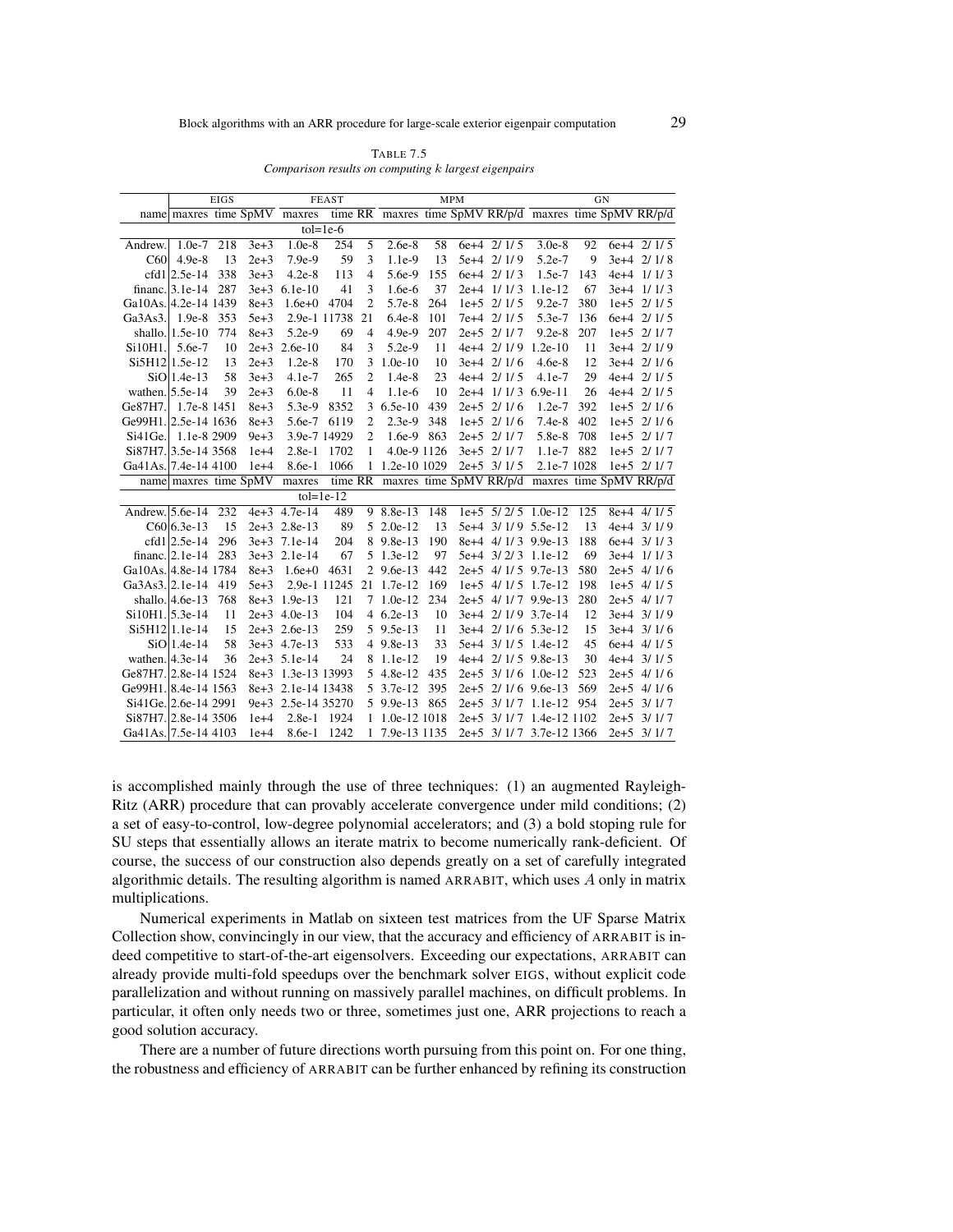<span id="page-29-2"></span>

| TABLE 7.6                                             |  |
|-------------------------------------------------------|--|
| Comparison results on computing k smallest eigenpairs |  |

|                       |                    | <b>EIGS</b>  |           |                    | <b>FEAST</b> |                |                |     | <b>MPM</b> |                       |                                                  |     | GN     |                |
|-----------------------|--------------------|--------------|-----------|--------------------|--------------|----------------|----------------|-----|------------|-----------------------|--------------------------------------------------|-----|--------|----------------|
|                       | name maxres        |              |           | time SpMV maxres   |              |                |                |     |            |                       | time RR maxres time SpMV RR/p/d maxres time SpMV |     |        | RR/p/d         |
|                       |                    |              |           | $tol = 1e-6$       |              |                |                |     |            |                       |                                                  |     |        |                |
| Andrew.               | $4.9e-7$           | 399          | $7e+3$    | 8.5e-8             | 219          | $\overline{4}$ | $4.2e-7$       | 113 |            | $1e+5$ 2/1/8          | $5.2e-9$                                         | 168 | $1e+5$ | 3/1/8          |
|                       | $C60 2.2e-13$      | 8            | $2e+3$    | $6.4e-5$           | 291          | 16             | $9.6e-7$       | 16  |            | $5e+4$ 4/2/6          | $2.4e-6$                                         | 9   | $2e+4$ | 3/1/3          |
| cfd1                  | 4.7e-9             | 3871         | $6e+4$    | $4.2e-8$           | 167          | 7              | $3.4e-7$       | 601 |            | 7e+5 2/ 1/ 15         | $4.8e-6$                                         | 614 | $6e+5$ | 5/2/15         |
| financ.               | $1.2e-9$           | 1563         | $2e+4$    | $4.5e-8$           | 51           | 4              | $1.7e-6$       | 338 |            | 4e+5 2/ 1/ 15         | 5.3e-9                                           | 379 | $3e+5$ | 3/1/15         |
| Ga10As. 2.9e-12       |                    | 2740         | $2e+4$    | 8.9e-9             | 9302         | 4              | $6.2e-6$       | 751 |            | $3e+5$ 2/1/8          | 1.8e-6                                           | 715 | $2e+5$ | 2/1/7          |
| Ga3As3. 1.7e-12       |                    | 599          | $8e+3$    | $7.3e-8$           | 1837         | 3              | $6.9e-6$       | 325 |            | $2e+5$ 2/1/9          | 1.7e-9                                           | 282 | $2e+5$ | 3/1/9          |
|                       | shallo. 3.8e-14    | 1614         | $2e+4$    | $6.1e-8$           | 69           | 4              | $2.0e-8$       | 400 |            | 4e+5 2/ 1/ 14         | $4.1e-6$                                         | 261 | $2e+5$ | 2/1/9          |
| Si10H1.               | $1.5e-7$           | 14           | $2e + 3$  | $1.2e-7$           | 121          | 4              | 2.8e-7         | 13  |            | $5e+4$ 2/ 1/8         | $7.1e-6$                                         | 12  | $3e+4$ | 2/1/8          |
|                       | Si5H12 5.8e-12     | 21           | $3e+3$    | $1.5e-8$           | 166          | 3              | $3.3e-7$       | 14  |            | $4e+4$ 2/1/8          | $6.5e-6$                                         | 15  | $3e+4$ | 2/1/8          |
|                       | $SiO2.7e-13$       | 97           | $5e+3$    | 5.6e-8             | 537          | 4              | 4.1e-7         | 46  |            | $9e+4$ 2/ 1/8         | $8.8e-10$                                        | 57  | $9e+4$ | 3/1/8          |
| wathen.               | $1.4e-9$           | 118          | $8e+3$    | 8.4e-8             | 10           | 4              | $8.2e-6$       | 61  |            | 2e+5 2/ 1/ 15         | $2.4e-7$                                         | 63  | $1e+5$ | 3/1/15         |
| Ge87H7.12.0e-13       |                    | 2559         | $1e+4$    | 2.7e-8 11268       |              | 4              | $4.8e-7$       | 509 |            | $3e+5$ 2/1/9          | $8.1e-10$                                        | 641 | $2e+5$ | 3/1/9          |
| Ge99H1. 2.1e-11       |                    | 2319         | $1e+4$    | 1.0e-8 11892       |              | 4              | 4.8e-7         | 568 |            | $3e+5$ 2/1/9          | $2.0e-6$                                         | 564 | $2e+5$ | 2/1/8          |
| Si41Ge.               | $4.1e-9$           | 4650         | $1e+4$    | 1.2e-8 25658       |              | 4              | 6.3e-7 1102    |     |            |                       | 3e+5 2/ 1/ 11 4.1e-10 1361                       |     | $3e+5$ | 3/1/11         |
| $Si87H7.3.0e-13$      |                    | 5458         | $2e+4$    | $3.3e+0$           | 1842         | 1              | 3.2e-6 1201    |     |            | 3e+5 2/ 1/ 11         | 7.4e-6 1243                                      |     | $2e+5$ | 2/1/10         |
| Ga41As.               |                    | 3.6e-7 32279 | $8e+4$    | 8.6e-1             | 1095         | 1              | 2.1e-8 3166    |     |            | 5e+5 3/ 1/ 11         | 1.3e-6 3193                                      |     | $4e+5$ | 3/2/11         |
|                       | name maxres        |              | time SpMV | maxres             |              |                |                |     |            |                       | time RR maxres time SpMV RR/p/d maxres time SpMV |     |        | RR/p/d         |
|                       |                    |              |           | $tol = 1e-12$      |              |                |                |     |            |                       |                                                  |     |        |                |
| Andrew. 1.2e-13       |                    | 422          |           | $7e+3$ 4.1e-13     | 361          |                | $7\,9.7e-13$   | 200 | $2e + 5$   |                       | $4/1/8$ 1.1e-12                                  | 185 | $2e+5$ | $\frac{5}{18}$ |
|                       | $C60 2.6e-14$      | 9            | $2e+3$    | $6.4e-6$           | 358          |                | 21 2.8e-12     | 26  |            | 7e+4 9/3/6 9.2e-13    |                                                  | 15  | $4e+4$ | 8/2/6          |
|                       | $cfd1 2.9e-14$     | 4209         |           | 6e+4 5.5e-14       | 383          |                | 16 8.9e-12     | 719 |            |                       | 9e+5 4/ 1/ 15 4.2e-12 1017                       |     |        | 1e+6 12/3/15   |
|                       | financ. $ 9.7e-13$ | 1776         |           | 2e+4 5.5e-14       | 93           |                | 8 1.4e-12      | 600 |            | 7e+5 6/ 1/ 15 3.4e-12 |                                                  | 467 | $4e+5$ | 5/1/15         |
| Ga10As. 2.8e-12       |                    | 3479         |           | 2e+4 9.4e-14 17251 |              |                | 7 1.1e-12 1558 |     |            | 7e+5 6/1/8 4.0e-12    |                                                  | 963 | $3e+5$ | 3/1/9          |
| Ga3As3. 1.2e-12       |                    | 571          |           | 8e+3 3.8e-13       | 2908         |                | 5 9.9e-13      | 420 |            | 3e+5 4/1/9 9.5e-13    |                                                  | 338 | $2e+5$ | 5/1/9          |
|                       | shallo. $3.9e-14$  | 1532         |           | 2e+4 2.7e-13       | 126          |                | 8 3.2e-12      | 600 |            | 6e+5 5/ 1/ 12 4.0e-13 |                                                  | 505 | $4e+5$ | 5/1/14         |
| Si10H1. 7.9e-14       |                    | 18           |           | 2e+3 2.1e-12       | 198          |                | 7 2.0e-12      | 16  |            | 5e+4 4/1/8 3.9e-13    |                                                  | 20  | $5e+4$ | 5/1/8          |
|                       | Si5H12 1.5e-13     | 22           |           | $3e+3$ 3.6e-14     | 228          |                | 5 2.1e-12      | 20  | 6e+4       |                       | $4/1/8$ 9.6e-12                                  | 23  | $6e+4$ | 4/1/8          |
|                       | $SiO$  2.7e-13     | 93           |           | 5e+3 2.7e-13       | 915          |                | 7 6.0e-13      | 64  |            | $1e+5$ 5/1/8 9.4e-13  |                                                  | 68  | $1e+5$ | 5/1/8          |
| wathen. $ 8.2e-13$    |                    | 146          |           | $8e+3$ 1.0e-13     | 18           |                | 7 3.1e-12      | 163 |            | 5e+5 6/2/15 1.5e-12   |                                                  | 120 | $3e+5$ | 7/2/15         |
| Ge87H7. 1.8e-13       |                    | 2250         |           | 1e+4 1.5e-13 18852 |              |                | 7 2.6e-13      | 892 |            | 4e+5 5/1/9 9.9e-13    |                                                  | 765 | $3e+5$ | 5/1/9          |
| Ge99H1. 1.8e-13       |                    | 2353         |           | 1e+4 6.7e-14 17683 |              |                | 7 9.7e-13      | 986 |            | 5e+5 4/1/9 9.9e-13    |                                                  | 804 | $3e+5$ | 4/1/9          |
| Si41Ge. 3.3e-13       |                    | 4656         |           | 2e+4 1.3e-13 46386 |              |                | 7 9.9e-12 1705 |     |            |                       | 5e+5 4/ 1/ 11 9.8e-13 1568                       |     | $3e+5$ | 5/1/11         |
| Si87H7. 3.0e-13       |                    | 5487         | $2e+4$    | $3.3e+0$           | 1854         |                | 1 1.1e-12 2284 |     |            |                       | 6e+5 6/ 1/ 11 1.1e-12 1960                       |     | $4e+5$ | 5/1/11         |
| Ga41As. 5.3e-12 33254 |                    |              | $8e+4$    | 8.6e-1             | 998          |                | 1 8.8e-13 5700 |     |            |                       | 1e+6 7/2/11 1.7e-12 3913                         |     | $5e+5$ | 5/2/12         |

and and tuning its parameters. Software development and an evaluation of its parallel scalability are certainly important. The prospective of extending the algorithm to non-Hermitian matrices and the generalized eigenvalue problem looks promising. Overall, we feel that the present work has laid a solid foundation for these and other future activities.

Acknowledgements. Most of the computational results were obtained at the National Energy Research Scientific Computing Center (NERSC), which is supported by the Director, Office of Advanced Scientific Computing Research of the U.S. Department of Energy under contract number DE-AC02-05CH11232.

### REFERENCES

- <span id="page-29-0"></span>[1] Z. BAI, J. DEMMEL, J. DONGARRA, A. RUHE, AND H. VAN DER VORST, *Templates for the Solution of Algebraic Eigenvalue Problems: A Practical Guide*, Society for Industrial and Applied Mathematics, Philadelphia, PA, USA, 2000.
- <span id="page-29-1"></span>[2] M. BOLLHÖFER AND Y. NOTAY, *JADAMILU: a software code for computing selected eigenvalues of large sparse symmetric matrices*, Comput. Phys. Comm., 177 (2007), pp. 951–964.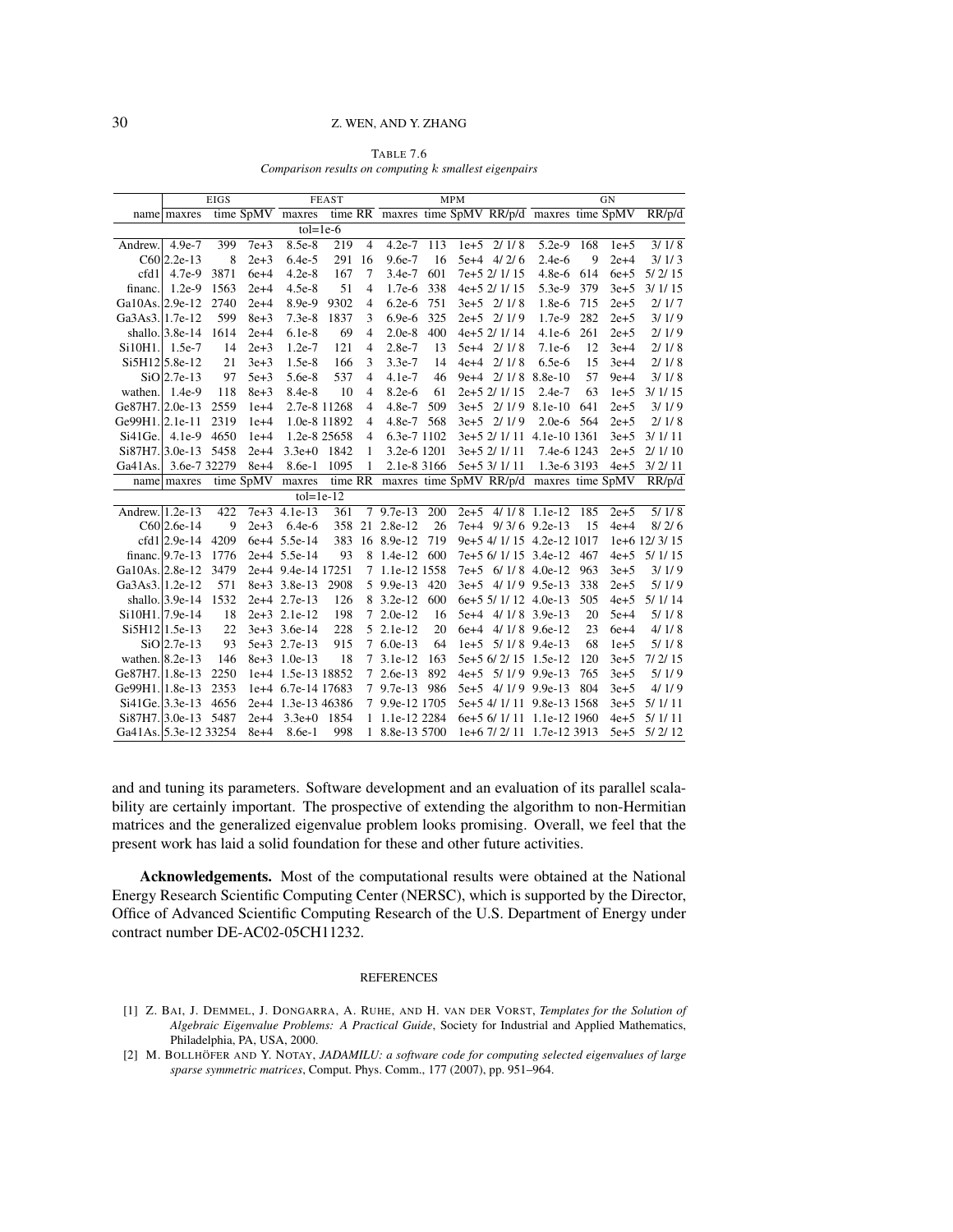

<span id="page-30-1"></span>FIG. 7.7. *A comparison of timing profile among SpMV, SU and ARR*

<span id="page-30-0"></span>[3] J. W. DEMMEL, *Applied Numerical Linear Algebra*, Society for Industrial and Applied Mathematics,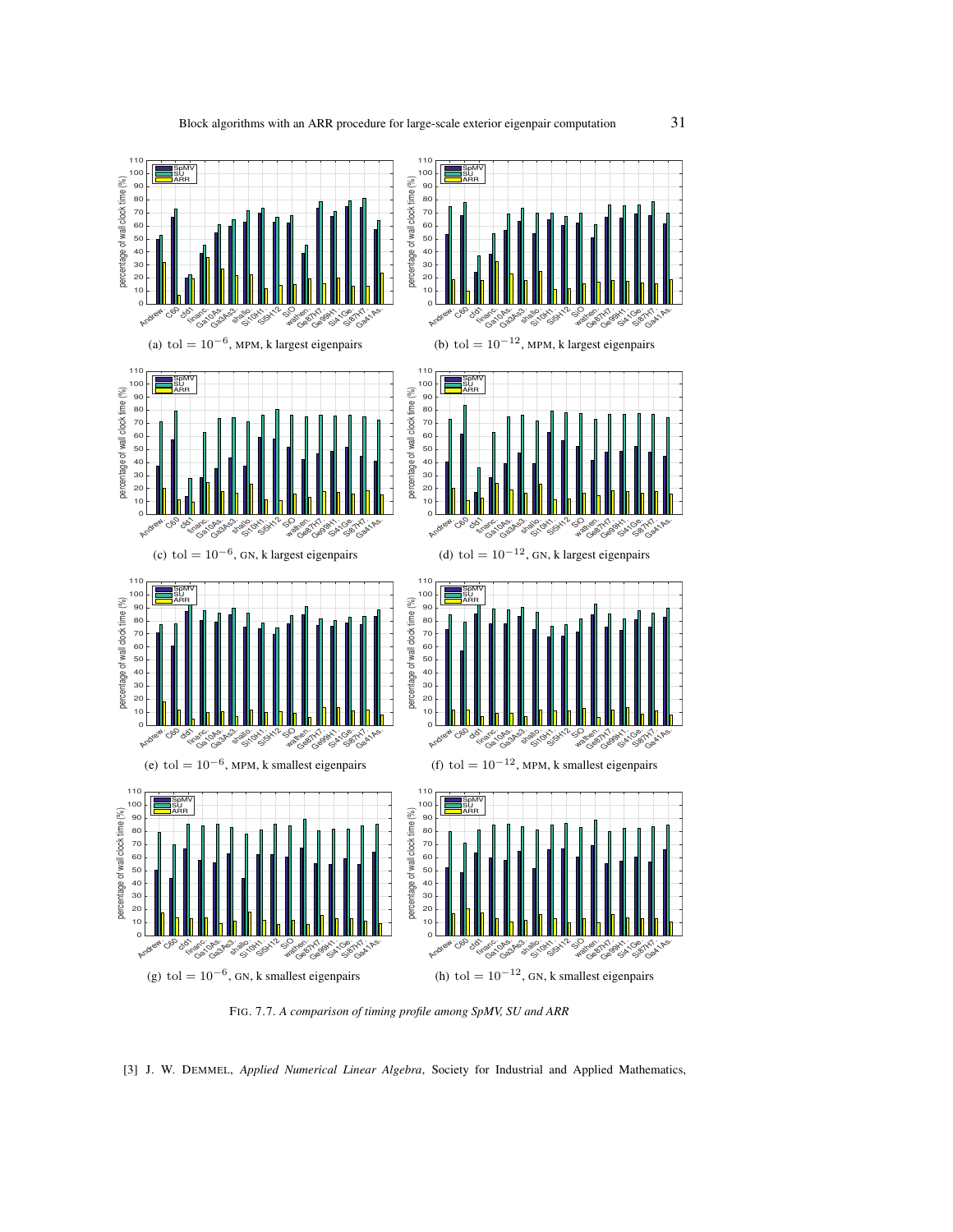

<span id="page-31-8"></span>FIG. 7.8. *Comparison results of solution time for computing* k *eigenpairs of the matrix cfd1*



<span id="page-31-9"></span>FIG. 7.9. *Comparison results on solution time for computing* k *eigenpairs of the matrix Ge87H76.*

Philadelphia, PA, USA, 1997.

- <span id="page-31-6"></span>[4] T. A. DRISCOLL, N. HALE, AND L. N. TREFETHEN, *Chebfun Guide*, Pafnuty Publications, 2014.
- <span id="page-31-5"></span>[5] H. EHLICH AND K. ZELLER, *Auswertung der normen von interpolationsoperatoren*, Mathematische Annalen, 164 (1966), pp. 105–112.
- <span id="page-31-4"></span>[6] H.-R. FANG AND Y. SAAD, *A filtered Lanczos procedure for extreme and interior eigenvalue problems*, SIAM J. Sci. Comput., 34 (2012), pp. A2220–A2246.
- <span id="page-31-3"></span>[7] A. V. KNYAZEV, *Toward the optimal preconditioned eigensolver: locally optimal block preconditioned conjugate gradient method*, SIAM J. Sci. Comput., 23 (2001), pp. 517–541.
- <span id="page-31-7"></span>[8] L. KRONIK, A. MAKMAL, M. TIAGO, M. M. G. ALEMANY, X. HUANG, Y. SAAD, AND J. R. CHE-LIKOWSKY, *PARSEC – the pseudopotential algorithm for real-space electronic structure calculations: recent advances and novel applications to nanostructures*, Phys. Stat. Solidi. (b), 243 (2006), pp. 1063– 1079.
- <span id="page-31-0"></span>[9] C. LANCZOS, *An iteration method for the solution of the eigenvalue problem of linear differential and integral operators*, J. Res. Nat'l Bur. Std., 45 (1950), pp. 225–282.
- <span id="page-31-2"></span>[10] R. M. LARSEN, *Lanczos bidiagonalization with partial reorthogonalization*, Aarhus University, Technical report, DAIMI PB-357, September 1998.
- <span id="page-31-1"></span>[11] R. B. LEHOUCQ, *Implicitly restarted Arnoldi methods and subspace iteration*, SIAM J. Matrix Anal. Appl., 23 (2001), pp. 551–562.